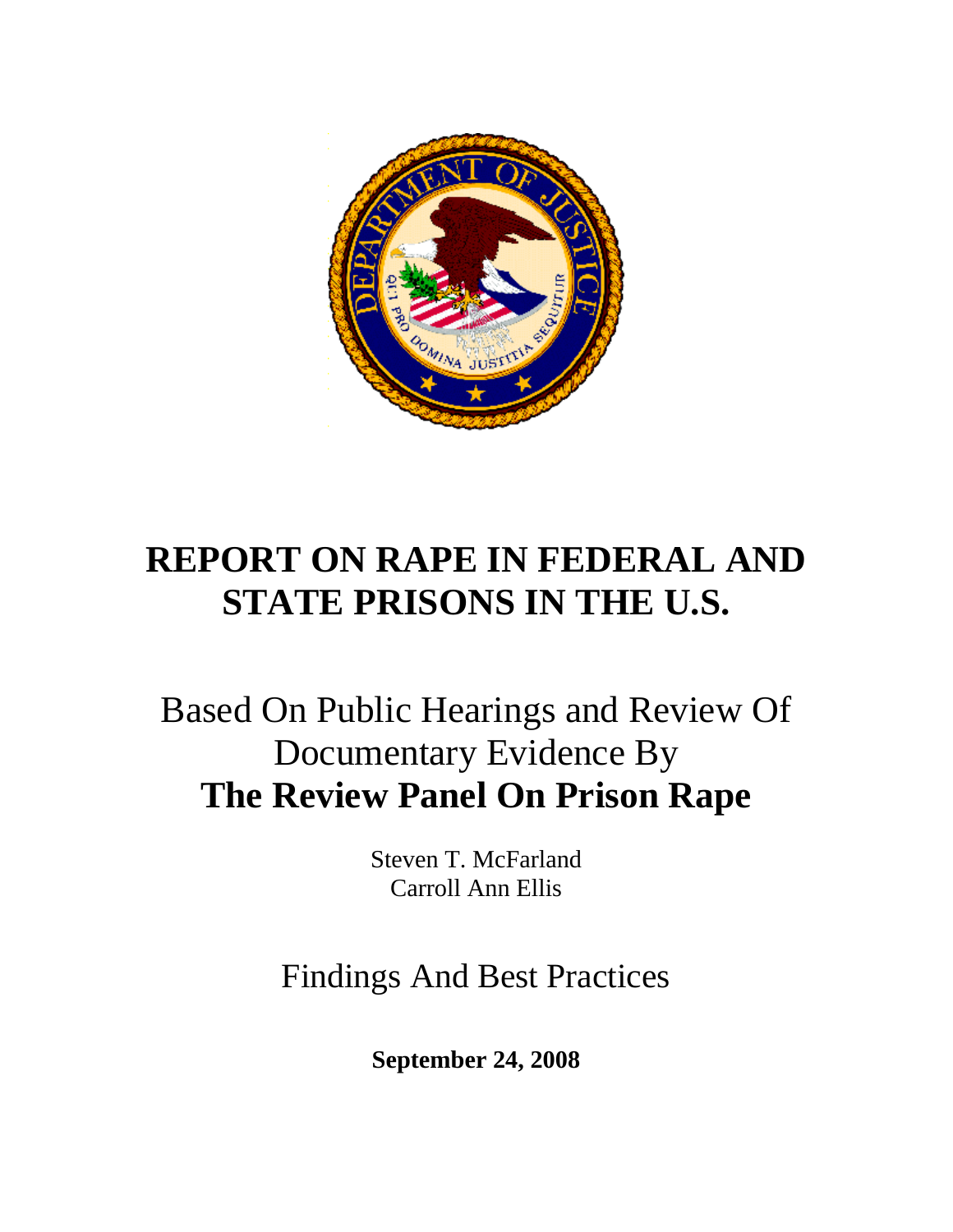# *CONTENTS*

 **Page**

|    | <b>Panel Members And Staff</b>      |                                                                                        |                                                                                              | $\mathbf{1}$     |
|----|-------------------------------------|----------------------------------------------------------------------------------------|----------------------------------------------------------------------------------------------|------------------|
| I. | <b>Role of the Panel</b>            |                                                                                        |                                                                                              |                  |
| П. | <b>Panel's 2008 Prison Hearings</b> |                                                                                        |                                                                                              | $\boldsymbol{2}$ |
|    | A.                                  |                                                                                        | <b>Selection of Prisons Invited To Testify</b>                                               | $\boldsymbol{2}$ |
|    | <b>B.</b>                           | <b>Identified Common Characteristics of Victims</b><br>and Perpetrators of Prison Rape |                                                                                              |                  |
|    |                                     |                                                                                        | 1. Identified Common Characteristics of Victims<br>of Inmate-On-Inmate Prison Rape           | 6                |
|    |                                     | a.                                                                                     | <b>Inmate Physical Attributes</b>                                                            | 6                |
|    |                                     | $\mathfrak{b}.$                                                                        | <b>Smaller Inmate Paired With Larger</b><br>Cellmate                                         | $\overline{7}$   |
|    |                                     | $\mathcal{C}.$                                                                         | Age                                                                                          | $\overline{7}$   |
|    |                                     | d.                                                                                     | Nature of Offense                                                                            | 8                |
|    |                                     | $e$ .                                                                                  | <b>History of Prior Incarceration</b>                                                        | 8                |
|    |                                     | f.                                                                                     | <b>Mental Illness or Physical Limitations</b>                                                | 9                |
|    |                                     | $g$ .                                                                                  | <b>Sexual Orientation</b>                                                                    | 9                |
|    |                                     | h.                                                                                     | Lack of Gang Affiliation or Social Support                                                   | 10               |
|    |                                     | i.                                                                                     | Sexual Assault History                                                                       | <b>10</b>        |
|    |                                     |                                                                                        | Low Self-Confidence or Projection of<br>Feeling of Fear                                      | 11               |
|    |                                     | k.                                                                                     | <b>Extortion Vulnerability</b>                                                               | 12               |
|    |                                     | 2.                                                                                     | <b>Identified Common Characteristics of</b><br><b>Victims of Staff-On-Inmate Prison Rape</b> | 12               |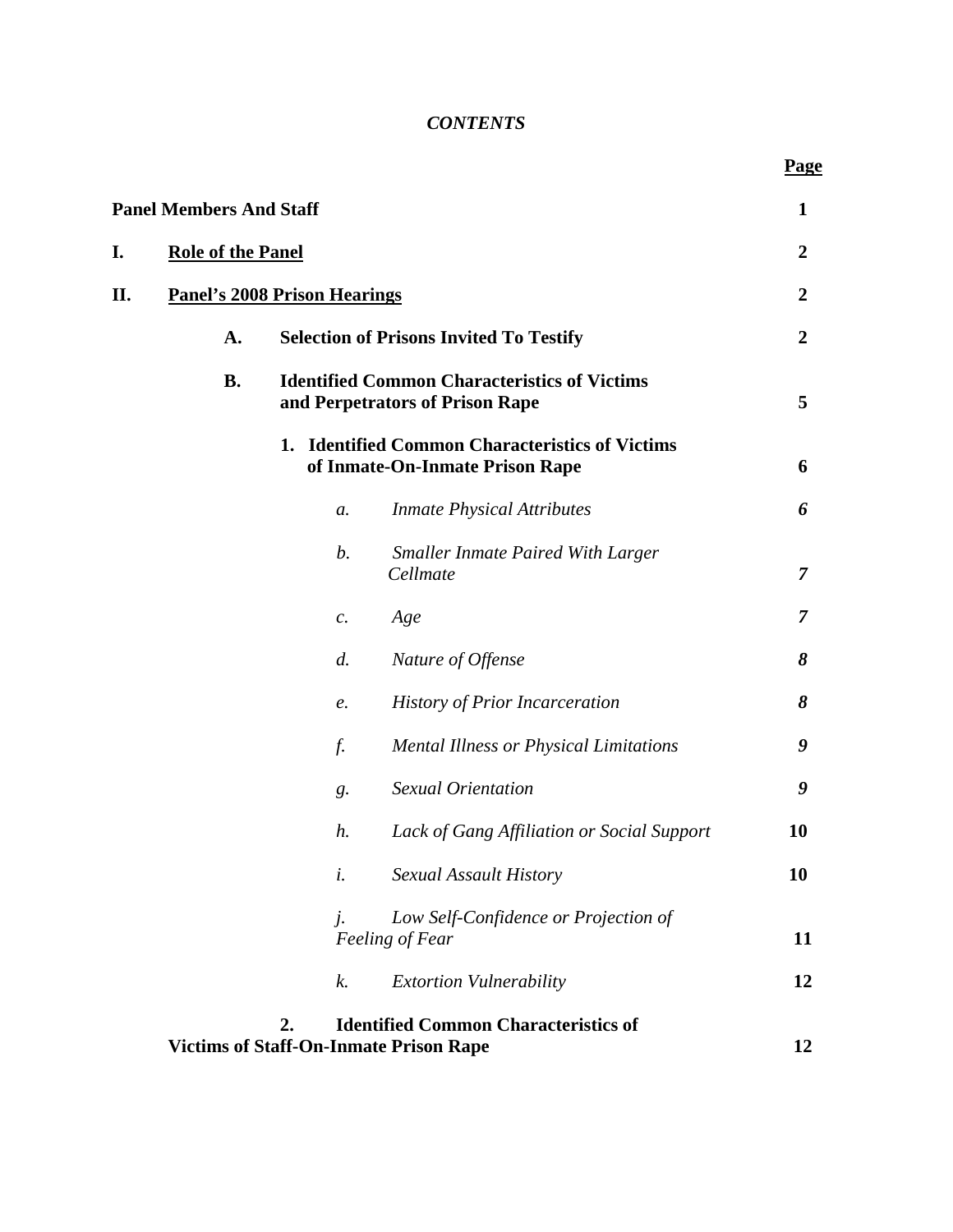**Page**

|                 | 3.             | <b>Identified Common Characteristics of Inmate</b><br><b>Perpetrators of Prison Rape</b>                                                                                                                                               | 13 |
|-----------------|----------------|----------------------------------------------------------------------------------------------------------------------------------------------------------------------------------------------------------------------------------------|----|
|                 | $a$ .          | <b>Smaller Inmate Paired With Larger</b><br>Cellmate                                                                                                                                                                                   | 14 |
|                 |                | b. History of Sexual Victimization or<br>Perpetration                                                                                                                                                                                  | 14 |
|                 |                | c. History of Incarceration                                                                                                                                                                                                            | 15 |
|                 |                | d. History of Engaging in Violence                                                                                                                                                                                                     | 15 |
|                 | e.             | Extortion                                                                                                                                                                                                                              | 16 |
|                 | f.             | <b>Gang Affiliation</b>                                                                                                                                                                                                                | 17 |
|                 |                | g. Aggressive Attitude During Intake                                                                                                                                                                                                   | 17 |
|                 | 4.             | <b>Identified Common Characteristics of Staff</b><br><b>Perpetrators of Prison Rape</b>                                                                                                                                                | 18 |
| C.              |                | <b>Common Characteristics of Prisons and Prison</b><br><b>Systems With High or Low Prevalence of Prison Rape</b>                                                                                                                       | 19 |
|                 | 1.             | <b>Identified Characteristics Present In</b><br><b>Prisons With Low Prevalence of Sexual</b><br><b>Victimization and Absent from One or</b><br>More Prisons or Prison Systems with a<br><b>High Prevalence of Sexual Victimization</b> | 20 |
|                 | 2.             | <b>Identified Unique Characteristics of Prisons</b><br>and Prison Systems With High Prevalence<br>of Prison Rape                                                                                                                       | 22 |
|                 | 3.             | <b>Identification of Additional Characteristics</b><br>of Both Prisons With High and Low<br><b>Prevalence of Sexual Victimization</b><br>(including follow-up questions)                                                               | 23 |
| D.              | <b>Prisons</b> | Best Practices to Lessen the Risk of Rape in U.S.                                                                                                                                                                                      | 29 |
| <b>Appendix</b> |                |                                                                                                                                                                                                                                        | 38 |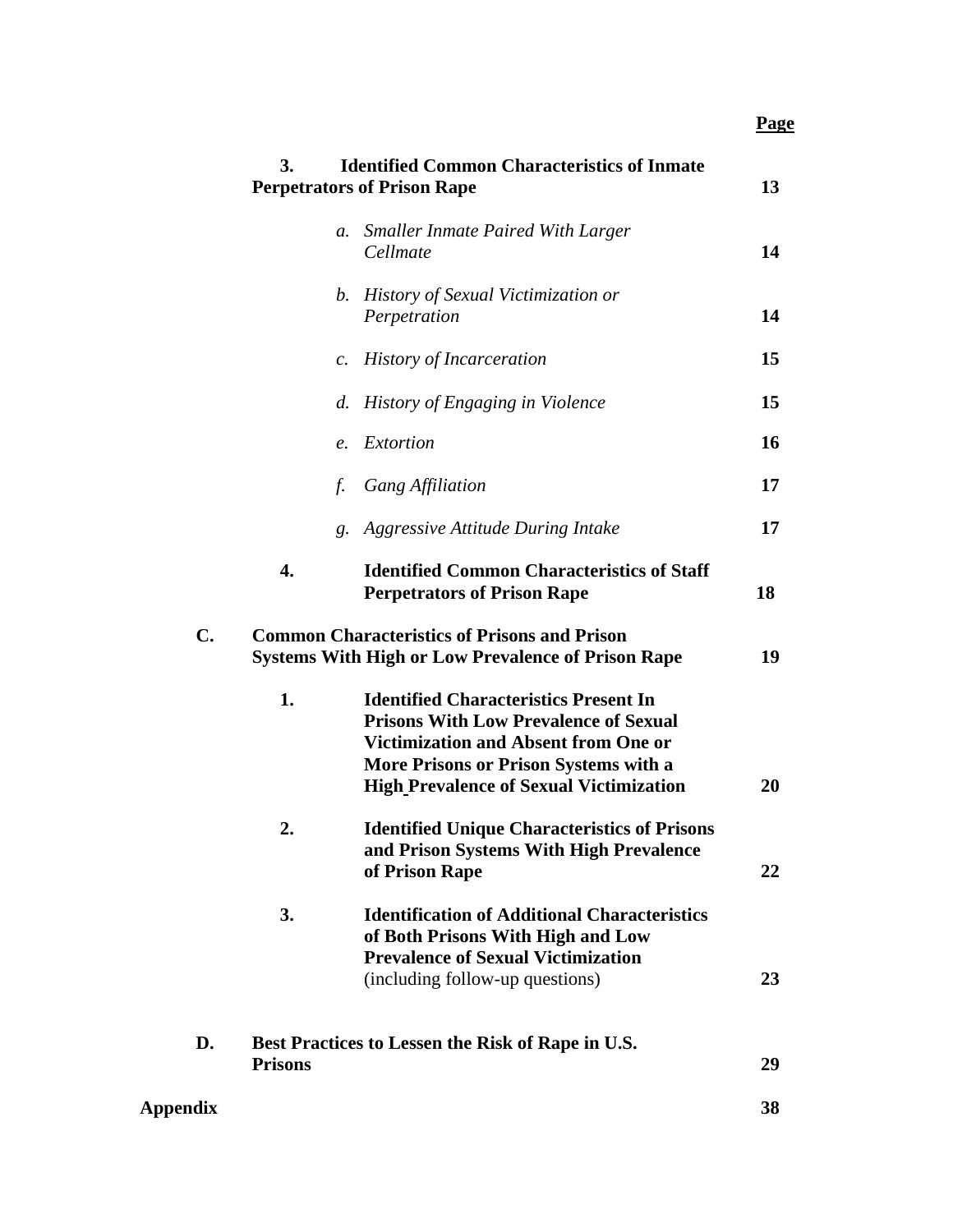#### **Panel Members and Staff**

In accordance with the Prison Rape Elimination Act of 2003 (PREA), Public Law 108-79, 117 Stat. 972 (codified as amended at 42 U.S.C. §§ 15601-15609 (2006)), the Attorney General, in consultation with the Secretary of the Department of Health and Human Services, appointed the members of the Review Panel on Prison Rape (Panel) on March 29, 2006. Members of the Panel in calendar year 2008 were Director Carroll Ann Ellis, Victim Services Division, Fairfax County, Virginia, Police Department; Director Steven T. McFarland, Task Force for Faith-Based and Community Initiatives, U.S. Department of Justice; Sheriff Ted Sexton, Tuscaloosa County, Alabama, Sheriff's Office;<sup>1</sup> and President and CEO Walter Ridley, Ridley Group, LLC.<sup>2</sup> Mr. Sexton did not participate in the Panel's hearings or in the preparation of the instant Report. While Mr. Ridley participated in the Panel's April 30, 2008, telephonic hearing involving the testimony of the Estelle Unit's current warden and his predecessor, he did not contribute to the preparation of this Report.

The Panel expresses its sincere appreciation to Robert Siedlecki, Jr., Senior Legal Counsel at the Task Force For Faith-Based and Community Initiatives, Office of the Deputy Attorney General, and to attorneys from the Office of Justice Programs for their invaluable assistance to the Panel in arranging public hearings and reviewing transcripts and voluminous documentary evidence.

<sup>&</sup>lt;sup>1</sup> Sheriff Sexton resigned from the Panel on March 6, 2008.

 $2^2$  Mr. Ridley resigned from the Panel on June 17, 2008.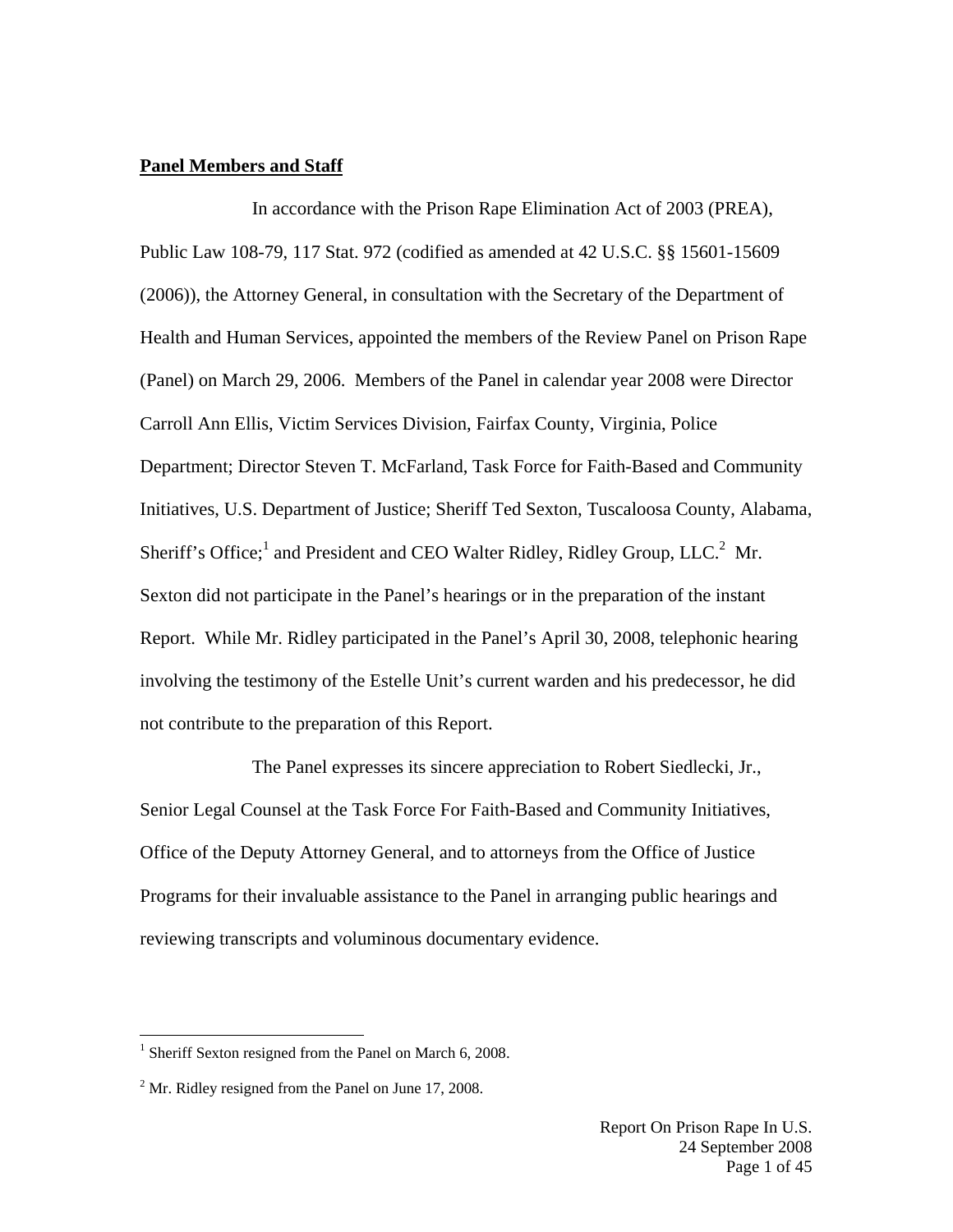## **I. Role of the Panel**

According to PREA, the duty of the Panel is to hold annual hearings, based on statistics gathered by the Bureau of Justice Statistics (BJS), concerning the operation of the three prisons with the highest incidence of prison rape and the two prisons with the lowest incidence of prison rape in each category of facilities identified under Section (4)(c)(4) of the statute. *Id.* § 15603(b)(3)(A). The purpose of the hearings is to aid BJS in the identification of common characteristics of victims and perpetrators of prison rape, as well as of prisons and prison systems that have the highest and lowest incidence of prison rape.<sup>3</sup> *Id.* Under PREA, each year, no later than June 30, the Attorney General is to submit a report to Congress and the Secretary of Health and Human Services on the activities of the Panel in the preceding calendar year. *Id.* §  $15603(c)(1)$ .

#### **II. Panel's 2008 Prison Hearings**

 $\overline{a}$ 

In 2008, the Panel conducted hearings in response to the BJS report entitled *Sexual Victimization in State and Federal Prisons Reported by Inmates, 2007* (hereinafter referred to as *Sexual Victimization Survey*), which was published in December of 2007.<sup>4</sup>

#### **A. Selection of Prisons Invited To Testify**

 $3$  Under PREA, the Panel is to conduct hearings "to collect evidence to aid in the identification of common characteristics of both victims and perpetrators of prison rape, and the identification of common characteristics of prisons and prison systems with a high incidence of prison rape, and the identification of common characteristics of prisons and prison systems that appear to have been successful in deterring prison rape." 42 U.S.C. § 15603(b)(3)(A).

<sup>&</sup>lt;sup>4</sup> The Panel also held a preliminary hearing on November 14-15, 2006 at the California State Prison, Sacramento in Represa, California.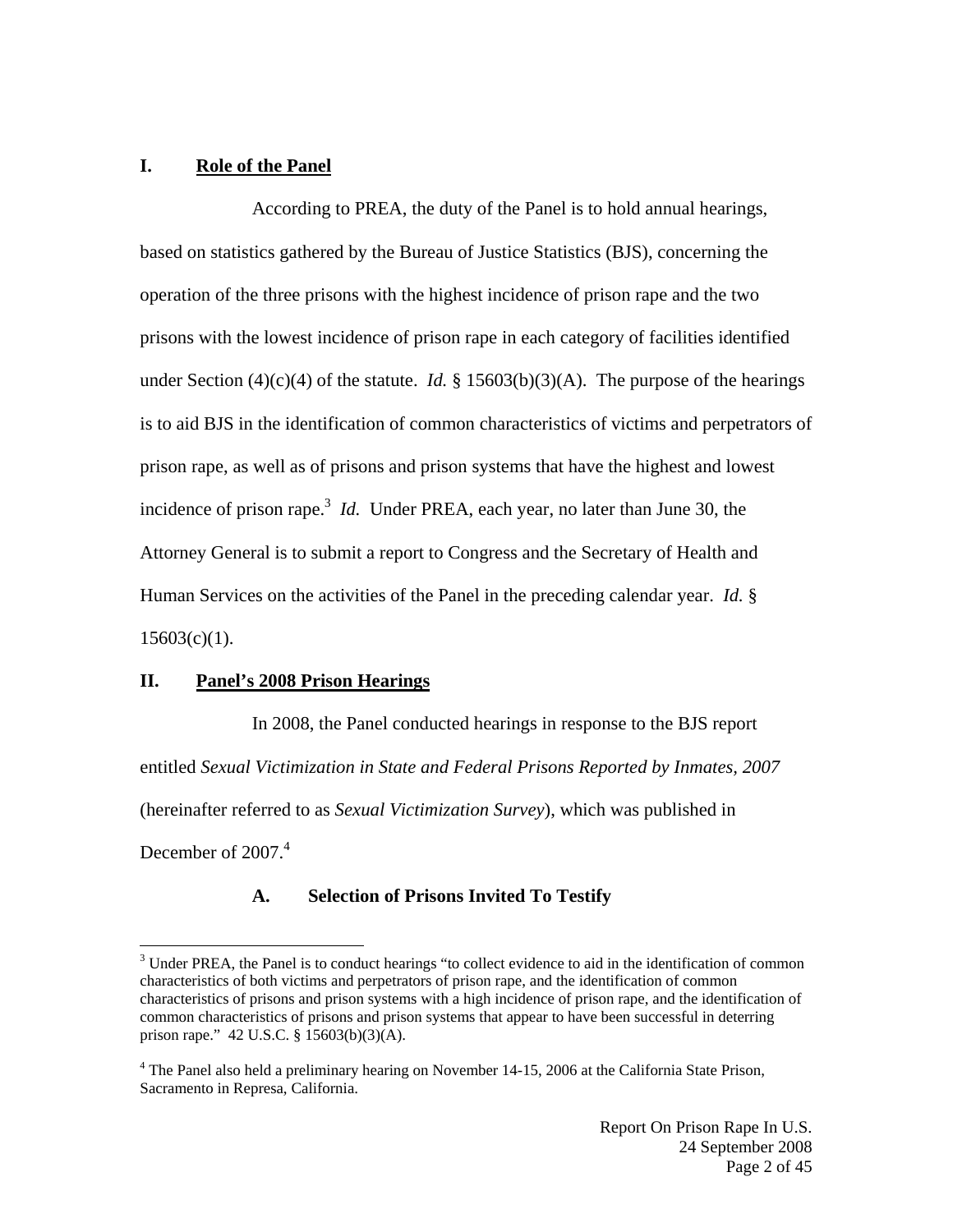The *Sexual Victimization Survey* did not provide an exact ranking of the prevalence of sexual assault for the facilities in its statistical survey as required by PREA because BJS' estimates were based on a sample of inmates from 146 state and federal prisons, and, consequently, its findings were subject to sampling error. BJS was able to statistically identify a group of ten facilities among those surveyed with the highest reported rates of sexual victimization in addition to six facilities in which no incidents of sexual victimization were reported by inmates. The BJS report also included appendix tables which set forth in detail the tabulated results of the survey by facility and state. In light of the inability of BJS to provide a rank order of federal and state facilities based on the incidence of sexual assault, the Panel relied on the data in the appendix tables to select the facilities it planned to review at its hearings in 2008.

The Panel identified the following two prisons among the federal and state prisons surveyed by BJS with the lowest prevalence of sexual abuse to invite to a hearing: (1) Ironwood State Prison (Ironwood), California Department of Corrections and Rehabilitation (CDCR); and (2) Schuylkill Federal Correctional Institution (Schuylkill), Federal Bureau of Prisons (BOP). The Panel chose Ironwood because it was one of three state facilities among the six that the BJS survey identified with no reported incidents of sexual assault (*id.* Table 1) and because it was part of CDCR, the nation's largest state prison system. The Panel identified Schuylkill because it was part of the federal prison system and had a relatively high response rate to the inmate survey. (*Id.*).

The BJS report showed that five out of the ten state and federal prisons surveyed by the BJS with the highest prevalence of sexual assault were part of the Texas Department of Criminal Justice (TDCJ): the Estelle Unit, the Clements Unit, the Allred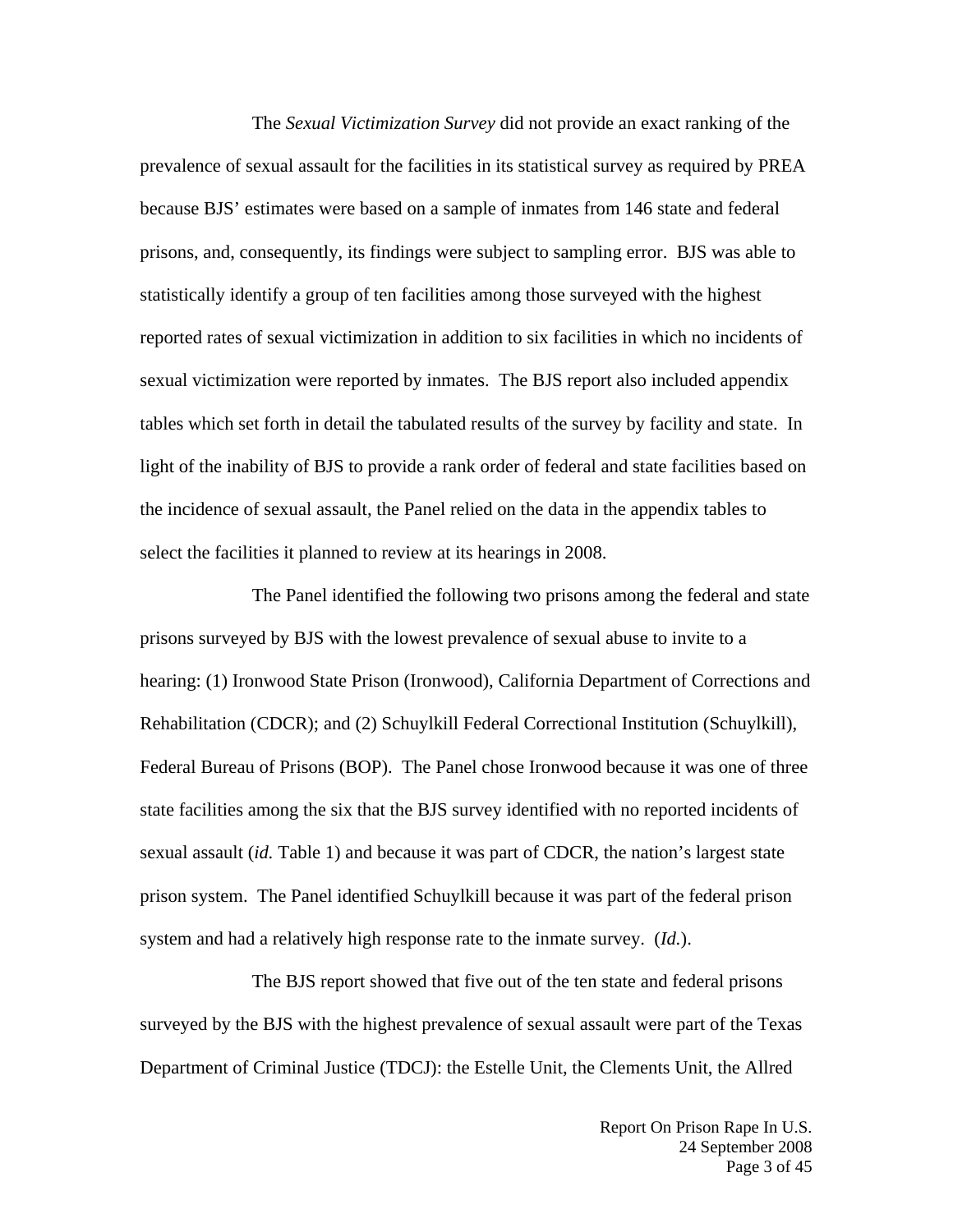Unit, the Mountain View Unit, and the Coffield Unit. (*Id.*). The Estelle Unit had the highest reported prevalence of sexual victimization in the country (*id.*), including the third worst record with inmate-on-inmate sexual assault involving physical force (*id.* Table 4) and the fourth worst record with inmates having the highest number of incidents of nonconsensual sexual acts per 1,000 inmates. (*Id.* Table 5). So, the Panel set a separate hearing in Texas to focus on the issues at TDCJ.

The Panel also identified the following state prisons with the highest prevalence of sexual abuse among those surveyed: (1) Charlotte Correctional Institution (Charlotte), Florida Department of Corrections (FDOC); (2) Rockville Correctional Facility (Rockville), Indiana Department of Correction (IDOC); and (3) Tecumseh State Correctional Institution (Tecumseh), Nebraska Department of Correctional Services (NDCS).

The Panel chose Charlotte because it had the fourth highest prevalence of sexual victimization (*id.* Table 3); it had the third worst record for the prevalence of staff sexual misconduct (*id.* Table 2); and the second worst record for incidents of nonconsensual sexual acts per 1,000 inmates. (*Id.* Table 5).

The Panel chose Rockville because it had the highest prevalence of sexual victimization among female facilities (*id.* Table 1) and for inmate-on-inmate (IOI) sexual assault resulting in injury (*id.* Table 4), the second worst record for IOI assault involving physical force, and the second worst record for IOI sexual assault involving pressure. (*Id.*).

> Report On Prison Rape In U.S. 24 September 2008 Page 4 of 45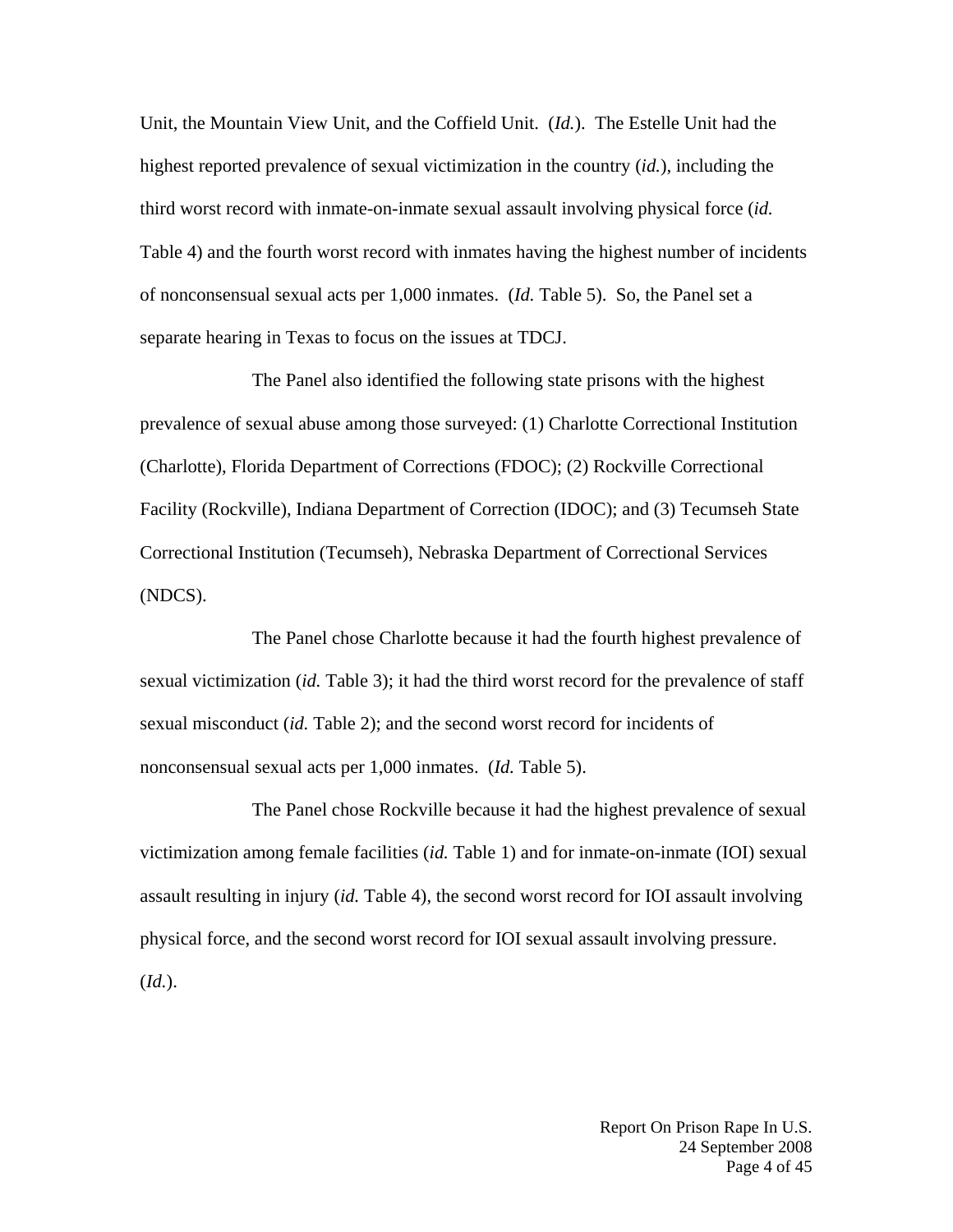Tecumseh was selected because of its ranking as the facility with the highest number of incidents of nonconsensual sexual acts per 1,000 inmates (*id.* Table 5).<sup>5</sup>

The Panel held hearings on March 11, 2008, regarding two of the federal and state prisons among those surveyed with the lowest incidence of prison rape (Ironwood, CDCR; and Schuylkill, BOP). The Panel held hearings on March 12, 13, and 14, 2008, regarding three of the state prisons in the United States with the highest incidence of prison rape (Charlotte, FDOC; Rockville, IDOC; and Tecumseh, NDCS) and held hearings on March 27, March 28, and April 30, 2008, regarding TDCJ and its Estelle, Clements, Allred, Mountain View, and Coffield Units.

#### **B. Identified Common Characteristics of Victims and Perpetrators of Prison Rape**

 $\overline{a}$ Pursuant to its mandate under PREA, the Panel held hearings in part to identify the factors that prisons and prison systems use to detect potential sexual assault victims, as well as potential inmate and staff sexual assault perpetrators. In preparation for its hearings, the Panel issued document requests to each prison and prison system invited to participate, and solicited additional documents and data from certain witnesses during and after the hearings. After the conclusion of the hearings, the Panel reviewed and analyzed the documents and data it received, as well as the written and oral sworn testimony provided by hearing witnesses.

 $<sup>5</sup>$  The Panel was initially reluctant to select this facility as one of the prisons with the highest prevalence of</sup> prison rape because of the relatively low response rate to the inmate survey. (*Id.* Table 1). However, the Panel was wary of establishing a precedent that made low response rates determinative because that could provide an incentive for facilities to discourage inmate participation in future PREA-related BJS surveys and thereby avoid Panel scrutiny.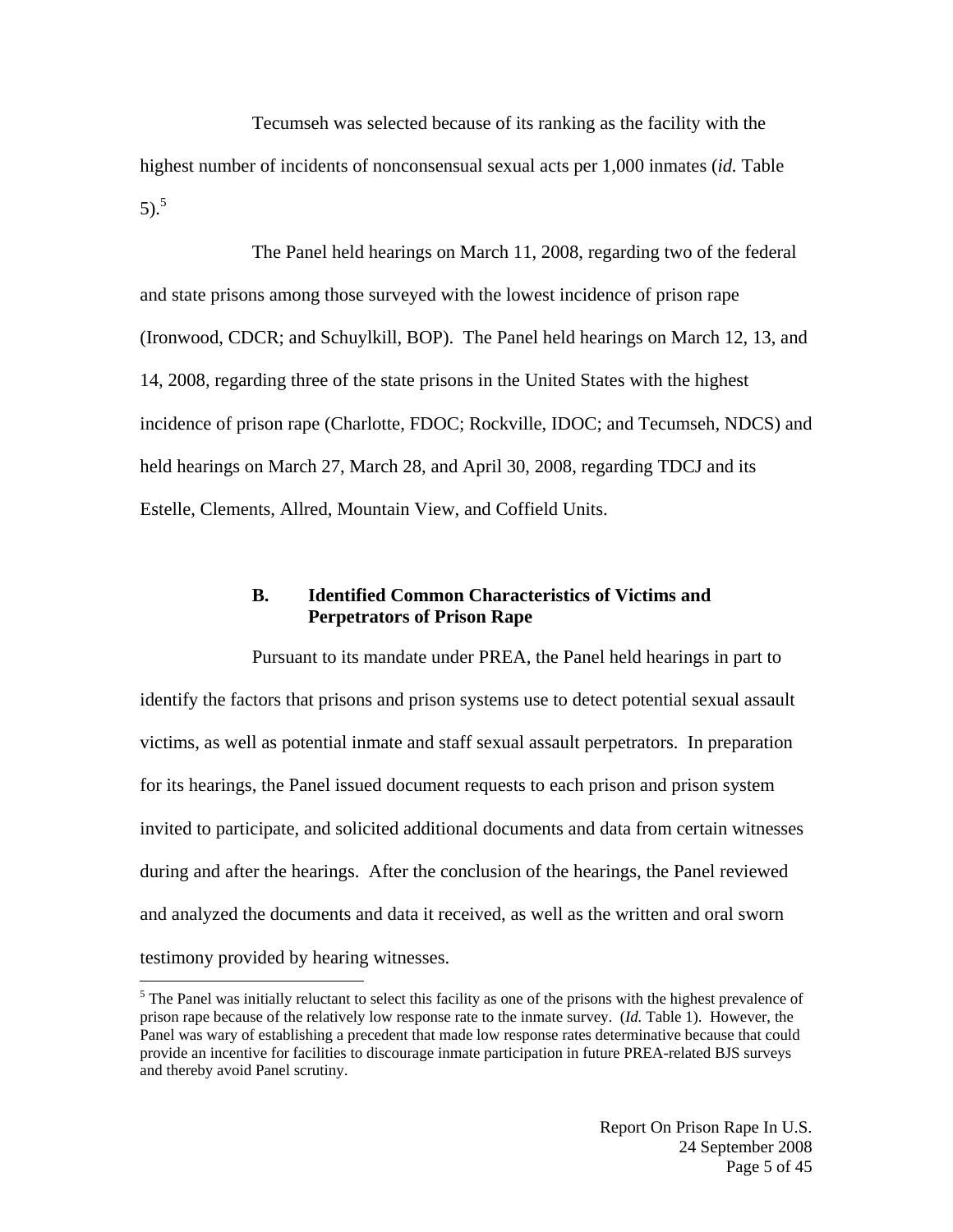In discerning those common characteristics which were used to identify sexual assault victims and perpetrators, the Panel sought to adopt a workable analytical framework that gave appropriate weight to the information provided in connection with its hearings.<sup>6</sup> In reviewing the documentary and testimonial evidence, the Panel noted that, in many instances, more than one prison or prison system identified a particular characteristic in describing a sexual assault victim or predator. Specifically, at least two prisons or prison systems identified twelve IOI victim characteristics, fifteen staff-oninmate (SOI) victim characteristics, eight inmate perpetrator characteristics, and twentynine staff perpetrator characteristics. In contrast, there were fewer instances when only one facility or system identified a specific trait in describing potential victims or perpetrators. Given the apparent consensus that existed among prisons and prison systems as to certain victim and perpetrator traits, the Panel emphasizes below those attributes that were mentioned by at least two facilities or systems.

## **1. Identified Common Characteristics of Victims of Inmate On Inmate Prison Rape**

#### *a. Inmate Physical Attributes*

According to several hearing witnesses, inmates of small stature were more vulnerable to sexual assault. The IDOC, NDCS, and TDCJ systems, as well as individuals from Schuylkill, Charlotte, Rockville, and Estelle, recognized that an inmate's small or slight physical stature could increase his or her vulnerability to sexual assault.7

<sup>&</sup>lt;sup>6</sup> It is important to note that the Panel's conclusions are based solely on the documents and testimony provided by the prison facilities and systems in connection with its hearings. 7

 <sup>(</sup>Transcript of Hearing of Review Panel on Prison Rape [hereinafter Tr.], G. Walters, 243:16-244:1 (Mar.

<sup>11, 2008) (</sup>BOP); *id.*, A. Leonard, 352:2-6 (BOP); *id.*, D. Colon, 327:16-328:6 (Mar. 12, 2008) (FDOC);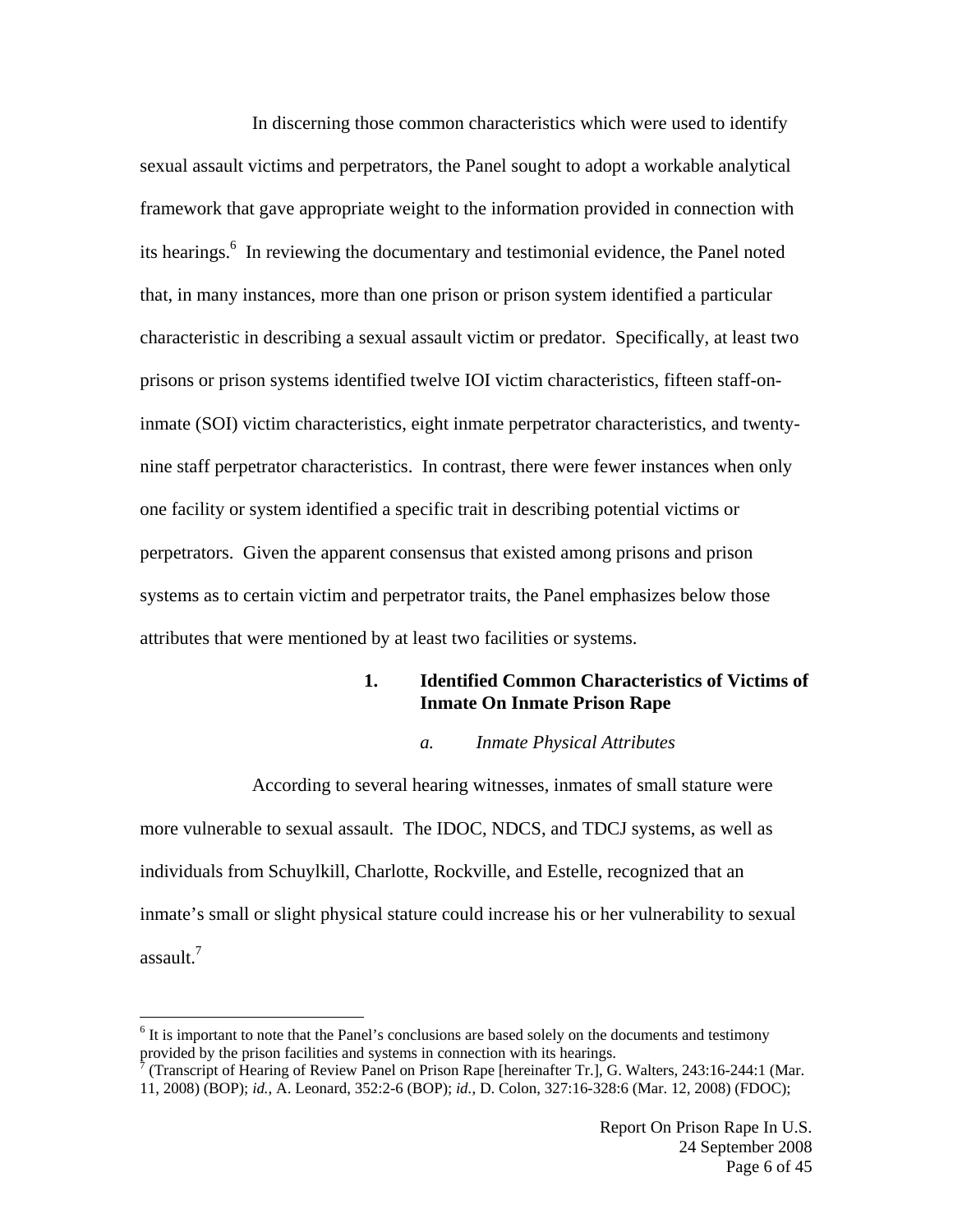## *b. Smaller Inmate Paired With Larger Cellmate*

According to several hearing witnesses, smaller inmates who shared cells with inmates of larger stature were more vulnerable to sexual assault. For instance, CDCR Secretary James Tilton testified that, in making housing assignments, CDCR staff members assessed an inmate's height and weight, both of which he deemed to be important to facility safety.<sup>8</sup> Charlotte Lieutenant David Colon also noted that an inmate with a smaller stature may have been especially vulnerable to attack if his cellmate was of a larger stature.<sup>9</sup>

#### *c. Age*

According to several hearing witnesses, younger inmates were more

vulnerable to sexual assault. Under California's Sexual Abuse in Detention Elimination

Act of 2005 (SADEA), $^{10}$  CDCR must take age into account in making housing

assignments to prevent inmates from sexual victimization.<sup>11</sup> In considering age as a

predictive factor of prison sexual assault, witnesses asserted that younger offenders were

at risk. Representatives from Ironwood, Rockville, and Estelle noted that the most

<sup>9</sup> (Tr., D. Colon, 328:3-6 (Mar. 12, 2008) (FDOC)).

10 Cal. Penal Code §§ 2635-2643 (West 2006).

 $\overline{a}$ 

<sup>11</sup> *Id.* § 2636; Tr., J. Tilton, 31:11-13 (Mar. 11, 2008) (CDCR) ("We know that establishing housing protocols and considering offenders' . . . age is critical to . . . inmate safety.").

IDOC, Sexual Violence Assessment Tool, at 2; Tr., R. Brown, 120:12-17 (Mar. 13, 2008) (IDOC); *id.*, J. Stout, 333:15-334:10 (IDOC); NDCS, Internal Classification Initial Screening Instrument Manual (rev. June 26, 2006) (hereinafter referred to as 2006 Initial Screening Instrument Manual), at 4; TDCJ, Orientation – Safe Prisons Program (SPP) Pt. 8; Tr., B. Jenkins, 14:6-10, 21:19-22:2, 23:14-19 (Mar. 28, 2008) (TDCJ); *id.*, J. T. Morgan, 48:7-17 (Apr. 30, 2008) (TDCJ)).

 $8$  (Tr., J. Tilton, 31:2-7 (Mar. 11, 2008) (CDCR); *see also id.* 31:11-13 ("We know that establishing housing protocols and considering offenders' size . . . is critical to . . . inmate safety."). Schuylkill also emphasized the importance of inmate custody and housing classification procedures in preventing sexual assault. (*Id.*, H. Lappin, 190:3-19 (CDCR)).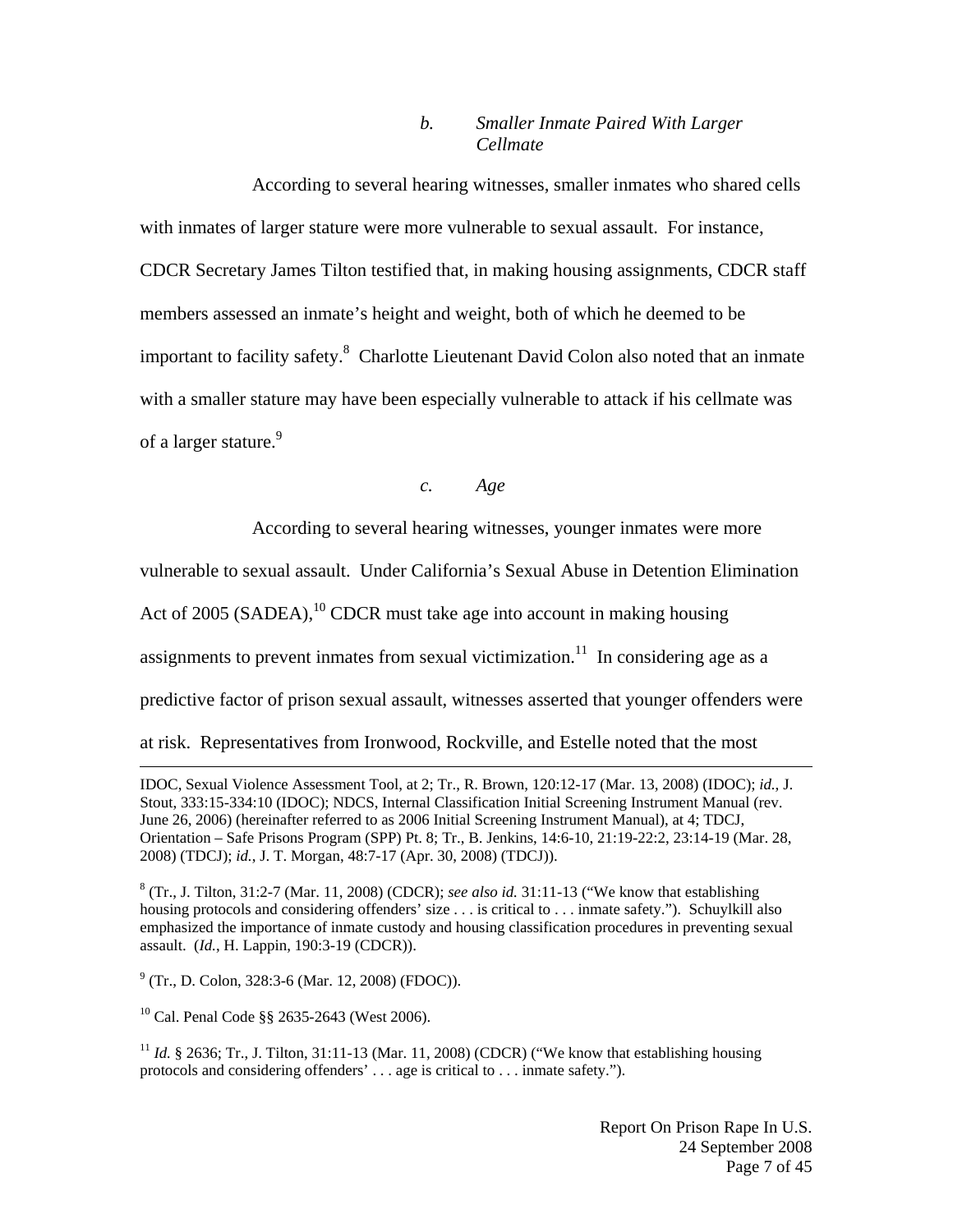vulnerable inmates for sexual assault were young inmates,<sup>12</sup> while materials from IDOC's sexual violence assessment tool and TDCJ's Safe Prison Plan (SPP) stated that younger offenders faced a heightened risk of sexual assault.<sup>13</sup>

#### *d. Nature of Offense*

Several hearing witnesses considered the nature of an inmate's offense in determining whether he or she was more susceptible to sexual assault. IDOC and TDCJ recognized that the targeted offender often was a non-violent offender, and that the typical victim would have no history of acting out in a violent manner.<sup>14</sup> IDOC and NDCS also concluded that an inmate was more vulnerable if he or she committed sexrelated crimes, such as those involving children.<sup>15</sup>

#### *e. History of Prior Incarceration*

According to several hearing witnesses, first-time inmates were more

vulnerable to sexual assault. Under SADEA, CDCR evaluated whether an inmate had served a prior term of commitment in making housing assignments to prevent inmates from sexual victimization.<sup>16</sup> Schuylkill, NDCS, IDOC, and TDCJ also recognized that

<sup>12 (</sup>Tr., T. Riddle, 104:2-8 (Mar. 11, 2008) (CDCR); *id.*, R. Brown, 120:12-17 (Mar. 13, 2008) (IDOC); *id.*, B. Jenkins, 21:19-22:2, 23:14-22 (Mar. 28, 2008) (TDCJ)).

<sup>&</sup>lt;sup>13</sup> (IDOC, Sexual Violence Assessment Tool, at 2). TDCJ's SPP materials noted that the typical sexual assault victim would be in his or her late teens or early twenties, while its Peer Educator training program also highlighted the assault risks faced by younger offenders. (TDCJ, Orientation – SPP Pt. 8; TDCJ, Safe Prisons Peer Educator Training Manual, at 52).

 $14$  (IDOC, Sexual Violence Assessment Tool, at 2; TDCJ Orientation – SPP Pt. 8).

<sup>&</sup>lt;sup>15</sup> (IDOC, Sexual Violence Assessment Tool, at 1; NDCS, Aggression and Vulnerability Potential Risk Assessment Manual (rev. Sept. 13, 2007) (hereinafter referred to as 2007 Risk Assessment Manual), at 12; NDCS, 2006 Initial Screening Instrument Manual, at 4).

<sup>16</sup> Cal. Penal Code § 2636; *see also* Tr., T. Riddle, 104:2-12 (Mar. 11, 2008) (CDCR) (noting that first-time inmates often are vulnerable because they are not familiar with inmate politics).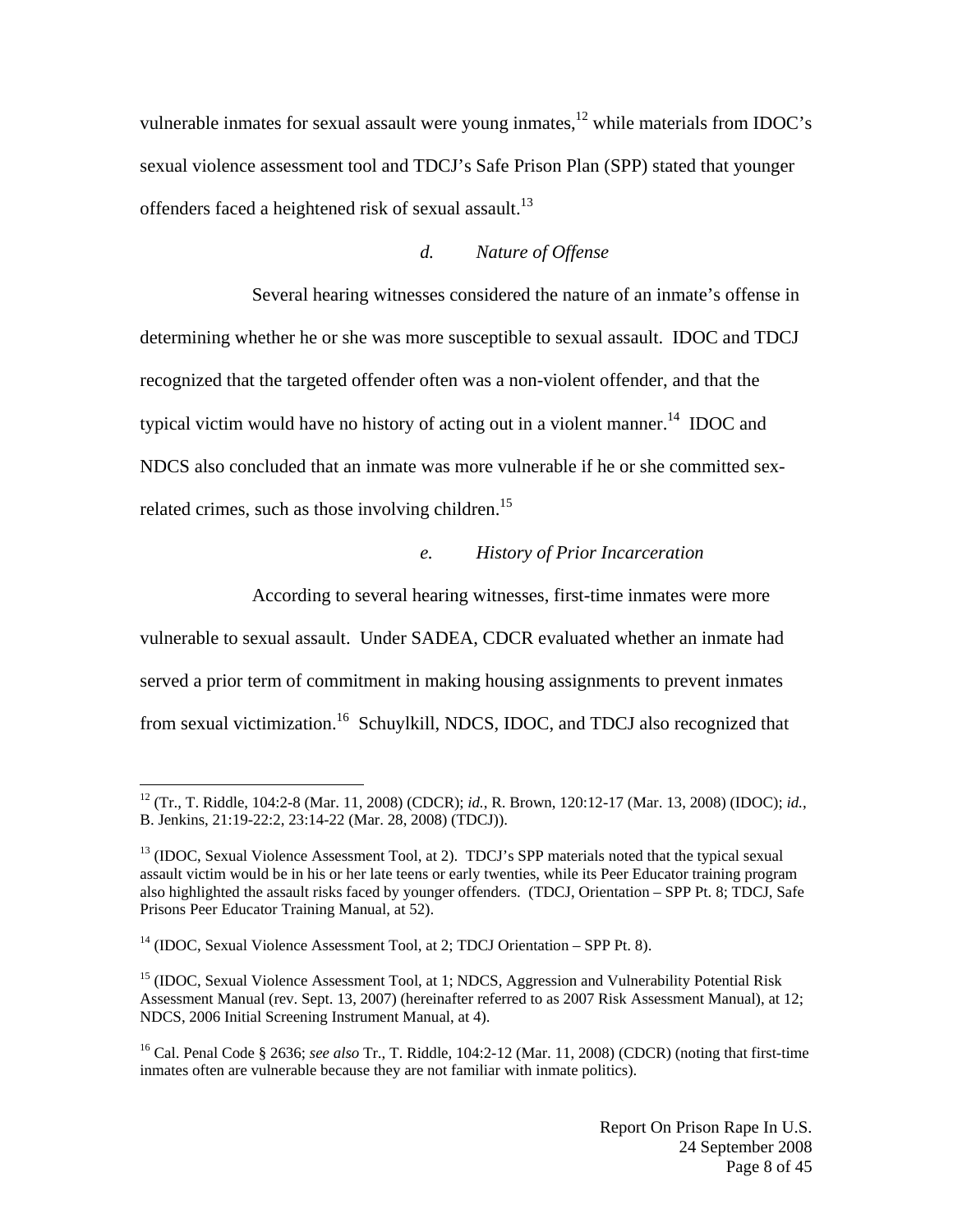first-time offenders, in addition to other inmates who were naïve about and unfamiliar with the prison system, faced a greater risk of sexual assault.<sup>17</sup>

## *f. Mental Illness or Physical Limitations*

According to several hearing witnesses, mentally ill or physically limited inmates were more vulnerable to sexual assault. CDCR, IDOC, NDCS, as well as representatives from Schuylkill, Charlotte, and Estelle, emphasized that an inmate who had a mental illness or physical restriction was more likely to become a sexual assault victim.18 NDCS specifically assessed an inmate's ability to comprehend, speak, and answer difficult questions, as well as his or her history of special education placements.<sup>19</sup> Representatives from Estelle further explained that inmates with certain mental conditions (e.g., having developmental challenges or taking psychiatric medication) or physical limitations (e.g., being blind or deaf) were more vulnerable to sexual assault.<sup>20</sup>

*g. Sexual Orientation (Male Inmates21)* 

According to several hearing witnesses, gay inmates were more vulnerable

to sexual assault. In responding to the Panel's document requests, CDCR provided a

 $17$  (Tr., G. Walters, 243:16-244:9 (Mar. 11, 2008) (BOP); IDOC, Sexual Violence Assessment Tool, at 2-3; Tr., R. Brown, 120:12-17 (Mar. 13, 2008) (IDOC); *id.*, J. Stout, 333:15-334:3 (IDOC); NDCS, 2006 Initial Screening Instrument Manual, at 4; TDCJ, Orientation – SPP Pt. 8; TDCJ, Safe Prisons Peer Educator Training Manual, at 52; Tr., B. Jenkins, 21:19-22:2, 23:14-20 (Mar. 28, 2008) (TDCJ)).

<sup>18</sup> Cal. Penal Code § 2636; Tr., H. Lappin, 191:12-192:9 (Mar. 11, 2008) (BOP); *id.*, G. Walters, 243:16- 244:10 (BOP); FDOC, Procedure No. 108.010, Prison Rape: Prevention, Elimination and Investigation, at 6; IDOC, Sexual Violence Assessment Tool, at 2; NDCS, 2006 Initial Screening Instrument Manual, at 4-5. However, Ironwood Lieutenant Timothy Riddle noted that, in his experience, developmentally disabled inmates were protected by other inmates. (Tr., T. Riddle, 104:13-20 (Mar. 11, 2008) (CDCR)).

<sup>19 (</sup>NDCS, 2006 Initial Screening Instrument Manual, at 4-5).

<sup>20 (</sup>Tr., B. Jenkins, 22:21-23:22 (Mar. 28, 2008) (TDCJ); *id.*, A. Castillo, 39:11-15 (Apr. 30, 2008) (TDCJ); *see also* TDCJ, Safe Prisons Peer Educator Training Manual, at 52).

 $21$  Gay female inmates may be perceived as less vulnerable. This invites further study.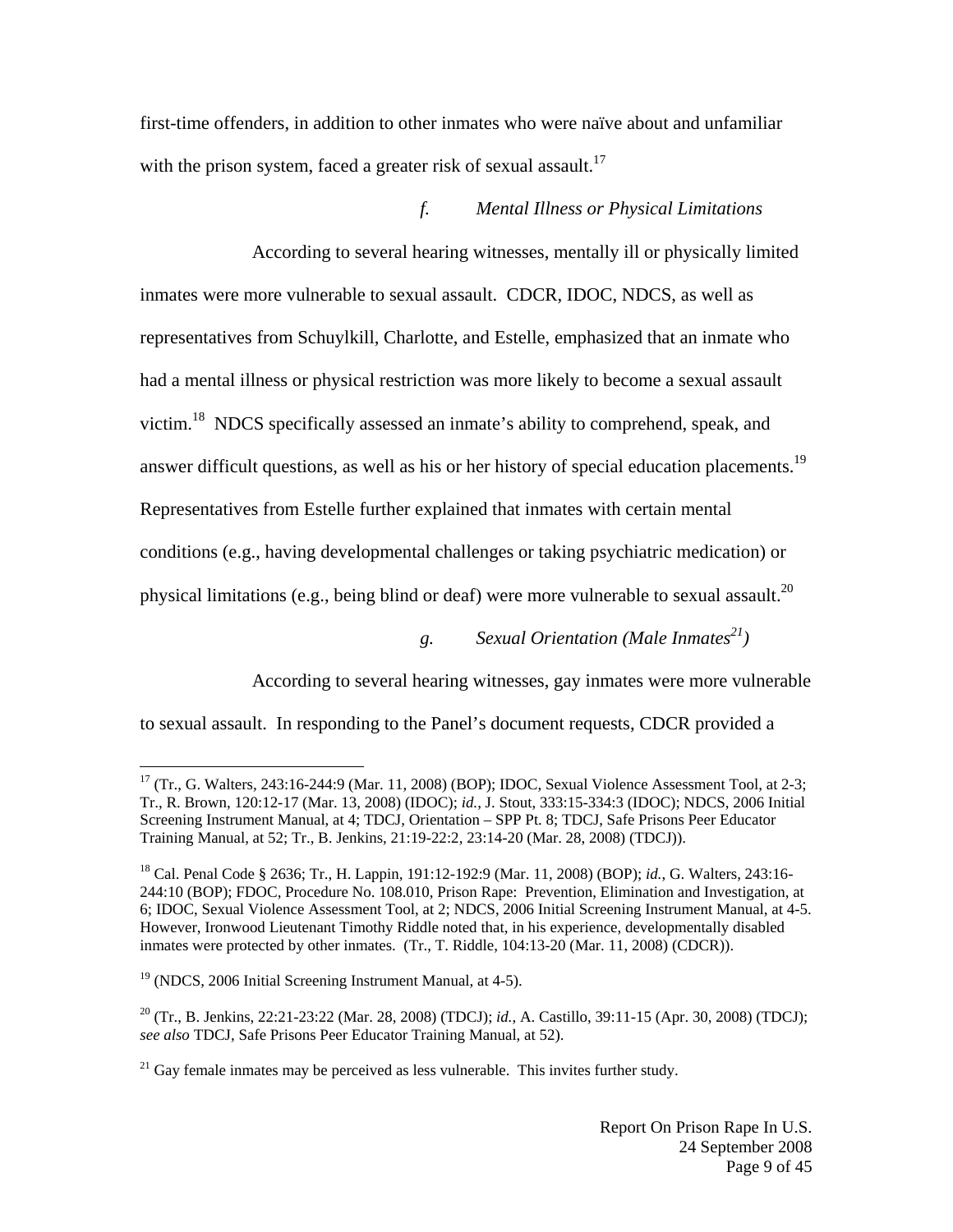published study which concluded that sexual orientation was a paramount consideration "when thinking about the correlates of sexual assault in California correctional facilities."<sup>22</sup> IDOC identified gay and bisexual inmates as being susceptible to assault, $^{23}$ while CDCR also identified transgender inmates as being more vulnerable to assault.<sup>24</sup> Similarly, witnesses from Estelle also testified that being homosexual, or being perceived as gay, was a factor that could make an inmate more vulnerable to assault.<sup>25</sup> In contrast, TDCJ's SPP written materials stated that the typical victim would be heterosexual.<sup>26</sup>

## *h. Lack of Gang Affiliation or Social Support*

According to several hearing witnesses, inmates with no gang affiliation

were more vulnerable to sexual assault. In making housing assignments, CDCR staff members considered an inmate's gang affiliation.<sup>27</sup> Schuylkill also recognized that inmates who did not have anyone to support them, such as loners, were at risk, including inmates with no gang affiliation.<sup>28</sup>

#### *i. Sexual Assault History*

<sup>22</sup> Valerie Jenness, et al., *Violence in California Correctional Facilities: An Empirical Examination of Sexual Assault* 33 (Center For Evidence-Based Corrections, University of California, Irvine, April 27, 2007).

 $23$  (IDOC, Sexual Violence Assessment Tool, at 2-3).

<sup>&</sup>lt;sup>24</sup> (Tr., J. Tilton, 31:13-32:1 (Mar. 11, 2008) (CDCR)).

<sup>25 (</sup>Tr., B. Jenkins, 14:6-10, 22:17-20 (Mar. 28, 2008) (TDCJ); *id.*, A. Castillo, 39:13-18 (Apr. 30, 2008) (TDCJ); *id.*, J. T. Morgan, 48:7-17 (TDCJ)).

 $26$  (TDCJ Orientation – SPP Pt. 8).

<sup>27 (</sup>Tr*.*, J. Tilton, 30:18-31:5 (Mar. 11, 2008) (CDCR)).

<sup>28 (</sup>*Id.*, H. Lappin, 191:12-192:2 (BOP); *id.*, G. Walters, 243:16-244:7 (BOP)).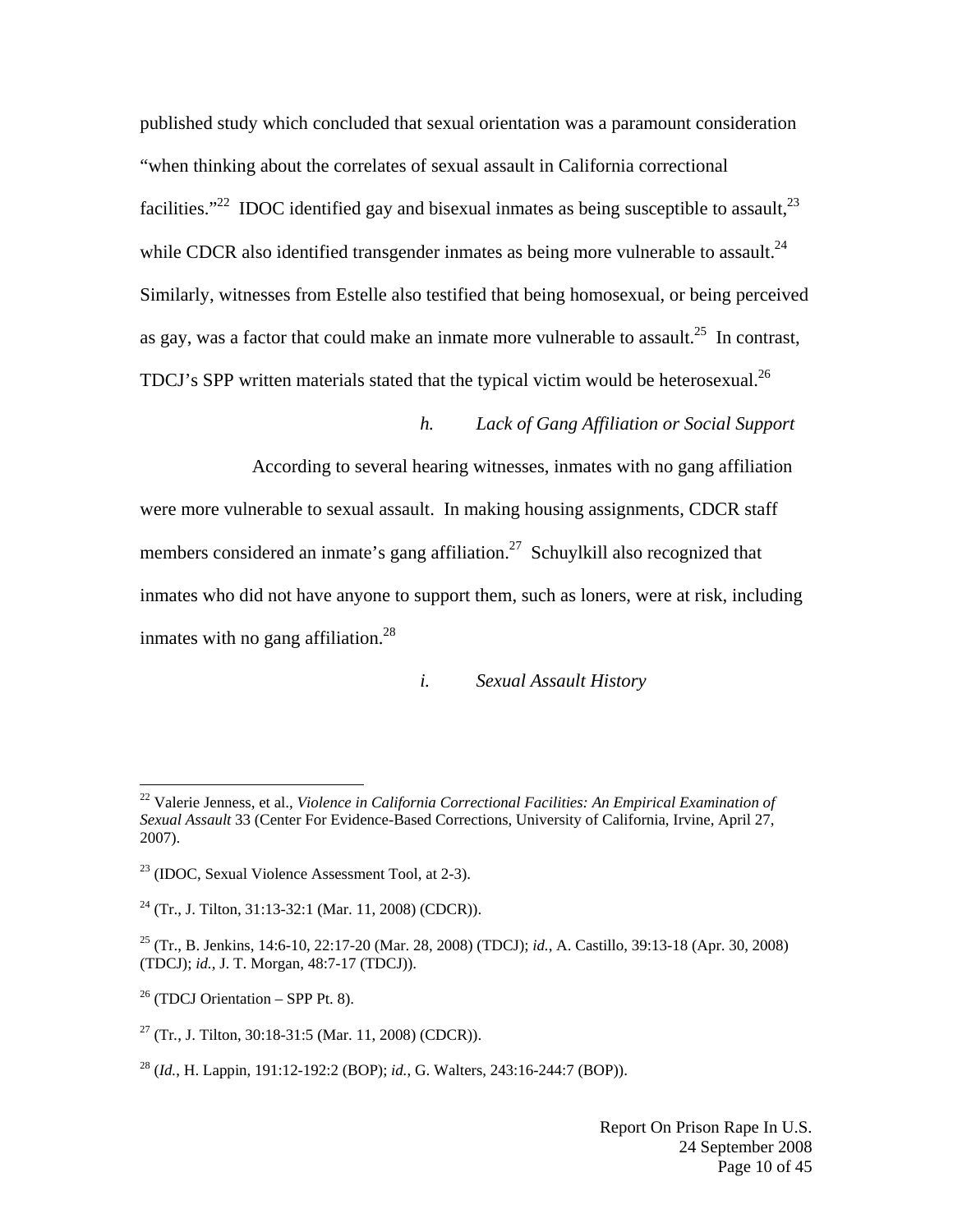According to several hearing witnesses, an inmate who had previously been assaulted was more likely to be assaulted again. Under SADEA, CDCR was obligated to take an offender's sexual assault history into account in making housing assignments to prevent inmates from sexual victimization.29 IDOC, NDCS, and TDCJ, as well as representatives from Schuylkill and Rockville, also noted that an inmate's history of sexual assault or victimization may have made him or her more vulnerable to future assaults. $30$ 

## *j. Low Self-Confidence or Projection of Feeling of Fear*

According to several hearing witnesses, an inmate who had low selfconfidence or projected a feeling of fear was more vulnerable to sexual assault. At Ironwood, the most vulnerable inmates for sexual assault were identified as those perceived as being weak, $31$  while written materials from IDOC and NDCS noted that an inmate may have become more susceptible to assault if he or she was unassertive, appeared to be fearful, nervous, or anxious, or expressed concern about sexual victimization during intake.<sup>32</sup> TDCJ's SPP written materials recognized that the typical

<sup>&</sup>lt;sup>29</sup> Cal. Penal Code § 2636; Tr., J. Tilton, 30:18-31:5 (Mar. 11, 2008) (CDCR). CDCR's Initial Housing Review Form had a question that allowed CDCR staff members to record, based on a private interview with the inmate, whether the inmate was ever a victim of sexual assault. (CDCR, Initial Housing Review, CDCR 1882 (rev. Oct. 2006); *see also* Tr., R. Anti, 120:14-21 (Mar. 11, 2008) (CDCR)).

<sup>30 (</sup>Tr., H. Lappin, 192:10-193:3 (Mar. 11, 2008) (BOP); *id.*, R. Brown, 120:12-19 (Mar. 13, 2008) (IDOC); *id.*, J. Stout, 333:15-334:6 (IDOC); NDCS, 2007 Risk Assessment Manual, at 15; NDCS, 2006 Initial Screening Instrument Manual, at 5; IDOC, Sexual Violence Assessment Tool, at 3). TDCJ's Peer Educator training program noted that a history of relationship abuse also was a predictor of assault. (TDCJ, Safe Prisons Peer Educator Training Manual, at 52).

 $31$  (Tr., T. Riddle, 104:2-9 (Mar. 11, 2008) (CDCR)).

<sup>&</sup>lt;sup>32</sup> (IDOC, Sexual Violence Assessment Tool, at 3; NDCS, 2006 Initial Screening Instrument Manual, at 4).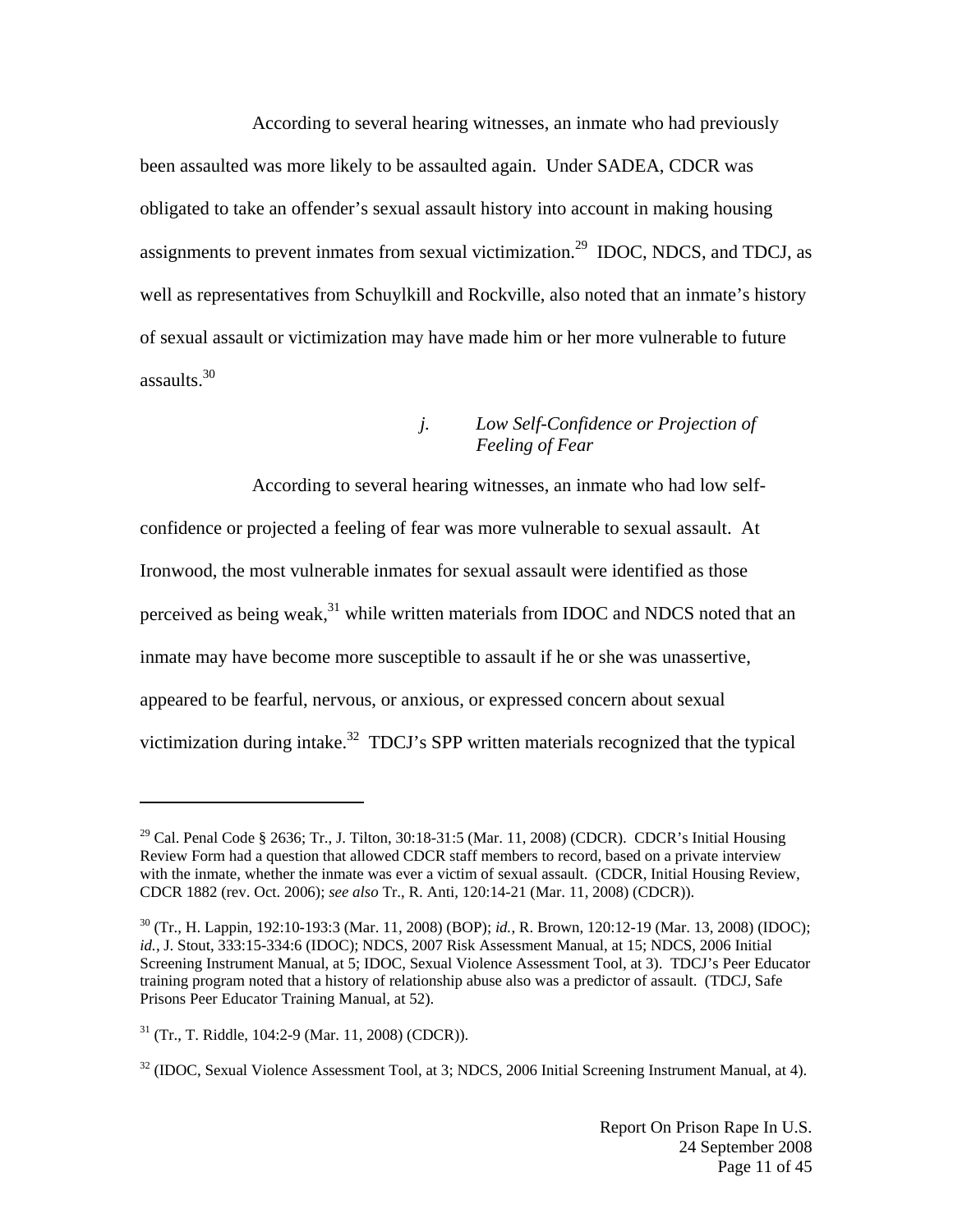victim was passive, soft spoken, and had no history of acting out in a violent manner, while Estelle Captain Bobby Jenkins testified that an inmate who lacked self-confidence may have become more vulnerable to sexual assault.<sup>33</sup> Similarly, Rockville evaluated whether female inmates had low self-esteem or were scared in identifying those at greater risk of assault.<sup>34</sup>

#### *k. Extortion Vulnerability*

According to several hearing witnesses, an inmate who had been subjected to extortion was more vulnerable to sexual assault. Schuylkill and TDCJ recognized that inmates who took favors from other inmates or otherwise were victims of extortion had a heightened risk of being sexual victims in the future.<sup>35</sup>

#### **2. Identified Common Characteristics of Victims Staff-On-Inmate Prison Rape**

After reviewing the documentary and testimonial evidence provided in

connection with the Panel's hearings, the Panel identified fifteen common characteristics

of SOI sexual assault victims.<sup>36</sup>

 $\overline{a}$ 

In an effort to prevent SOI sexual misconduct, BOP and IDOC developed

warning signs that identified male and female offenders who may have had a greater

35 (Tr., J. Baxter, 295:20-296:5 (Mar. 11, 2008) (BOP); *id.*, D. Stacks, 50:24-51:1 (Mar. 27, 2008) (TDCJ)).

 $36$  While each prison system evaluated by the Panel has male and female inmates, only two of the ten facilities (Rockville and Mountain View) housed female inmates. The documentary and testimonial evidence provided to the Panel through its hearings suggests that male and female inmate sexual victims may share similar common characteristics; however, there also may be distinguishing factors between these two offender groups that warrant further review. For instance, IDOC identified specific traits of female offenders who are more prone to SOI assault, noting that a female inmate was more susceptible if she (1) was unmarried, (2) experienced sexual or physical abuse since childhood, (3) was a mother, (4) never completed high school, or (5) was unemployed before incarceration. (IDOC Sexual Misconduct Training Module Three: Characteristics and Strategies (2003), at 6).

> Report On Prison Rape In U.S. 24 September 2008 Page 12 of 45

 $33$  (TDCJ, Orientation – SPP Pt. 8; Tr., B. Jenkins, 21:23-22:2 (Mar. 28, 2008) (TDCJ)).

<sup>34 (</sup>Tr., J. Stout, 333:15-334:9 (Mar. 13, 2008) (IDOC)).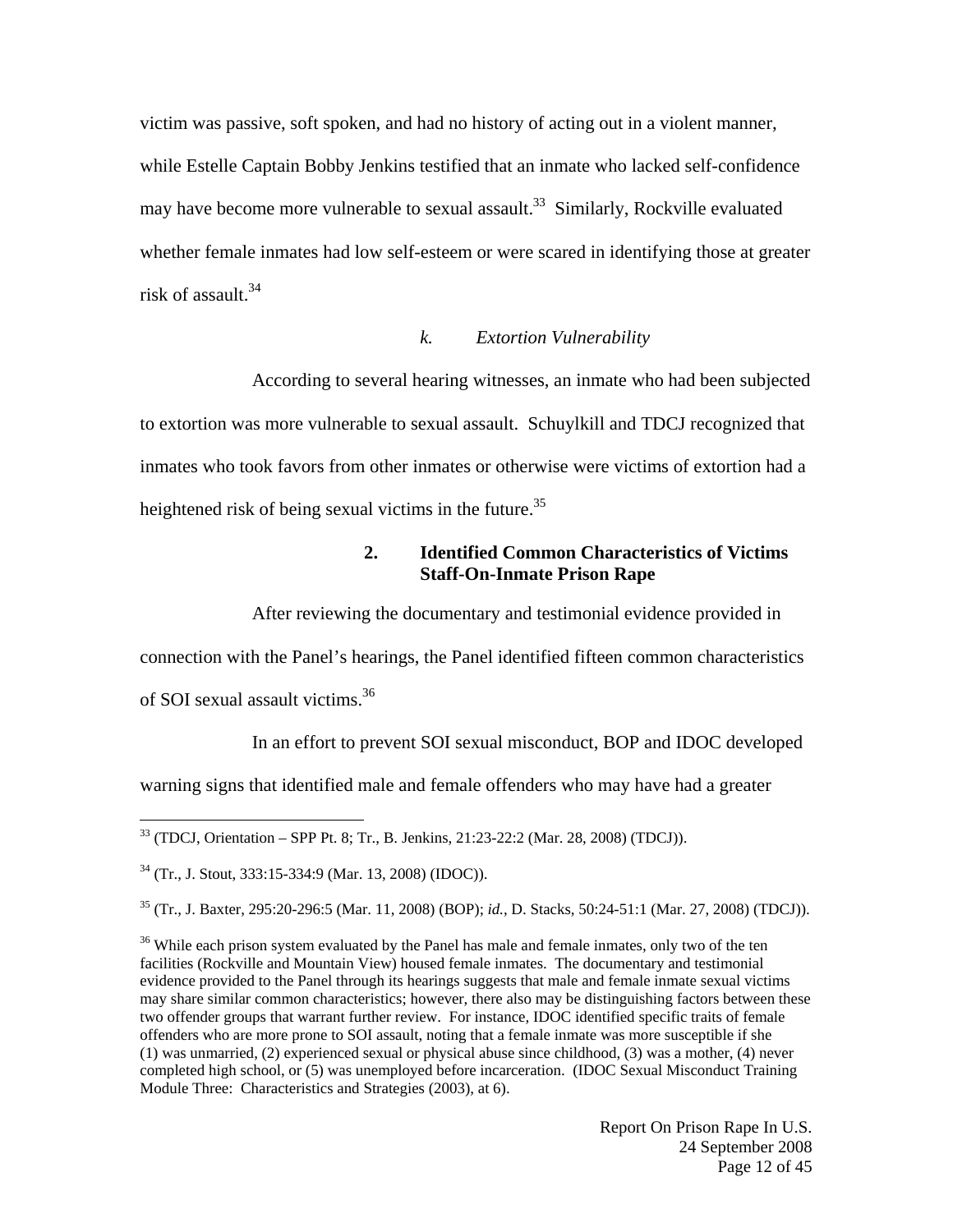tendency to be victimized by a staff member. An offender may have been identified as being more susceptible to SOI sexual assault if he or she displayed the following characteristics: (1) had a history of substance abuse;<sup>37</sup> (2) engaged in horse-play or sexual interaction with a staff member (including non-sexual interactions that may have escalated to sexual involvement); (3) knew personal information about staff members; (4) had letters from or photos of staff; (5) was in an unauthorized area, or was repeatedly out of his or her assigned place; (6) exchanged telephone calls with staff; (7) became pregnant or was diagnosed with a sexually transmitted disease; (8) underwent a drastic behavioral change; (9) wanted to start working before or after his or her regularly scheduled times; (10) improved his or her appearance; (11) had isolated work assignments; (12) had family that was involved with staff's family;

(13) worked in a secluded area with staff; (14) went out of his or her cell at unusual times; and (15) had an unusually high balance or frequency of activity in his or her commissary account.<sup>38</sup>

#### **3. Identified Common Characteristics of Inmate Perpetrators of Prison Rape**

In its *Sexual Victimization Survey*, BJS surveyed the prevalence rates of

 $37$  (BOP, Annual Training FY 2006 – Sexually Abusive Behavior Prevention and Intervention Program, at 7; IDOC Sexual Misconduct Training Module Three: Characteristics and Strategies (2003), at 6).

<sup>&</sup>lt;sup>38</sup> (BOP, Red Flags – Are We Paying Attention to Staff?, Sexually Abusive Behavior Prevention and Intervention Program – FY 2006 (2006), at unnumbered 1; IDOC, Sexual Misconduct Training Module Two: Warning Signs (2003), at 7-9). BOP and IDOC also each highlighted additional characteristics to identify offenders who are more prone to SOI assault. BOP noted that an inmate was more susceptible if he or she (1) was the victim of abuse, (2) had a mental illness, or (3) was new to the system. (BOP, Annual Training FY 2006 – Sexually Abusive Behavior Prevention and Intervention Program, at 7). IDOC's materials also asserted that an inmate was more susceptible if he or she (1) had good social skills, (2) had a perceptive and sensitive façade, (3) was high achieving, (4) was not a behavioral problem, or (5) had a subdued appearance. (IDOC, Sexual Misconduct Training Module Three: Characteristics and Strategies (2003), at 5-6).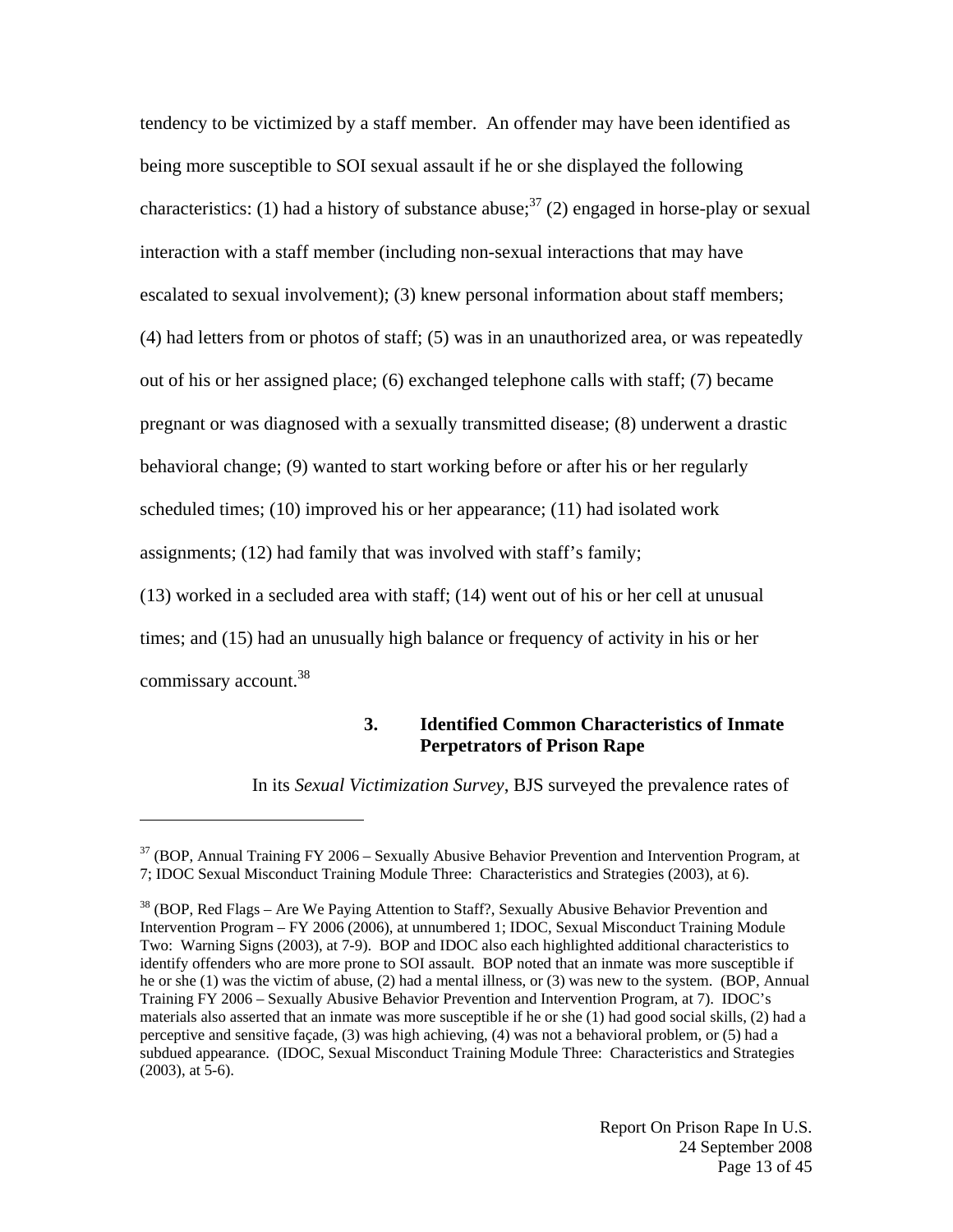IOI and SOI sexual assault. Various prisons and prison systems also made separate assessments in evaluating inmate and staff predators. Given those considerations, the Panel separately evaluated inmate and staff perpetrators. After reviewing the documentary and testimonial evidence provided in connection with the Panel's hearings, the Panel identified eight common characteristics of inmate sexual assault perpetrators that were noted by at least two prisons or prison systems.<sup>39</sup>

## *a. Smaller Inmate Paired With Larger Cellmate*

According to several hearing witnesses, larger inmates who shared cells with inmates of smaller stature were more prone to engage in sexual assault. For instance, CDCR assessed an inmate's height and weight in making housing assignments.40 Representatives from Charlotte and Estelle emphasized that an inmate perpetrator may have been big in stature and that those inmates were not housed with inmates of a smaller stature. $41$ 

## *b. History of Sexual Victimization or Perpetration*

Several hearing witnesses considered the nature of an inmate's offense in determining whether he or she was more prone to engage in sexual assault. Under SADEA, CDCR had to determine if an inmate was a violent offender who would act in a

1

<sup>&</sup>lt;sup>39</sup> For discussion of characteristics of staff perpetrators of SA, see II B 4, *infra*.

 $^{40}$  (Tr., J. Tilton, 31:2-7 (Mar. 11, 2008) (CDCR)).

<sup>41 (</sup>Tr., D. Colon, 328:3-6 (Mar. 12, 2008) (FDOC); *id.*, L. Dawson, 38:18-39:1 (Mar. 28, 2008) (TDCJ); *see also* TDCJ, Orientation – SPP Pt. 8).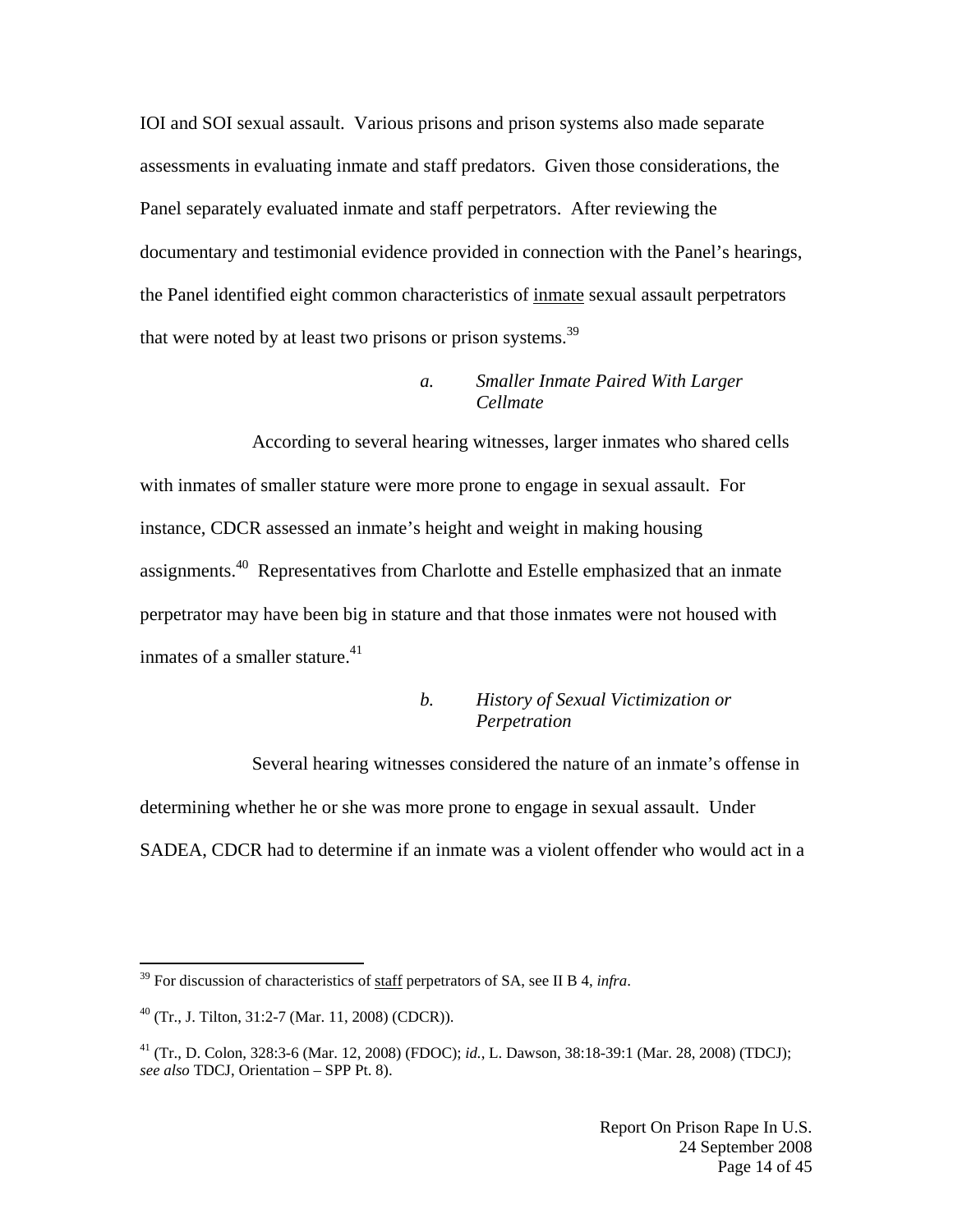sexually aggressive manner toward other inmates.<sup>42</sup> Representatives from Schuylkill and Estelle noted that inmates who had committed sexual offenses or who had engaged in misconduct of a sexual nature may have been at risk for being sexual aggressors.<sup>43</sup> Charlotte considered whether the sentencing authority designated the inmate as a sexual offender based on his criminal history,<sup>44</sup> while NDCS identified whether an inmate's offense was predatory or impulsive in nature and whether the offense was for sexual assault or abuse.45

#### *c. History of Incarceration*

According to several hearing witnesses, inmates with a history of

incarceration were more prone to engage in sexual assault. California's SADEA

instructed CDCR to determine whether an inmate had served a prior term of commitment,

which may have increased his or her sexual aggressiveness toward other inmates.<sup>46</sup>

NDCS also evaluated whether an offender had multiple prior incarcerations and appeared familiar with the prison environment. $47$ 

#### *d. History of Engaging in Violence*

According to several hearing witnesses, inmates were more likely to be

 $44$  (FDOC, Procedure No. 601.209, Reception Process – Initial Classification, at 8).

45 (NDCS, 2007 Risk Assessment Manual, at 5, 7-9; NDCS, 2006 Initial Screening Instrument Manual, at  $2-3)$ .

<sup>42</sup> Cal. Penal Code § 2635; *see also* Tr., J. Tilton, 30:19-31:5 (Mar. 11, 2008) (CDCR) (noting that offender's commitment offense may be factor in identifying sexual predators).

<sup>43 (</sup>Tr., H. Lappin, 190:3-12 (Mar. 11, 2008) (BOP); *id.*, A. Leonard, 301:12-21 (BOP); *id.*, B. Jenkins, 39:11-16 (Mar. 28, 2008) (TDCJ)).

 $46$  Cal. Penal Code § 2635.

 $47$  (NDCS, 2007 Risk Assessment Manual, at 5, 9-10; NDCS, 2006 Initial Screening Instrument Manual, at 1-2).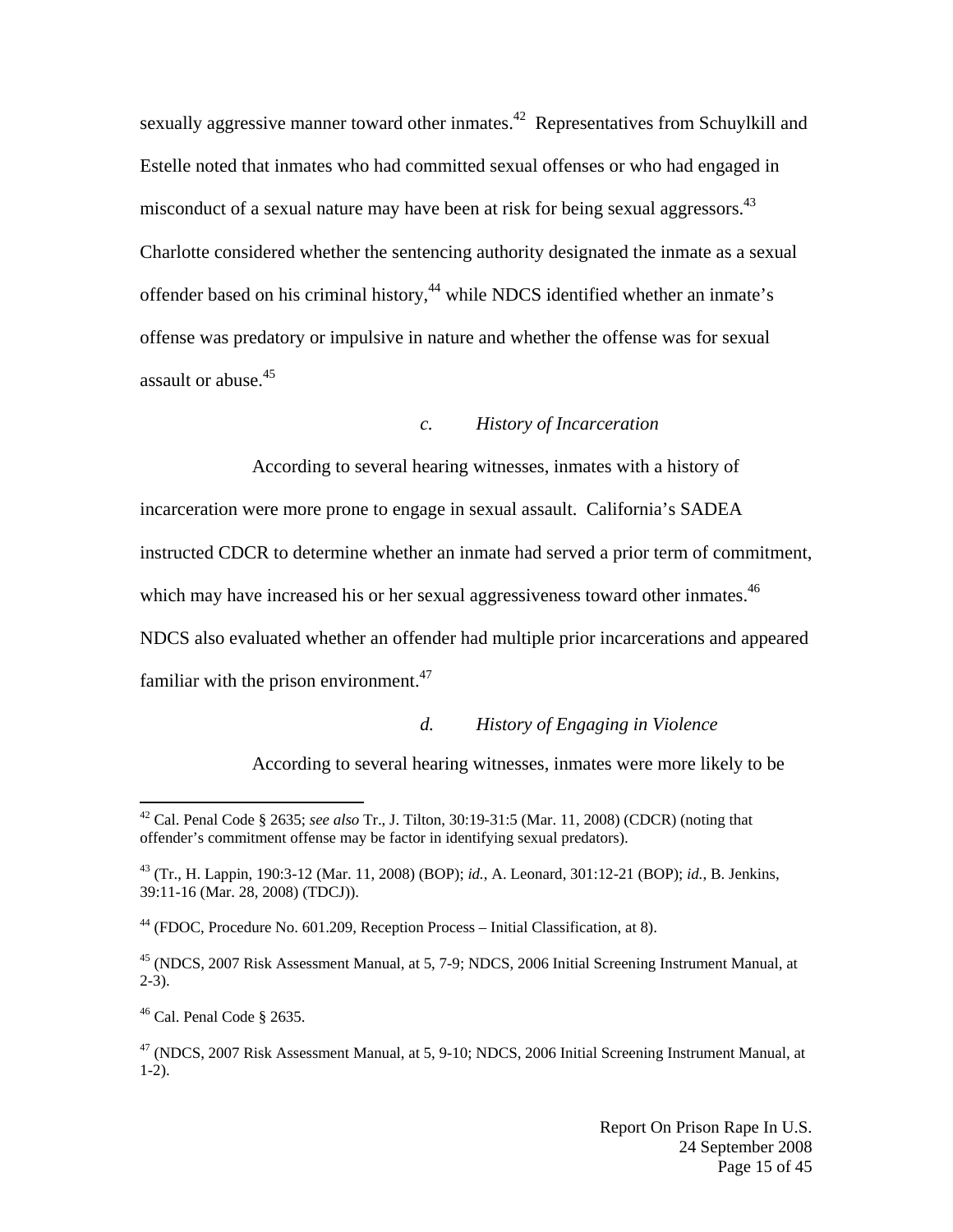sexual predators if they had a history of engaging in sexually assaultive misconduct. As John Baxter, psychologist service administrator for BOP, explained, inmate perpetrators typically had a history of violence in their background and a pattern of disregarding the rights of other individuals.<sup>48</sup> Consistent with this observation, BOP's written materials noted that an inmate may pose a heightened risk as a sexual predator if he has a history of sexually abusive behavior while in prison, including stalking or excessive sexual preoccupation.49 Charlotte Lieutenant David Colon and Rockville Superintendent Julie Stout also noted the importance of identifying an individual's assaultive history.<sup>50</sup> CDCR, NDCS, and TDCJ also had procedures in place to evaluate an inmate's prior sexual assault history. In making housing assignments, CDCR staff members were expected to elicit information about whether an inmate was ever an assailant in a sexual assault.<sup>51</sup> As part of its initial classification, NDCS administered predation risk assessment tools that included the identification of any sex-related misconduct or charges.52 At TDCJ, its Unit Safe Prisons Program Coordinators reviewed an offender's history for any record of past sexual predator allegations, and sought to identify any history of aggression.<sup>53</sup>

#### *e. Extortion.*

<sup>48 (</sup>Tr., J. Baxter, 294:13-295:12 (Mar. 11, 2008) (BOP)).

<sup>49 (</sup>BOP, Program Statement No. P5324.06, Sexually Abusive Behavior Prevention and Intervention Program (Apr. 27, 2005), at 7).

<sup>50 (</sup>Tr., D. Colon, 330:7-12 (Mar. 12, 2008) (FDOC); *id.*, J. Stout, 335:8-15 (Mar. 13, 2008) (IDOC)).

<sup>51 (</sup>CDCR, Initial Housing Review Form, CDCR 1882; Tr., J. Tilton, 30:18-31:5 (Mar. 11, 2008) (CDCR)).

 $52$  (NDCS, 2007 Risk Assessment Manual, at 3-4; NDCS, 2006 Initial Screening Instrument Manual, at 2).

<sup>53 (</sup>TDCJ, SPP, at 7; TDCJ, Orientation – SPP Pt. 8; *see also* Tr., L. Dawson, 38:23-39:1 (Mar. 28, 2008) (TDCJ) (explaining that an inmate perpetrator may have raped someone previously)).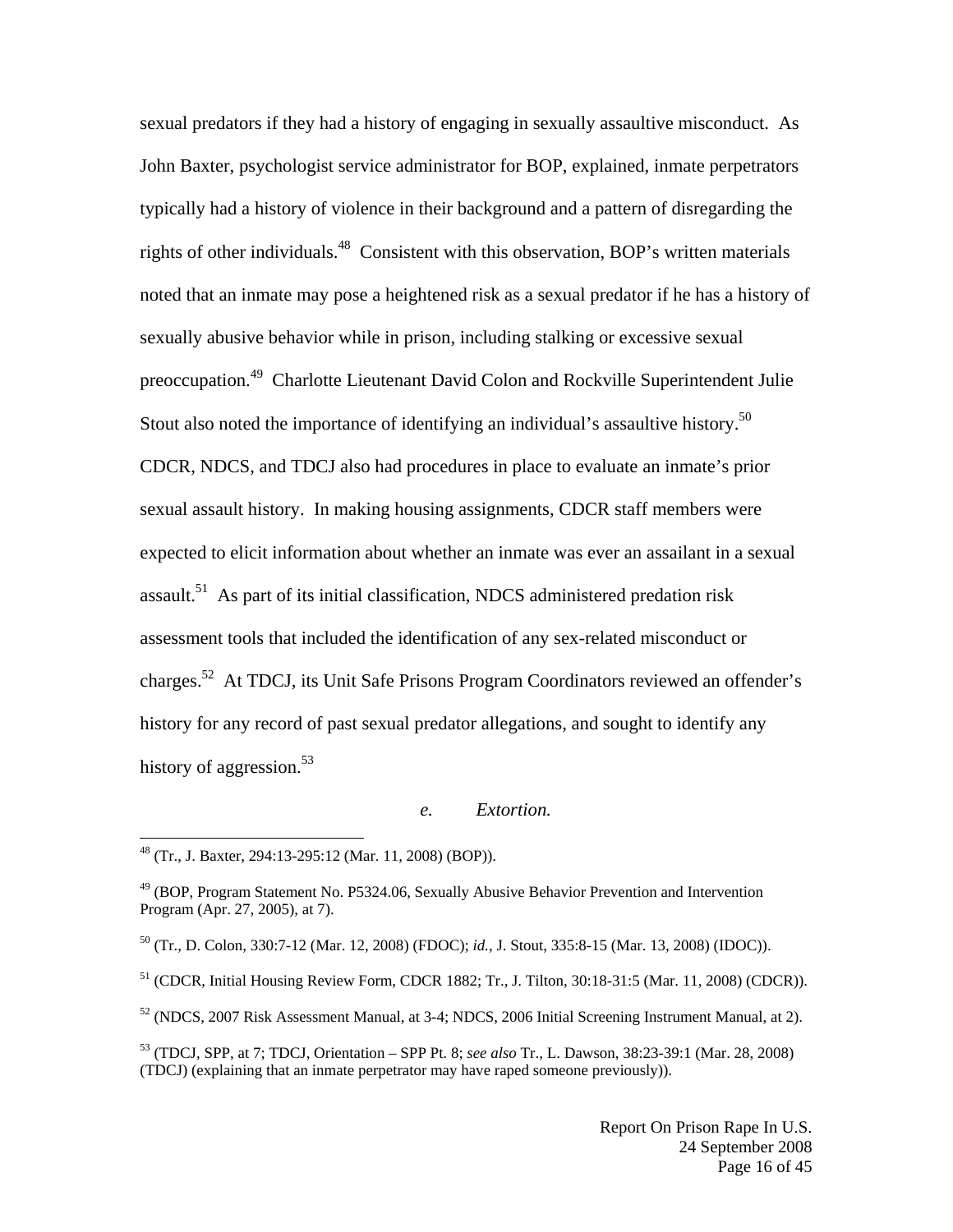According to several hearing witnesses, inmates who engaged in extortion of other inmates were more prone to engage in sexual assault. As John Baxter, psychologist service administrator for BOP, noted, inmate perpetrators may have studied a target and then established a relationship with the potential victim; the relationship was often characterized by real or perceived indebtedness.<sup>54</sup> TDCJ also recognizes that extortion may have resulted in sexual assault; its Unit Safe Prisons Program Coordinators determined whether an inmate had a record for extortions, assault, trafficking, and trading. $55$ 

#### *f. Gang Affiliation.*

Several hearing witnesses considered an inmate's gang affiliation in determining whether he or she was more prone to engage in sexual assault. NDCS and TDCJ noted that a sexual assault predator may have been a member of a gang or other security threat group,<sup>56</sup> while CDCR assessed an inmate's gang affiliation in making housing assignments.<sup>57</sup>

#### *g. Aggressive Attitude During Intake*

According to IDOC and NDCS, offenders with intimidating or aggressive

attitudes during intake were more prone to engage in sexual assault.<sup>58</sup>

<sup>&</sup>lt;sup>54</sup> (Tr., J. Baxter, Psychology Services Administrator, retired, 295:6-12 (Mar. 11, 2008) (BOP)).

 $<sup>55</sup>$  (TDCJ, SPP, at 7). Estelle Captain Lawrence Dawson also noted that an inmate perpetrator may have</sup> "money on the books." (Tr., L. Dawson, 38:23-39:1 (Mar. 28, 2008) (TDCJ)).

<sup>56 (</sup>NDCS, 2007 Risk Assessment Manual, at 5-6; TDCJ, Orientation – SPP Pt. 8). However, Estelle Captain Bobby Jenkins suggested that gangs "don't believe in committing rapes and stuff like that." (Tr., B. Jenkins, 39:17-23 (Mar. 28, 2008) (TDCJ)).

 $57$  (Tr., J. Tilton, 31:2-7 (Mar. 11, 2008) (CDCR)).

<sup>58 (</sup>IDOC, Sexual Violence Assessment Tool, at 4; NDCS, 2006 Initial Screening Instrument Manual, at 1).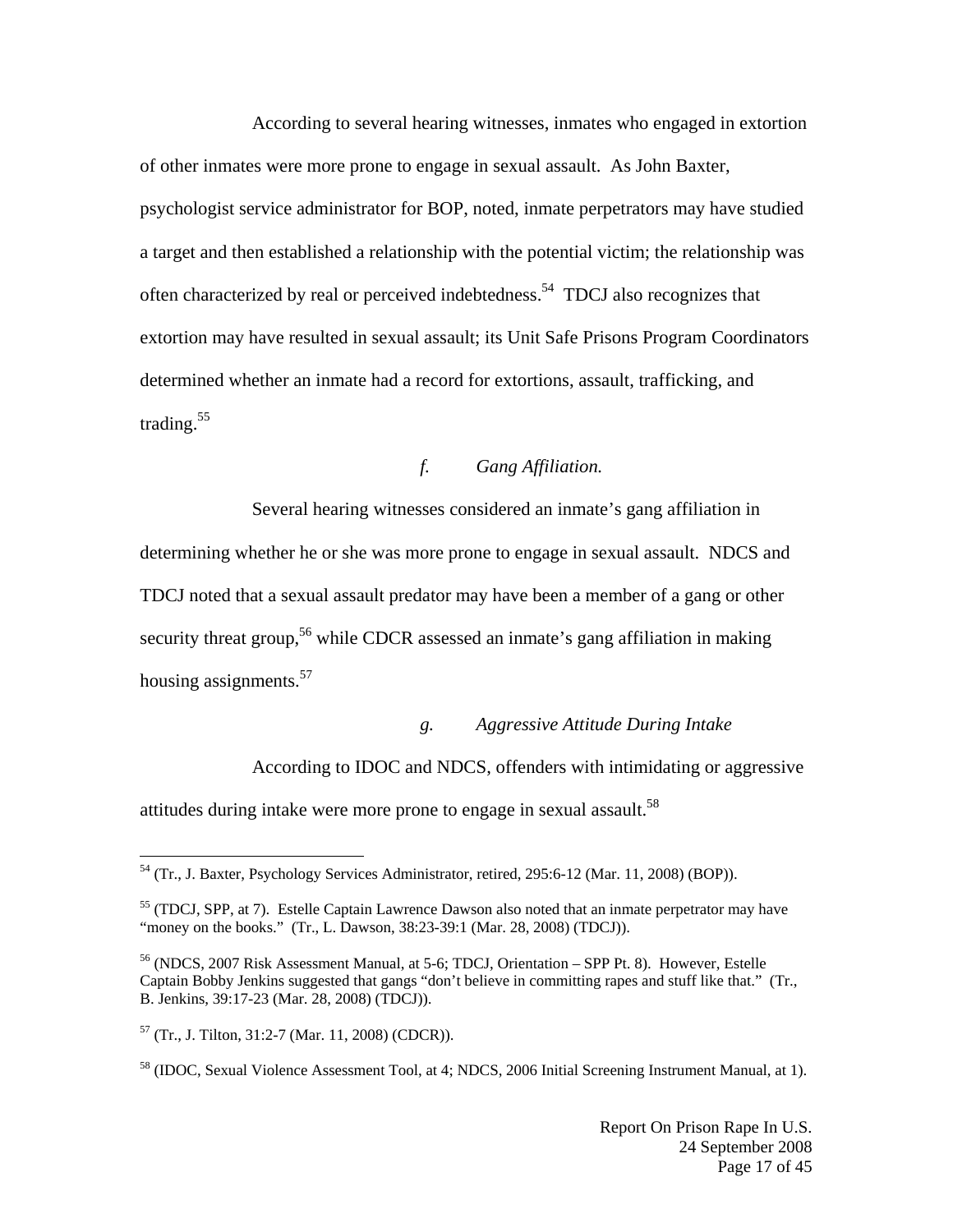## **4. Identified Common Characteristics of Staff Perpetrators of Prison Rape**

After reviewing the documentary and testimonial evidence provided in connection with the Panel's hearings, the Panel identified twenty-nine common characteristics of staff sexual assault perpetrators.<sup>59</sup>

In an effort to prevent SOI sexual misconduct, BOP and IDOC developed warning signs to identify staff that may have a greater tendency to engage in sexual misconduct with an inmate. A staff member may raise a "red flag" if he or she displays the following characteristics: (1) over-identifies with an inmate and his or her issues; (2) engages in horse-play or sexual interaction with an inmate (including non-sexual interactions that may have escalated to sexual involvement); (3) is isolated from other staff; (4) grants special requests to an inmate or shows favoritism; (5) spends an unexplainable amount of time with an inmate; (6) exchanges telephone calls with an inmate; (7) is in the facility while off-duty (outside of his or her regular schedule); (8) is pregnant or is diagnosed with sexually transmitted disease; (9) is overly concerned about an inmate; (10) undergoes drastic behavioral change; (11) has sole involvement with an inmate; (12) views an inmate as indispensable to performing his or her assignment; (13) has unusually high or low number of inmate grievances; (14) confronts other staff over an inmate; (15) intercepts or revises an inmate's disciplinary infractions; (16) tracks outside inmate calls; (17) has isolated posts, positions, or work assignments; (18) cannot account for time; (19) has his or her family involved with an inmate's family; (20) works

 $59$  In evaluating information provided by prison facilities, BJS emphasized that "a large proportion of substantiated incidents of staff sexual misconduct involve[ed] female staff with male inmates." (Tr., A. Beck, 21:21-22:3 (Mar. 11, 2008) (BJS)). As Ironwood Warden Debra Dexter further explained, one common concern, at least in male institutions, was that female staff, especially teachers, may have been prone to fall in love with male inmates. (*Id.*, D. Dexter, 165:9-18 (CDCR)).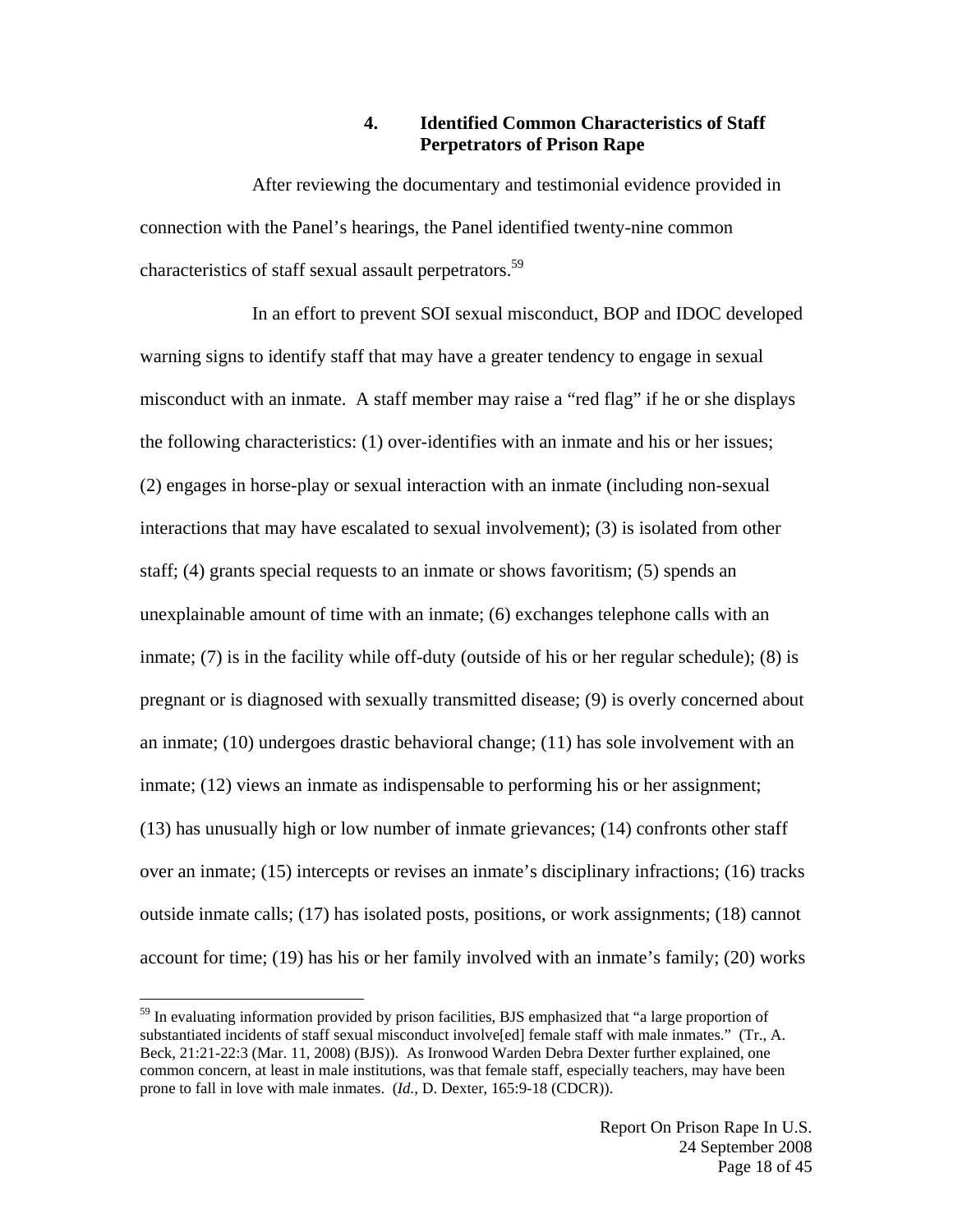in a secluded area with an inmate; (21) removes an inmate from his or her cell at unusual times; (22) experiences a personal crisis (e.g., divorce, ill health, bankruptcy, or death in the family); (23) has excessive knowledge about an inmate and his or her family; (24) intervenes or helps with an inmate's personal life and legal affairs; (25) shares food or snacks with an inmate; (26) testifies for an inmate, or requests special treatment for an inmate; (27) delegates duties to an inmate; (28) is lonely or depressed; or (29) brings into the facility large amounts of food, soda, or snacks. $60$ 

## **C. Common Characteristics of Prisons and Prison Systems With High or Low Prevalence of Prison Rape**

Pursuant to the Panel's mandate under PREA, it sought to identify common characteristics of prisons and prison systems with a high or low prevalence of prison rape. To accomplish this, the Panel reviewed and analyzed the information submitted by the prisons and prison systems in response to its document requests, which comprised thousands of pages of documents, as well as the written and oral sworn testimony of seventy-nine fact and expert witnesses in connection with the Panel's hearings.

As a result of the Panel's review and analysis, and in an effort to identify unique and common characteristics, it sought to answer seventy-two specific questions about each pertinent facility and system that encompassed ten main areas of inquiry: (1) general PREA factors, which evaluated the designation of PREA coordinators at the

 $60$  (BOP, Red Flags – Are We Paying Attention to Staff?, at unnumbered 1; IDOC, Sexual Misconduct Training Module Two, at 7-9). IDOC's training materials also emphasized that employees who had narcissistic personalities, those who were "rescuers," and those who were situationally distressed, including individuals who had relationship problems or were dissatisfied with life in general, were more likely to get involved with offenders. (IDOC, Sexual Misconduct Training Module Three, at 7-8).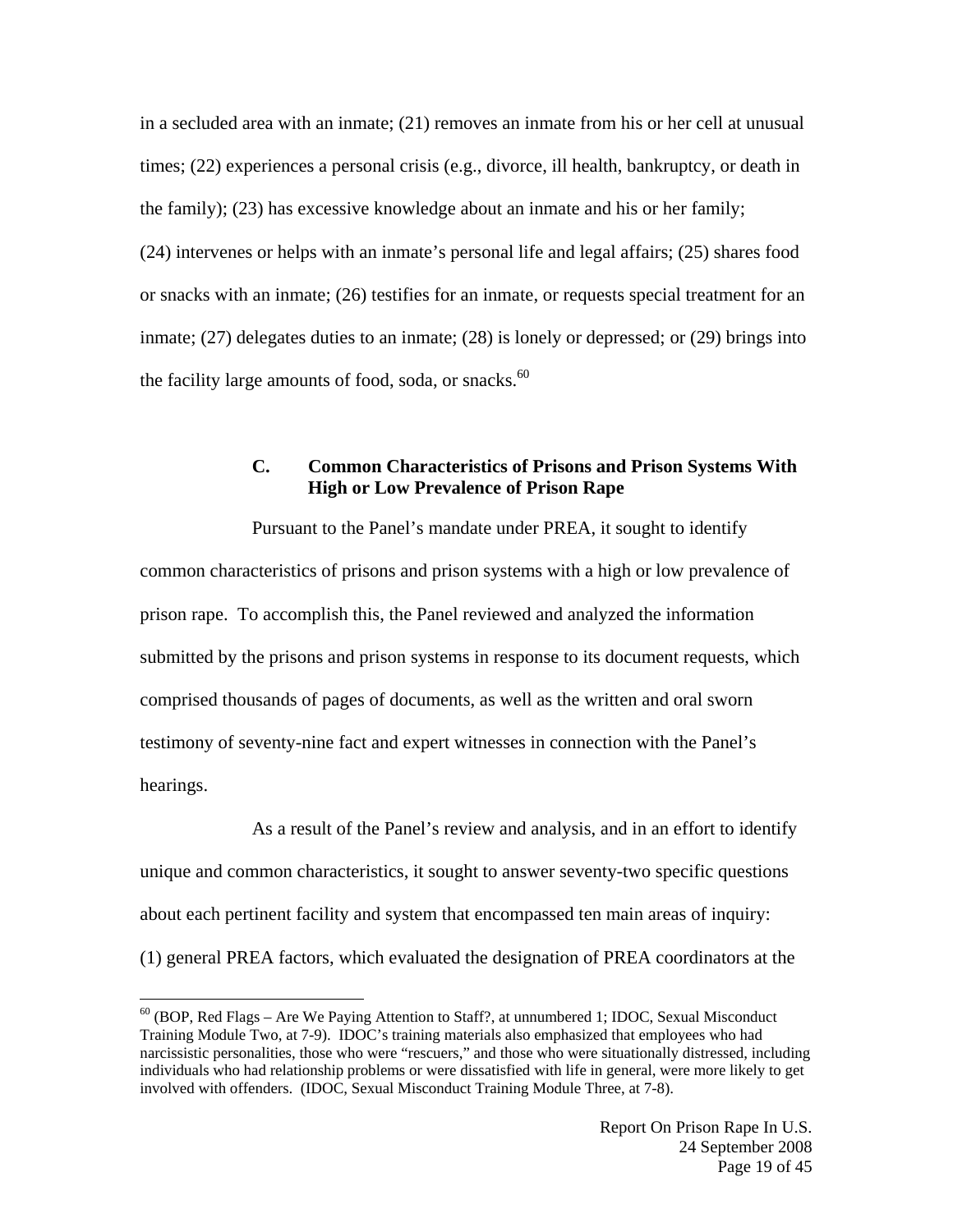system and facility levels; (2) policy factors, which investigated certain written policies and procedures regarding PREA-related issues; (3) training factors, which reviewed the extent to which certain PREA information was provided to inmates, correctional officers, and investigators; (4) investigative process factors regarding grievances and complaints, which assessed various facets of IOI and SOI sexual assault reports and investigations; (5) human resource factors, which evaluated various correctional officer and staff human resource issues; (6) operational factors, which investigated various inmate demographic and offender supervision issues; (7) housing classification factors, which reviewed housing assignment policies and procedures both during intake and after the report of a sexual assault; (8) medical and mental health factors, which assessed sexual assault response team resources and PREA training for mental health staff; (9) program services factors, which evaluated the level of inmate involvement in a facility's work and educational programs; and (10) inmate population factors, which investigated issues involving inmate sexual orientation, as well as inmate suicide and homicide rates. $^{61}$ 

## **1. Identified Characteristics Present In Prisons With Low Prevalence of Sexual Victimization and Absent from One or More Prisons or Prison Systems with a High Prevalence of Sexual Victimization**

After reviewing the documentary and testimonial evidence provided in connection with the Panel's hearings, the Panel identified five characteristics that were common to Ironwood, CDCR, and Schuylkill, BOP, which were the prisons with low prevalence rates of prison rape, and absent in one or more of the prisons or prison systems with a high prevalence of sexual victimization that participated in the hearings.

 $<sup>61</sup>$  The questions evaluated by the Panel are provided in the Appendix to the instant Report.</sup>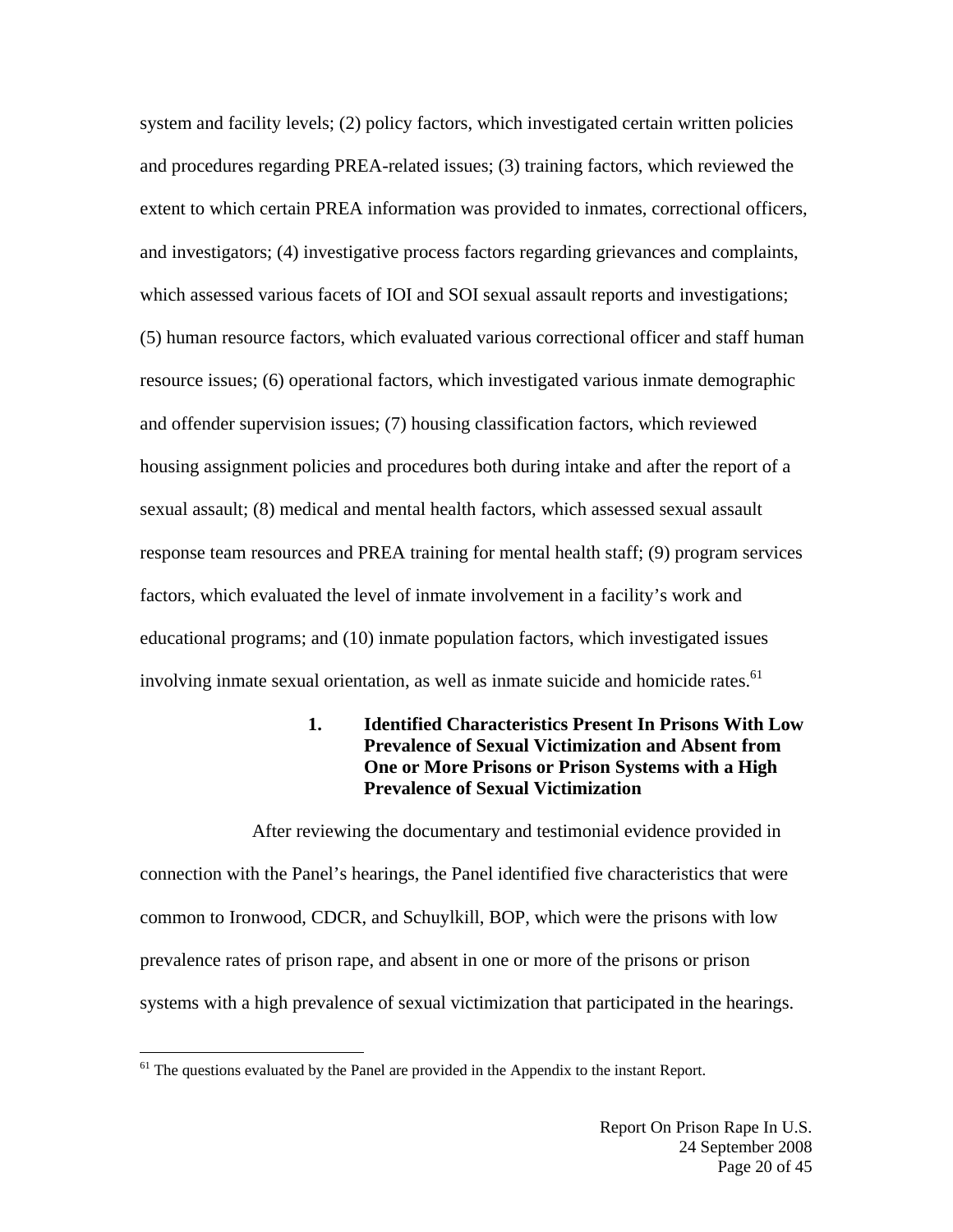While these factors were common to both of the low prevalence prisons, they were not

unique to them, in that they were also shared by one or more of the high prevalence

prisons as well.

 $\overline{a}$ 

 a. Prisons track inmate complaints alleging inmate-on-inmate sexual assault.<sup>62</sup>

 b. Prisons track inmate complaints alleging staff-on-inmate sexual assault.<sup>63</sup>

 c. Prisons have a low turnover rate among new corrections officers.<sup>64</sup>

 d. Prisons are fully staffed or almost fully staffed<sup>65</sup>

<sup>63</sup> *Compare* Cal. Penal Code § 2640; CDCR, DOM, ch. 5. art. 44, § 54040.13; BOP, Program Statement No. P5324.06, at 15-16 (reflecting ability to track sexual assault complaints); Tr., G. Sapp, 22:20-23:3 (Mar. 12, 2008) (FDOC); *id.*, A. Johnson, 369:15-370:20 (grievances are logged and tracked); *id.*, D. Donahue, 12:8-21 (Mar. 13, 2008) (IDOC) (IDOC has new web-based grievance tracking system); *id.*, B. Livingston, 19:11-12 (Mar. 27, 2008) (TDCJ) (Safe Prisons Program includes "reporting, tracking and analysis of alleged sexual assaults"), *with id.*, R. Koester, 194:8-18 (Mar. 13, 2008) (IDOC) (there is no mechanism for tracking sexual assault complaints at Rockville); *id.*, A. Simon, 112:7-13 (Mar. 14, 2008) (NDCS) (an incident report that is not numbered could be lost); *id.*, B. Jenkins, 54:15-55:17 (Mar. 28, 2008) (TDCJ) (grievances "not numbered or tracked").

<sup>64</sup> *Compare* Email from Terrie Flaherty, Correctional Business Manager, Ironwood State Prison (CDCR), to R. Siedlecki [not sworn testimony] (Aug. 6, 2008): "The annual turnover rate for C/O's in 2006 was .009%. Of that rate there were 0 new C/O's who quit/were terminated within their first year of work." *and* Tr., H. Lappin, 204:9-205:4 (Mar. 11, 2008) (BOP) (reflecting low turnover rate)**,** *with id.*, R. Houston, 26:4-18, 36:6-37:2 (Mar. 14, 2008) (NDCS); *id.*, B. Livingston, 72:6-20 (Mar. 27, 2008) (TDCJ) (reflecting high turnover rate).

<sup>65</sup> *Compare* Email from T. Flaherty (CDCR) to R. Siedlecki [not sworn testimony] (Aug. 6, 2008): "ISP is currently fully staffed in the C/O classification."; Email from S. Batts (BOP) to S. McFarland & R. Siedlecki [not sworn testimony] (Aug. 1, 2008), *with* Tr., J. Tilton, 44:17-20, 45:19-46:16 (Mar. 11, 2008) (CDCR); *id.*, D. Dexter, 154:12-18 (CDCR); *with id.*, R. Houston, 34:10-18 (Mar. 14, 2008) (NDCS); *id.*, B. Livingston, 31:19-32:4 (Mar. 27, 2008) (TDCJ); *id.*, O. Black, 278:11-13 (Mar. 28, 2008) (TDCJ); *id.*,

<sup>62</sup> *Compare* Cal. Penal Code § 2640; CDCR, Department Operations Manual (DOM), ch. 5. art. 44, § 54040.13; BOP, Program Statement No. P5324.06, at 15-16 (reflecting ability to track sexual assault complaints); Tr., G. Sapp, 22:20-23:3 (Mar. 12, 2008) (FDOC); *id.*, A. Johnson, 369:15-370:20 (grievances are logged and tracked); *id.*, D. Donahue, 12:8-21 (Mar. 13, 2008) (IDOC) (IDOC has new web-based grievance tracking system); *id.*, B. Livingston, 19:11-12 (Mar. 27, 2008) (TDCJ) (Safe Prisons Program includes "reporting, tracking and analysis of alleged sexual assaults"), *with id.*, R. Koester, 194:8-18 (Mar. 13, 2008) (IDOC) (there is no mechanism for tracking sexual assault complaints at Rockville); *id.*, A. Simon, 112:7-13 (Mar. 14, 2008) (NDCS) (an incident report that is not numbered could be lost); *id.*, B. Jenkins, 54:15-55:17 (Mar. 28, 2008) (TDCJ) (grievances "not numbered or tracked").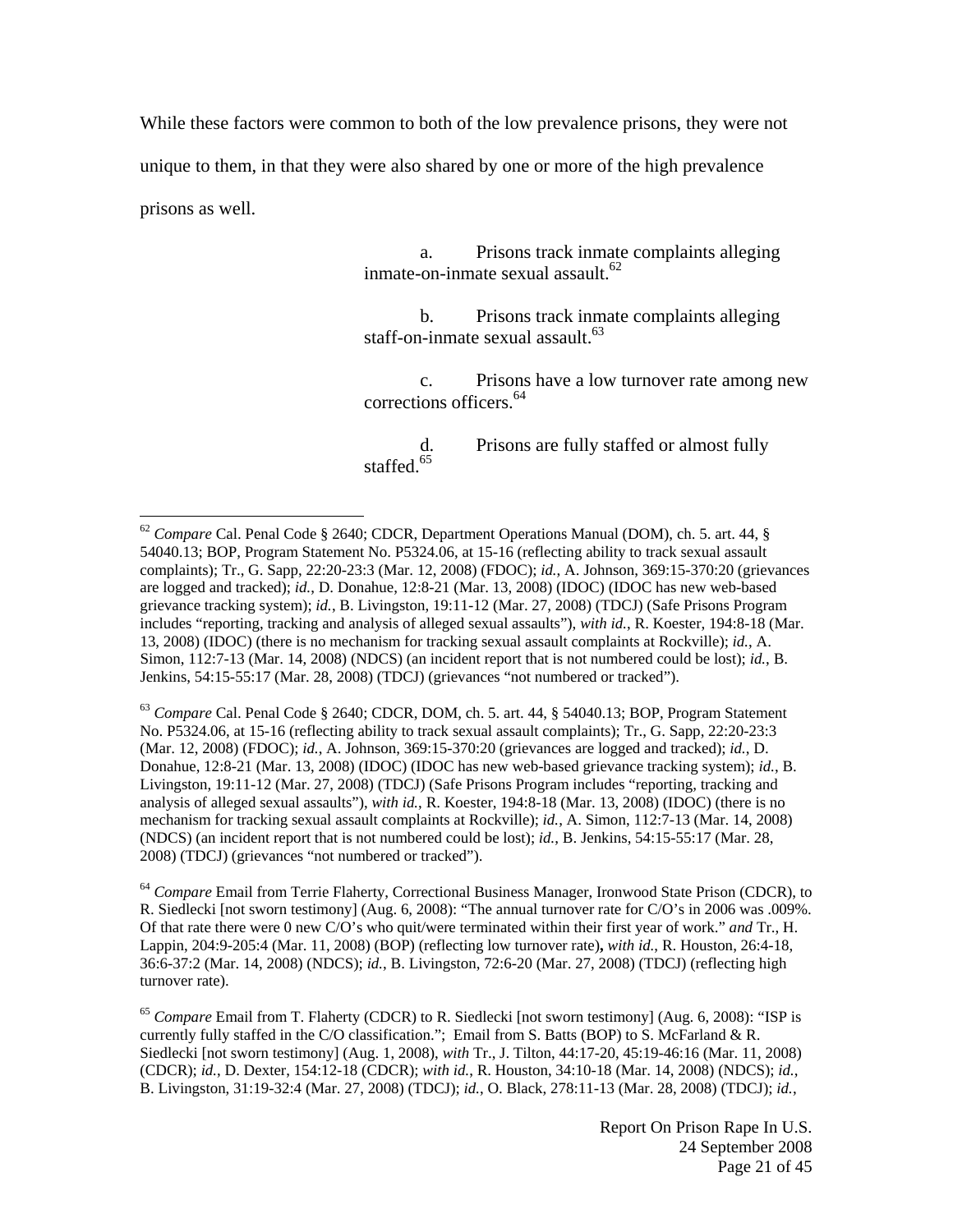e. Pornography (soft- and/or hard-core) among inmates is prohibited.<sup>66</sup>

#### **2. Identified Unique Characteristics of Prisons and Prison Systems With High Prevalence of Prison Rape**

After reviewing the documentary and testimonial evidence provided in

connection with the Panel's hearings, the Panel identified five characteristics that were

shared by at least two of those prisons and prison systems with a high prevalence of

prison rape that participated in the hearings and absent in both of the prisons with a low

prevalence of prison rape.

a. Prisons are significantly understaffed.<sup>67</sup>

 b. Prisons have a high turnover rate among new corrections officers.68

c. Prisons house maximum security inmates.<sup>69</sup>

 B. Rodeen, 278:25-279:1, 279:19-280:14 (TDCJ); *id.*, E. Williams, 272:21-273:2, 281:19-20 (TDCJ); *id.*, R. Thompson, 274:11-21, 287:7-21 (TDCJ).

<sup>66</sup> *Compare* Email from T. Flaherty (CDCR) to R. Siedlecki [not sworn testimony] (Aug. 6, 2008): "Inmates are not allowed to have pornography due to the departments Sexual Harassment Policy. Approximately 7 years ago the departments policy was changed from allowing full frontal nudity to zero nudity." *and* Tr., A. Leonard, 282:1-20 (Mar. 11, 2008) (BOP) (prohibiting certain kinds of pornography); Email from S. Batts (BOP) to S. McFarland & R. Siedlecki [not sworn testimony] (Aug. 1, 2008), *with id.*, S. Anderson, 158:7-12 (Mar. 12, 2008) (FDOC); *id.*, A. Simon, 99:13-21, 100:16-19 (Mar. 14, 2008) (NDCS) (permitting certain kinds of pornography).

<sup>67</sup> *Compare* Email from T. Flaherty (CDCR) to R. Siedlecki [not sworn testimony] (Aug. 6, 2008): "ISP is currently fully staffed in the C/O classification.", *with* Tr., J. Tilton, 44:17-20, 45:19-46:16 (Mar. 11, 2008) (CDCR); *id.*, D. Dexter, 154:12-18 (CDCR); Email from S. Batts (BOP) to S. McFarland & R. Siedlecki [not sworn testimony] (Aug. 1, 2008), *with* Tr., R. Houston, 34:10-18 (Mar. 14, 2008) (NDCS); *id.*, B. Livingston, 31:19-32:4 (Mar. 27, 2008) (TDCJ); *id.*, O. Black, 278:11-13 (Mar. 28, 2008) (TDCJ); *id.*, B. Rodeen, 278:25-279:1, 279:19-280:14 (TDCJ); *id.*, E. Williams, 272:21-273:2, 281:19-20 (TDCJ); *id.*, R. Thompson, 274:11-21, 287:7-21 (TDCJ).

<sup>68</sup> *Compare* Email from T. Flaherty (CDCR) to R. Siedlecki [not sworn testimony] (Aug. 6, 2008): "The annual turnover rate for C/O's in 2006 was .009%. Of that rate there were 0 new C/O's who quit/were terminated within their first year of work." *and* Tr., H. Lappin, 204:9-205:4 (Mar. 11, 2008) (BOP) (reflecting low turnover rate), *with id.*, R. Houston, 26:4-18, 36:6-37:2 (Mar. 14, 2008) (NDCS); *id.*, B. Livingston, 72:6-20 (Mar. 27, 2008) (TDCJ) (reflecting high turnover rate).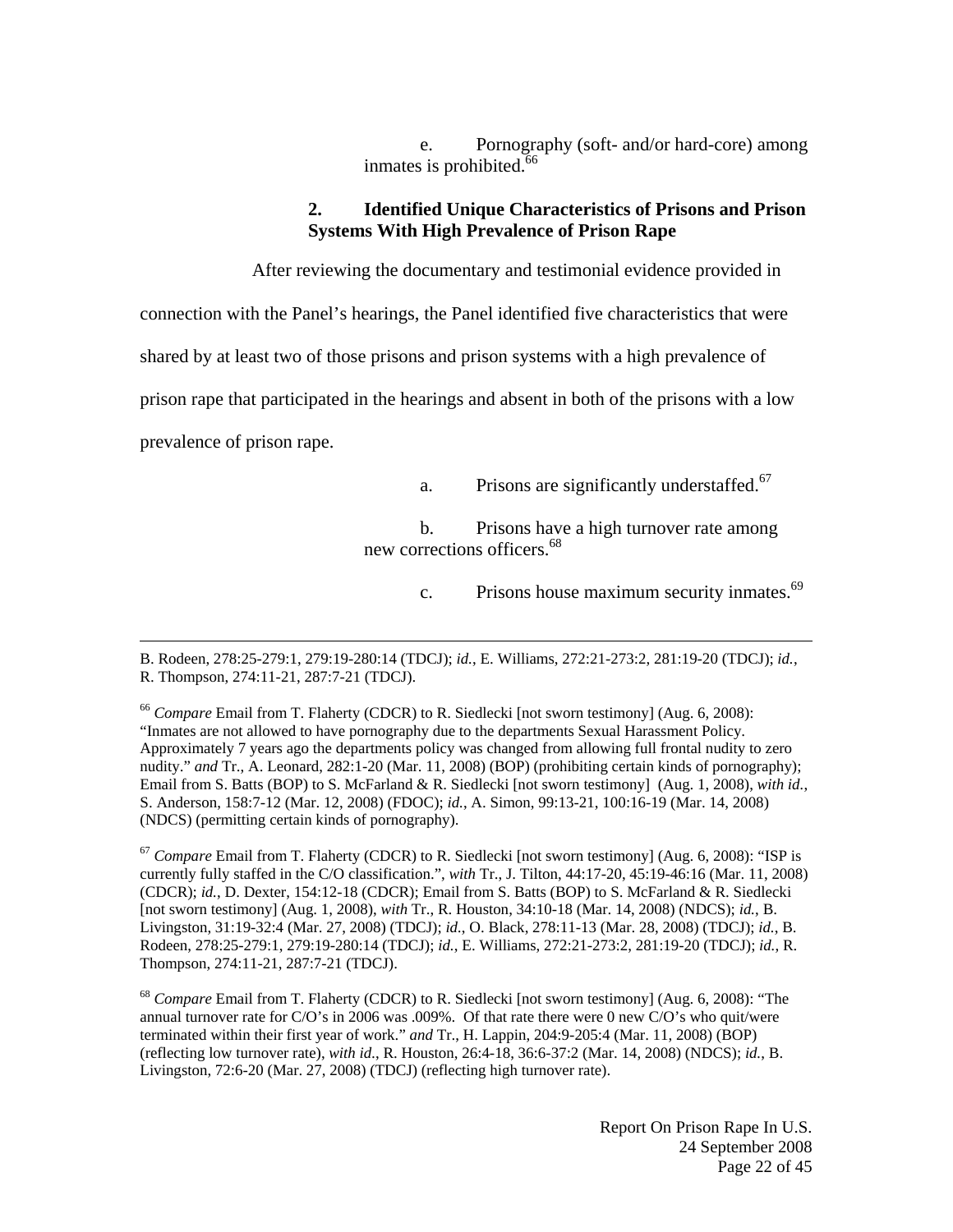d. Soft pornography is permitted among the inmates.70

 e. Prisons do not track inmate grievances alleging inmate-on-inmate sexual assault.<sup>71</sup>

## **3. Identification of Additional Characteristics of Both Prisons and Prison Systems With High and Low Prevalence of Sexual Victimization**

In the preceding sections of this report, the Panel identifies (1) those

characteristics that were true of the two prisons with a low prevalence of sexual

victimization but absent in one or more of the prisons or prison systems with a high

prevalence of sexual victimization (see Section II.C.1. above), and (2) those

characteristics that were absent in both of the "low prevalence" prisons but true of at least

two of the "high prevalence" prisons or prison systems (see Section II.C.2. above).

 <sup>69</sup> *Compare* Tr., J. Upchurch, 30:15-31:17 (Mar. 12, 2008) (FDOC); *id.*, A. Simon, 115:16-19 (Mar. 14, 2008) (NDCS); *id.*, B. Livingston, 22:23-23:3 (Mar. 27, 2008) (TDCJ) (housing maximum security inmates), *with id.*, D. Dexter, 155:18-21 (Mar. 11, 2008) (CDCR); *id.*, A. Leonard, 283:21-284:4 (BOP) (housing offenders at security levels less than maximum security).

<sup>&</sup>lt;sup>70</sup> *Compare* Email from T. Flaherty (CDCR) to R. Siedlecki [not sworn testimony] (Aug. 6, 2008): "Inmates are not allowed to have pornography due to the departments Sexual Harassment Policy. Approximately 7 years ago the departments policy was changed from following full frontal nudity to zero nudity." *and* Tr., A. Leonard, 282:1-20 (Mar. 11, 2008) (BOP) (prohibiting certain kinds of pornography); Email from S. Batts (BOP) to S. McFarland & R. Siedlecki [not sworn testimony] (Aug. 1, 2008), *with* Tr., S. Anderson, 158:7-12 (Mar. 12, 2008) (FDOC); *id.*, A. Simon, 99:13-21, 100:16-19 (Mar. 14, 2008) (NDCS) (permitting certain kinds of pornography).

<sup>71</sup> *Compare* Cal. Penal Code § 2640; CDCR, DOM, ch. 5. art. 44, § 54040.13; BOP, Program Statement No. P5324.06, at 15-16 (reflecting ability to track sexual assault complaints); Tr., G. Sapp, 22:20-23:3 (Mar. 12, 2008) (FDOC); *id.*, A. Johnson, 369:15-370:20 (grievances are logged and tracked); *id.*, D. Donahue, 12:8-21 (Mar. 13, 2008) (IDOC) (IDOC has new web-based grievance tracking system); *id.*, B. Livingston, 19:11-12 (Mar. 27, 2008) (TDCJ) (Safe Prisons Program includes "reporting, tracking and analysis of alleged sexual assaults"), *with id.*, R. Koester, 194:8-18 (Mar. 13, 2008) (IDOC) (there is no mechanism for tracking sexual assault complaints at Rockville); *id.*, A. Simon, 112:7-13 (Mar. 14, 2008) (NDCS) (an incident report that is not numbered could be lost); *id.*, B. Jenkins, 54:15-55:17 (Mar. 28, 2008) (TDCJ) (grievances "not numbered or tracked").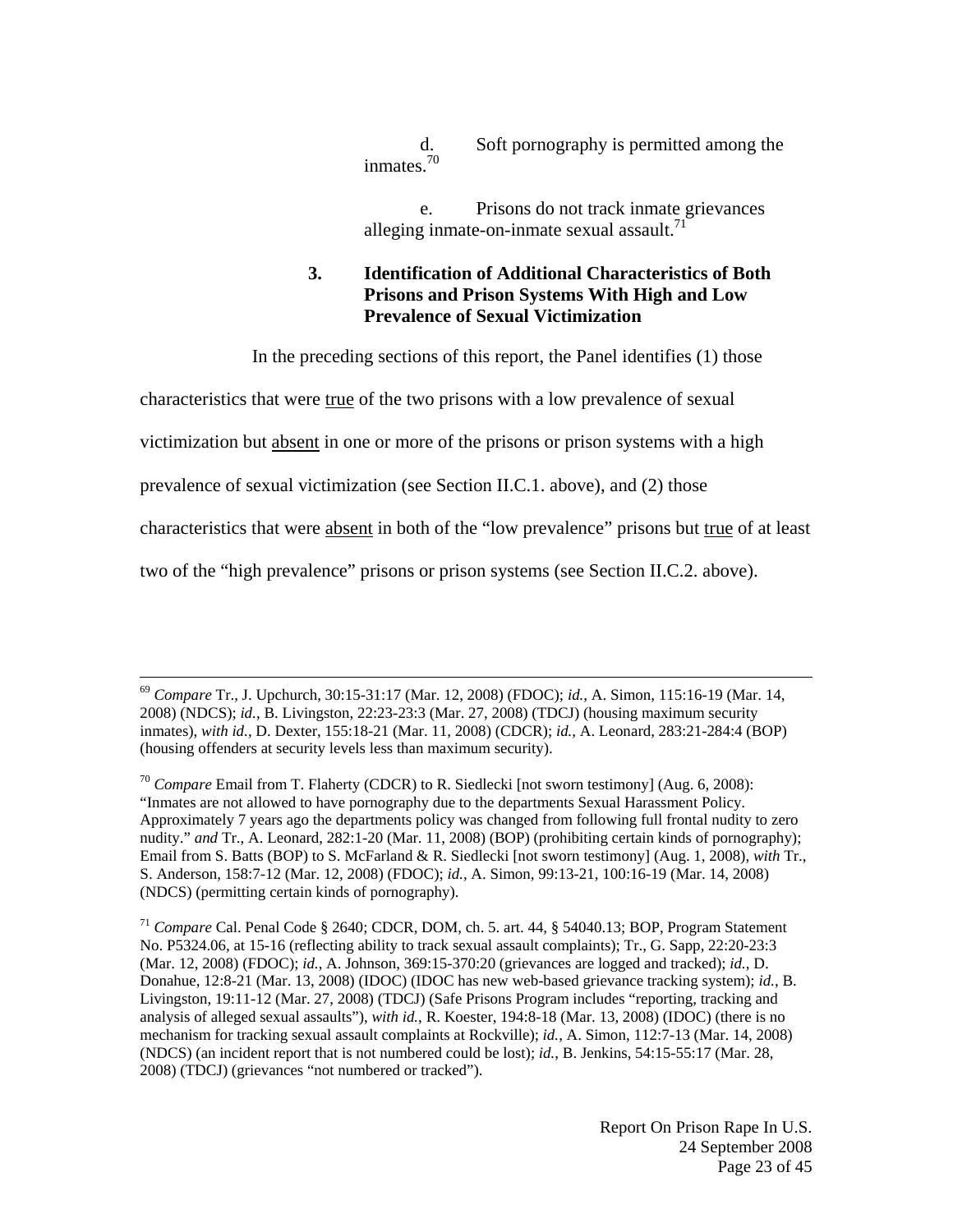In this section, the Panel also identifies those characteristics that were

shared by at least one "low prevalence" prison and at least a majority (five of the eight)

of the "high prevalence" prisons. The Panel believes it important to identify these

common characteristics to emphasize that there may be a pivotal difference between

policies on paper and how – or whether – those policies are actually implemented.

Following each factor, the Panel suggests a more probative question that may explain

how that factor can be true of both the "high" and "low" prisons.

At least one of the "low prevalence" prison systems and a majority of the

"high prevalence" prison systems**:**

 $\overline{a}$ 

Have a PREA coordinator on site in the prison.<sup>72</sup> *But what is his or her training, authority to act, and opportunity to train staff and inmates?*

Have a written policy on preventing sexual victimization.<sup>73</sup> *But are the policies strictly and uniformly enforced?* 

Have a policy and a criminal law against staff-on-inmate sexual misconduct. $74$ 

<sup>73</sup> *See, e.g.*, CDCR, DOM, ch. 5, art. 44, Prison Rape Elimination Policy (Jan. 19, 2006), at 1-6; Ironwood, Operational Procedure No. 062, Suspected Sexual Assault (Jan. 2008), at 1-4; BOP, Program Statement No. P5324.06, at 1-19; BOP, Program Statement No. 3420.09, Standards of Employee Conduct (Feb. 5, 1999), at 8; Schuylkill, Institution Supplement No. SCH 5324.06, Sexually Abusive Behavior Prevention and Intervention Program (Jan. 12, 2007), at 1-2. Within BOP, each institution also is required to develop a supplement to the general BOP national program statement. (Tr., T. Sniezek, 333:15-334:11 (Mar. 11, 2008) (BOP)). *See also* FDOC, Procedure No. 108.010, Prison Rape: Prevention, Elimination and Investigation, at 1-11; Tr., G. Sapp, 22:8-19 (Mar. 12, 2008) (FDOC); IDOC, Policy & Administrative Procedure No. 02-01-115, Sexual Assault Prevention and Reporting, at 1-13; IDOC, Policy & Administrative Procedure No. 00-01-103, The Operation of the Office of Internal Affairs, at 1-13; Tr., D. Donahue, 10:8-11:2 (Mar. 13, 2008) (IDOC); Rockville, Operation Directive No. 0-08, Sexual Assault Prevention, at 1-3; NDCS, Administrative Regulation No. 203.11, Sexual Assault, at 1-7; TDCJ, SPP, at 1- 31. The most comprehensive and impressive written policies on sexual assault were those of TDCJ, yet that system operates five of America's ten facilities with the highest prevalence of sexual assault.

<sup>74</sup> *See, e.g.*, Cal. Code Regs. tit. 15, § 3401 (2008); Cal. Penal Code § 289.6 (West 2006); CDCR DOM, ch. 5, art. 44, § 54040.3; 18 U.S.C. §§ 2241-2248 (2000); BOP, Program Statement No. P5324.06, at 4; Fla.

<sup>72</sup> *See, e.g.*, Tr., W. Still, 62:13-15 (Mar. 11, 2008) (CDCR); *id.*, G. Walters, 224:20-225:2 (BOP); *id.*, R. Brown, 61:15-17 (Mar. 13, 2008) (IDOC); *id.*, D. Thomas, 97:1-12 (Mar. 14, 2008) (NDCS); *id.*, R. Bales, 104:25-105:3 (Mar. 27, 2008) (TDCJ).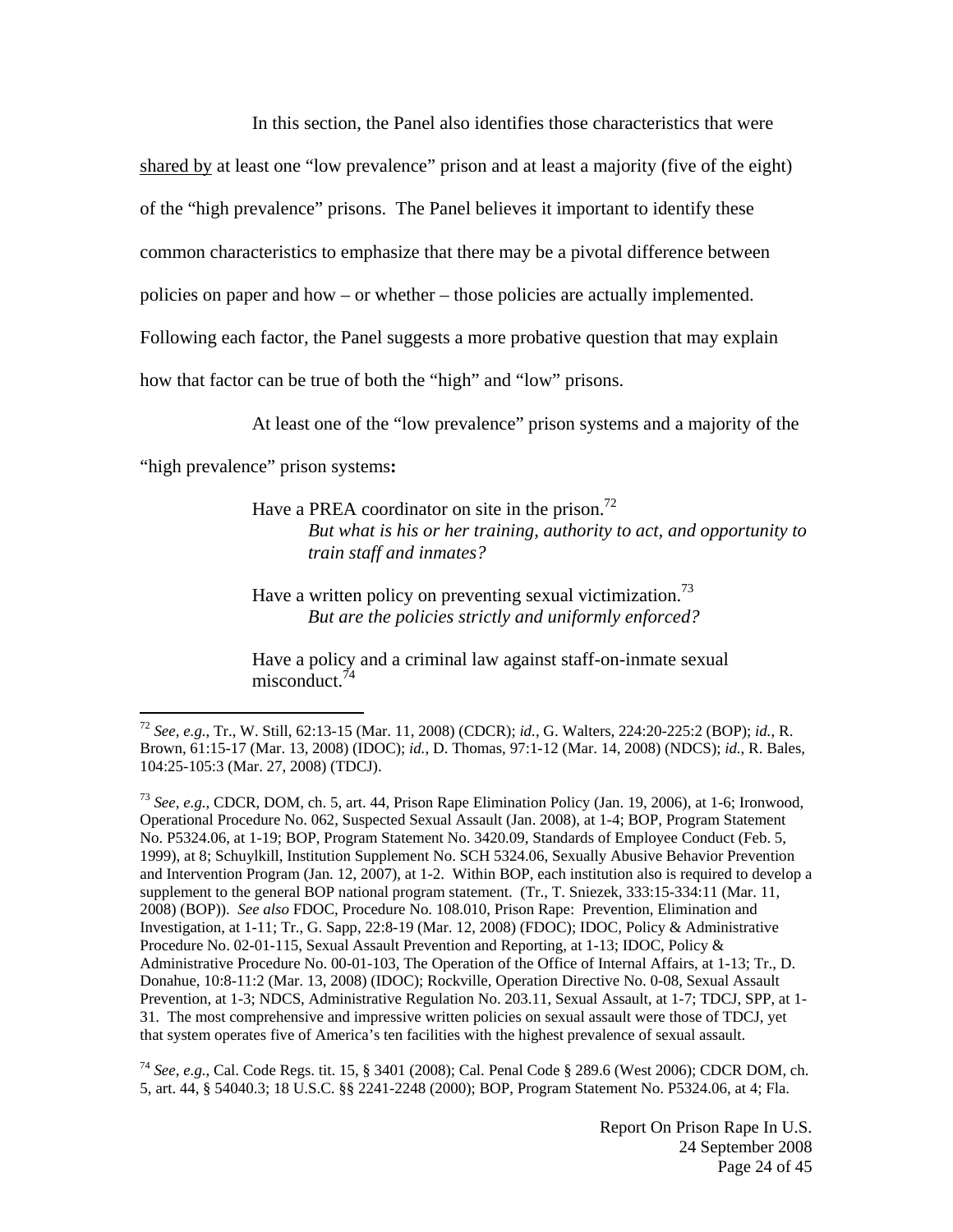*But are the policy and law enforced, are staff prosecuted, and do other staff know about the consequences of their peer's misconduct?* 

Have a well-known grievance procedure for inmates to pursue sexual victimization complaints.75

*But are the grievances tracked or can they be "forgotten" or*  destroyed?<sup>76</sup>

Establish policy on how to investigate sexual victimization.<sup>77</sup> *But are the policies carried out in practice and without recrimination or interference?* 

Inform new inmates at orientation regarding sexual assault policies.78

Stat. Ann. §§ 794.011, 944.35(3)(b)(2) (West 2008); FDOC, Procedure No. 108.010, at 8; IDOC, Policy & Administrative Procedure No. 02-01-115, at 1-2, 11-12; Ind. Code Ann. § 35-44-1-5 (West 2008); IDOC, Policy & Administrative Procedure No. 00-01-103, at 1; Neb. Rev. Stat. §§ 28-322.01, 28-322.02, 28- 322.03 (2007); NDCS, Administrative Regulation No. 203.11, at 2, 4-6; Tex. Penal Code Ann. § 39.04 (Vernon 2007); TDCJ, SPP, at 8-9, 13-26; TDCJ, Executive Directive No. PD-29 (Rev. 2), Sexual Misconduct with Offenders, at 3.

1

<sup>75</sup> *See, e.g.*, CDCR, DOM, ch. 5, art. 44, § 54040.4; CDCR, Notice to Inmates/Parolees, at 1; CDCR, Sexual Abuse/Assault Prevention & Intervention (rev. Oct. 2005), at 4; BOP, Sexual Abuse/Assault Prevention and Intervention (Oct. 1998), at 3-4; Tr., H. Lappin, 183:12-15 (Mar. 11, 2008) (BOP); *id.*, G. Sapp, 20:7-18, 21:7-14 (Mar. 12, 2008) (FDOC); IDOC, Policy & Administrative Procedure No. 02-01- 115, at 7-8, 10; Rockville, Operation Directive No. 0-08, at Attachment A; Tr., J. Newlin, 237:12-21, 241:15-242:4 (Mar. 13, 2008) (IDOC); NDCS, Administrative Regulation No. 203.11, at 4; Tr., F. Britten, 361:6-362:12 (Mar. 14, 2008) (NDCS); TDCJ, SPP, at 14-16; TDCJ, SPP Orientation – Pt. 9; Tr., K. Wheat, 51:22-52:8 (Mar. 28, 2008) (TDCJ); *id.*, B. Jenkins, 53:13-23 (TDCJ).

<sup>76</sup> *Compare* Cal. Penal Code § 2640; CDCR, DOM, ch. 5. art. 44, § 54040.13; BOP, Program Statement No. P5324.06, at 15-16 (reflecting ability to track sexual assault complaints); Tr., G. Sapp, 22:20-23:3 (Mar. 12, 2008) (FDOC); *id.*, A. Johnson, 369:15-370:20 (grievances are logged and tracked); *id.*, D. Donahue, 12:8-21 (Mar. 13, 2008) (IDOC) (IDOC has new web-based grievance tracking system); *id.*, B. Livingston, 19:11-12 (Mar. 27, 2008) (TDCJ) (Safe Prisons Program includes "reporting, tracking and analysis of alleged sexual assaults"), *with id.*, R. Koester, 194:8-18 (Mar. 13, 2008) (IDOC) (there is no mechanism for tracking sexual assault complaints at Rockville); *id.*, A. Simon, 112:7-13 (Mar. 14, 2008) (NDCS) (an incident report that is not numbered could be lost); *id.*, B. Jenkins, 54:15-55:17 (Mar. 28, 2008) (TDCJ) (grievances "not numbered or tracked").

<sup>77</sup> *See, e.g.*, CDCR, DOM, ch. 5, art. 44, § 54040.9; BOP, Program Statement P5324.06, at 10-15; Tr., J. Tilton, 35:19-38:8 (Mar. 11, 2008) (CDCR); *id.*, B. Kovach, 230:1-231:18 (BOP); FDOC, Procedure No. 108.010, at 8; Tr., W. McNeil, 10:20-11:1 (Mar. 12, 2008) (FDOC); *id.*, G. Sapp, 21:17-22:6 (FDOC); *id.*, D. Hoffman, 206:19-207:3 (FDOC); *id.*, A. Johnson, 369:17-21 (FDOC); IDOC, Policy & Administrative Procedure No. 02-01-115, at 1, 11; Rockville, Operation Directive No. 0-08, at 2; Tr., D. Donahue, 45:1-17 (Mar. 13, 2008) (IDOC); NDCS, Administrative Regulation No. 203.11, at 5; Tr., R. Houston 56:11-20, 62:6-11 (Mar. 14, 2008) (NDCS); *id.*, B. Hansen, 170:12-172:12 (NDCS); TDCJ, SPP, at 16, 22-24; Tr., K. Wheat, 28:18-29:1 (Mar. 28, 2008) (TDCJ); *id.*, J. Moriarty, 144:14-16 (TDCJ).

<sup>78</sup> *See, e.g.*, CDCR, DOM, ch. 5, art. 44, § 54040.4; Tr., W. Still, 67:17-68:2 (Mar. 11, 2008) (CDCR); *id.*, T. Riddle, 107:14-108:4 (CDCR); *id.*, D. Dexter, 161:5-162:2 (CDCR). Ironwood also presented a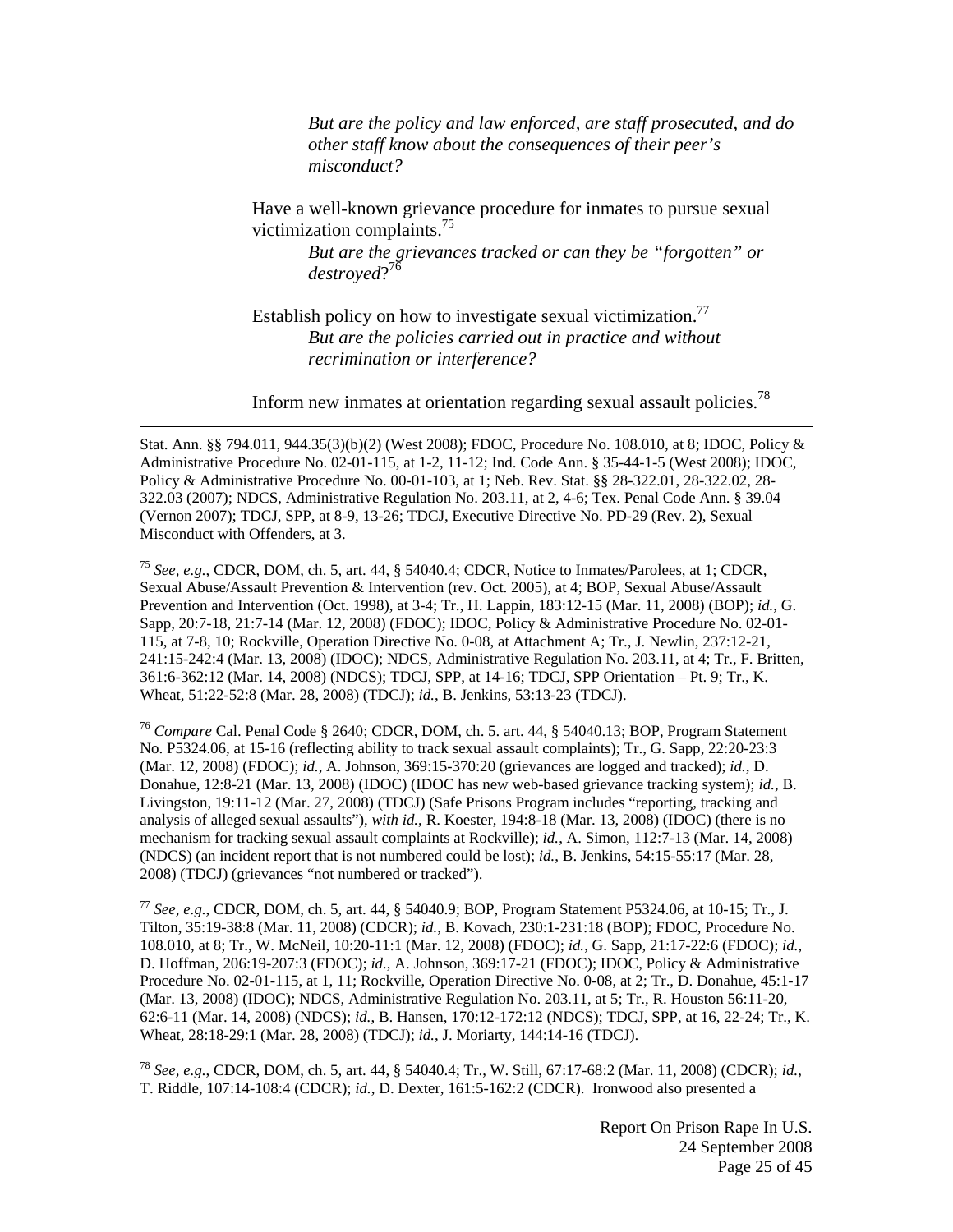*But how comprehensive is the orientation?* 

Distribute written information to inmates on sexual assault policies.<sup>79</sup> *But can the information be actually read and understood by inmates in their language and at their reading level?* 

Have a written policy on services available to sexual assault victims.<sup>80</sup> *But how well-publicized is it among inmates, especially among likely victims?*

Have a written policy or instructions requiring reporting of inmate-oninmate sexual assault.<sup>81</sup>

*But are there disciplinary sanctions for staff who fail to report?*

Have multiple channels for inmates to report sexual assaults.<sup>82</sup>

 National Institute of Corrections video regarding sexual assault during inmate orientation. (Tr., R. Anti & D. Dexter, 166:20-167:9 (Mar. 11, 2008) (CDCR)). *See also* BOP, Program Statement No. P5324.06, at 9; Schuylkill, Admission & Orientation (A&O) Inmate Handbook, Federal Bureau of Prisons (Feb. 2008), at 24-25, 48; Tr., A. Leonard, 349:8-15 (Mar. 11, 2008) (BOP); FDOC, Procedure No. 108.010, at 7; Tr., G. Sapp, 23:13-20 (Mar. 12, 2008) (FDOC); NDCS, Administrative Regulation No. 201.02, Inmate Classification and Assignment – Initial Classification, Reception and Orientation, at 6, Attachment C; IDOC, Policy & Administrative Procedure No. 02-01-115, at 6; Rockville, Operation Directive No. 0-08, at 1; Tr., J. Stout, 311:1-19 (Mar. 13, 2008) (IDOC); TDCJ, SPP Pt. 8; Tr., B. Livingston, 17:11-14 (Mar. 27, 2008) (TDCJ); *id.*, D. Stacks, 51:22-52:2 (TDCJ).

<sup>79</sup> *See, e.g.*, CDCR, DOM, ch. 5, art. 44, § 54040.4; Tr., W. Still, 67:17-68:2 (Mar. 11, 2008) (CDCR); *id.*, D. Dexter, 161:5-162:2 (CDCR); BOP, Program Statement No. P5324.06, at 9; Schuylkill, A&O Inmate Handbook, at 24-25; Tr., A. Leonard, 349:8-15 (Mar. 11, 2008) (BOP); *id.*, J. Stout, 311:1-19 (Mar. 13, 2008) (IDOC); *id.*, B. Livingston, 17:11-14 (Mar. 27, 2008) (TDCJ); *id.*, D. Stacks, 51:22-52:2 (TDCJ).

<sup>80</sup> *See, e.g.,* CDCR, DOM, ch. 5, art. 44, § 54040.14; BOP, Program Statement No. P5324.06, at 12; Schuylkill, Institution Supplement No. SCH 5324.06, at 2; FDOC, Procedure No. 108.010, at 9; NDCS, Administrative Regulation No. 203.11, at 4, Attachment B; IDOC, Policy & Administrative Procedure No. 02-01-115, at 12; TDCJ, SPP, at 8-9, 10.

<sup>81</sup> *See, e.g.*, CDCR, DOM, ch. 5, art. 44, § 54040.5; BOP, Program Statement No. P5324.06, at 10; BOP, Program Statement No. 3420.09, at 10; Schuylkill, Institution Supplement No. SCH 5324.06, at 2; FDOC, Procedure No. 108.010, at 5, 7; FDOC, Classification and Central Records, ch. 33-601.303; IDOC, Policy & Administrative Procedure No. 02-01-115, at 10; IDOC, Policy & Administrative Procedures No. 00-01- 103, at 5; NDCS, Administrative Regulation No. 203.11, at 4; TDCJ, SPP, at 5, 22-23.

<sup>82</sup> *See, e.g.*, CDCR, DOM, ch. 5, art. 44, § 54040.4; CDCR, Notice to Inmates/Parolees, at 1; CDCR, Sexual Abuse/Assault Prevention & Intervention, at 4; BOP, Sexual Abuse/Assault Prevention and Intervention, at 3-4; Tr., H. Lappin, 183:12-15 (Mar. 11, 2008) (BOP); *id.*, G. Sapp, 20:7-18, 21:7-14 (Mar. 12, 2008) (FDOC); IDOC, Policy & Administrative Procedure No. 02-01-115, at 7-8, 10; Rockville, Operation Directive No. 0-08, at Attachment A; Tr., J. Newlin, 237:12-21, 241:15-242:4 (Mar. 13, 2008) (IDOC); NDCS, Administrative Regulation No. 203.11, at 4; Tr., F. Britten, 361:6-362:12 (Mar. 14, 2008) (NDCS); TDCJ, SPP, at 14-16; TDCJ, SPP Orientation – Pt. 9; Tr., K. Wheat, 51:22-52:8 (Mar. 28, 2008) (TDCJ); *id.*, B. Jenkins, 53:13-23 (TDCJ).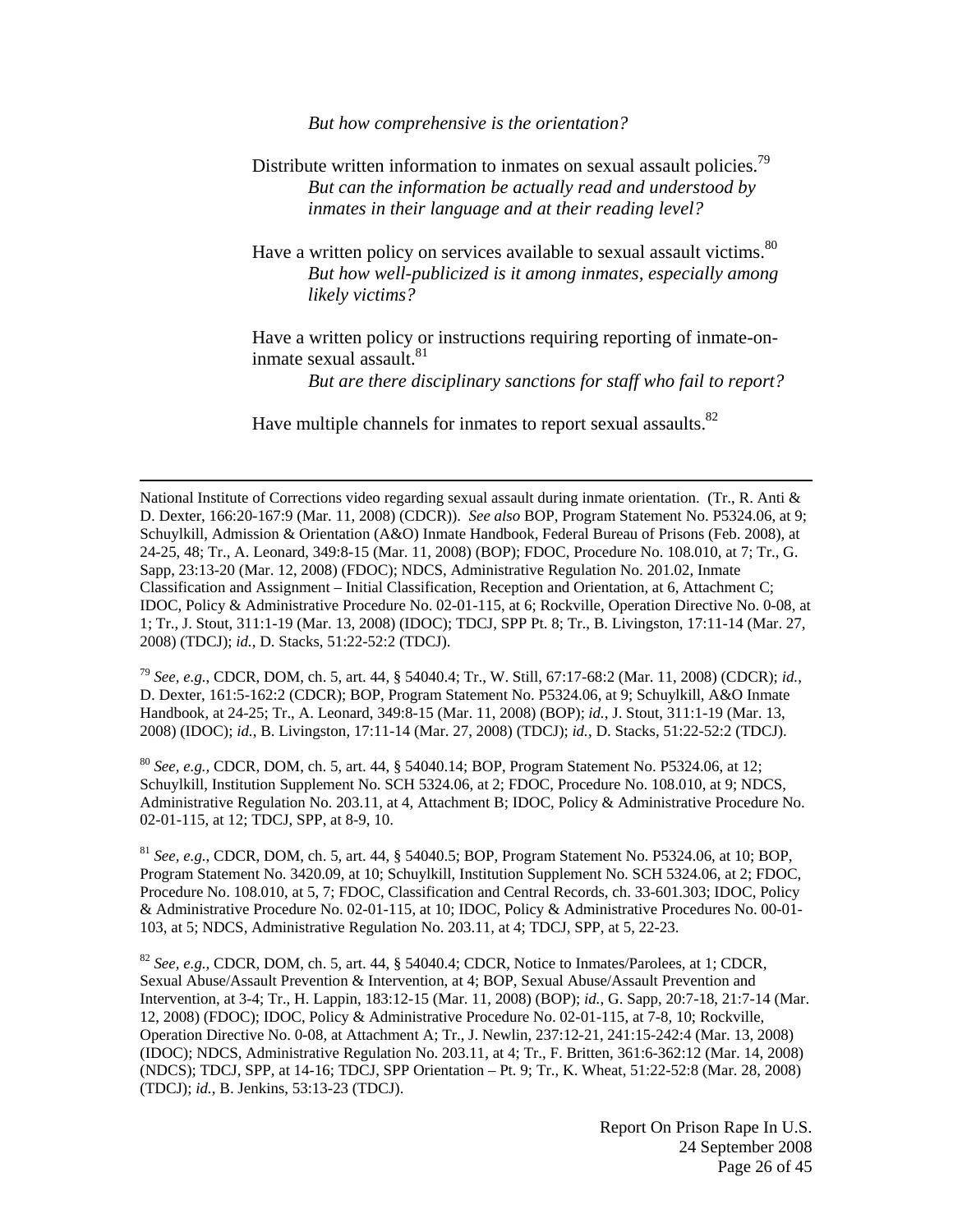*But how well-publicized is it among inmates, especially among likely victims?*

Have a hotline to an agency outside the facility for both inmates and staff to report sexual assaults.<sup>83</sup>

> *But how well-publicized is it among inmates, especially among likely victims?*

Have a written policy punishing inmates or staff for knowingly making false allegations of sexual assaults. $84$ 

*But are people actually prosecuted for violating it?* 

Provide pre-service staff training (in the academy) on sexual assault.<sup>85</sup> *But are staff tested on what is taught and are there consequences for failure to master the material?* 

Provide in-service staff training and periodic "refresher" updates on sexual assault policy and procedure.<sup>86</sup>

 $\overline{a}$ 

<sup>85</sup> *See, e.g.*, CDCR, DOM, ch. 5, art. 44, § 54040.4; IDOC, Staff Development & Training – Preservice Academy – PREA (June 2007); NDCS, Staff Training Academy Course Outline – Pre-Service – Sexual Abuse/Assault Awareness (rev. July 2005); Tr., B. Livingston, 17:20-24 (Mar. 27, 2008) (TDCJ); *id.*, D. Stacks, 48:2-4 (TDCJ); *id.*, J. T. Morgan, 52:14-24 (Apr. 30, 2008) (TDCJ).

<sup>86</sup> *See, e.g.*, CDCR, DOM, ch. 5, art. 44, § 54040.4; Tr., D. Dexter, 166:12-19 (Mar. 11, 2008) (CDCR); BOP, Program Statement No. P5324.06, at 7-9; BOP, Annual Training FY 2006 – Sexually Abusive Behavior Prevention and Intervention Program, at 1; Tr., B. Kovach, 279:15-280:19 (Mar. 11, 2008) (BOP); *id.*, A. Leonard, 281:2-17, 349:17-350:9 (BOP); *id.*, H. Lappin, 331:21-333:14 (BOP); FDOC, Procedure No. 108.010, at 5-6; FDOC, Job Manual of Common Tasks – On-Line In-Service for All FDOC Staff; Tr., G. Sapp, 23:4-12 (Mar. 12, 2008) (FDOC); IDOC, Policy & Administrative Procedure No. 01- 01-115, at 5; IDOC, Staff Development and Training – Sexual Misconduct – Modules One, Two, Three, and Four (2003); Rockville, Operation Directive No. 0-08, at 1; Tr., R. Brown, 119:1-19 (Mar. 13, 2008) (IDOC); *id.*, B. Hansen, 175:18-176:20 (IDOC); NDCS, Administrative Regulation No. 114.05, Employee In-Service Training, at 3-5; TDCJ, SPP, at 6; Tr., B. Livingston, 17:20-24 (Mar. 27, 2008) (TDCJ); *id.*, D. Stacks, 48:11-15, 48:17-19, 67:3-8, 67:23-68:12 (TDCJ); *id.*, J. T. Morgan, 52:14-53:1 (Apr. 30, 2008) (TDCJ); *id.*, A. Castillo, 54:12-17 (TDCJ).

<sup>83</sup> *See, e.g.*, CDCR, DOM, ch. 5, art. 44, § 54040.4; Tr., T. Riddle, 109:17-110:4 (Mar. 11, 2008) (CDCR); *id.*, G. Sapp, 21:7-22:6 (Mar. 12, 2008) (FDOC); *id.*, A. Johnson, 384:17-18 (FDOC); IDOC, Policy & Administrative Procedure No. 00-01-103, at 7-8; Tr., J. Moriarty, 124:17-18 (Mar. 28, 2008) (TDCJ).

<sup>84</sup> *See, e.g.*, Cal. Penal Code § 2637(c); CDCR, DOM, ch. 5, art. 44, § 54040.11.1; Tr., D. Dexter, 173:6-16 (Mar. 11, 2008) (CDCR); *id.*, B. Kovach, 285:18-286:16 (BOP); Schuylkill, A&O Inmate Handbook, at 67 (noting that lying or providing a false statement to a staff member was misconduct subject to sanctions); BOP, Program Statement No. P5270.07, Inmate Discipline and Special Housing Units (Dec. 29, 1987), at ch. 4, 11 (same); Fla. Stat. § 944.35(4)(b) (West 2008); TDCJ, Executive Directive No. PD-29 (Rev. 2), Sexual Misconduct with Offenders, at 4.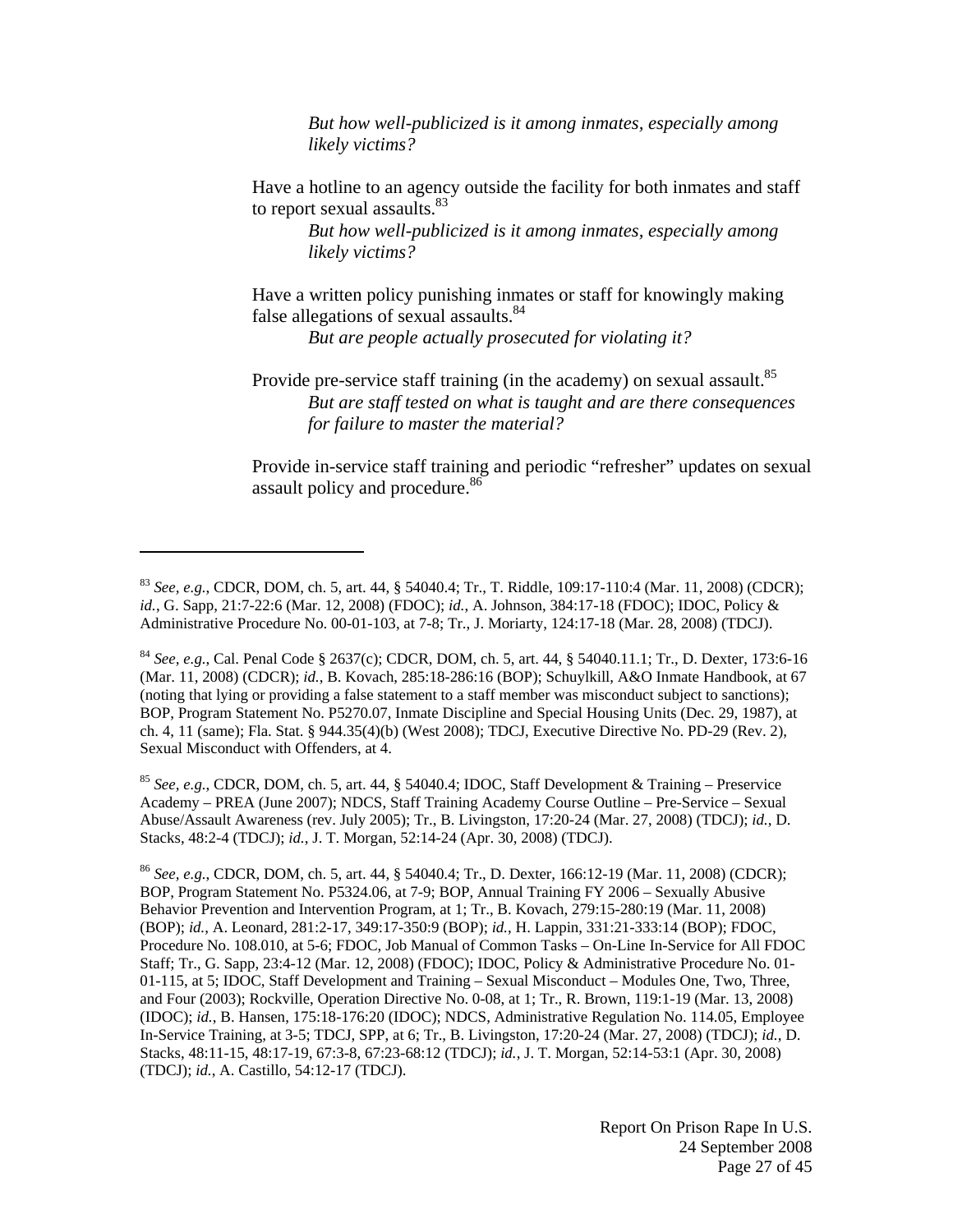*But are staff tested on what is taught and are there consequences for failure to master the material?* 

They train investigators how to conduct sexual assault investigations.<sup>87</sup> *But what is the quality of the training? For example, do they clarify what standard of review should be used in weighing evidence (more likely than not, clear and convincing, or beyond a reasonable doubt)?*

Have a policy that the reporting of inmate-on-inmate sexual assault automatically triggers an investigation.<sup>88</sup>

*But is an investigation always carried out?* 

Have a policy that the reporting of staff-on-inmate sexual assault automatically triggers an investigation.89

*But is an investigation always carried out?* 

Use some form of assessment instrument to identify potential inmate sexual <u>predators</u>.<sup>90</sup>

> *But what factors does the instrument consider and how accurate is the information that is gleaned from the inmate?*

 $\overline{a}$ 

<sup>88</sup> *See, e.g.*, CDCR, DOM, ch. 5, art. 44, § 54040.9; BOP, Program Statement P5324.06, at 10-15; Tr., B. Kovach, 230:1-231:18 (Mar. 11, 2008) (BOP); FDOC, Procedure No. 108.010, at 8; Tr., D. Hoffman, 206:19-207:3 (Mar. 12, 2008) (FDOC); *id.*, A. Johnson, 369:17-21 (FDOC); IDOC, Policy & Administrative Procedure No. 02-01-115, at 1, 11 (allegations referred to Internal Affairs staff); Rockville, Operation Directive No. 0-08, at 2; NDCS, Administrative Regulation No. 203.11, at 5 (allegations referred to corrections investigators); TDCJ, SPP, at 16, 22-24; Tr., K. Wheat, 28:18-29:1 (Mar. 28, 2008) (TDCJ).

<sup>89</sup> *See, e.g.*, CDCR, DOM, ch. 5, art. 44, § 54040.9; BOP, Program Statement P5324.06, at 10-15; Tr., B. Kovach, 230:1-231:18 (Mar. 11, 2008) (BOP); FDOC, Procedure No. 108.010, at 8; Tr., D. Hoffman, 206:19-207:3 (Mar. 12, 2008) (FDOC); *id.*, A. Johnson, 369:17-21 (FDOC); IDOC, Policy & Administrative Procedure No. 02-01-115, at 1, 11 (allegations referred to Internal Affairs staff); Rockville, Operation Directive No. 0-08, at 2; NDCS, Administrative Regulation No. 203.11, at 5 (allegations referred to corrections investigators); TDCJ, SPP, at 16, 22-24; Tr., K. Wheat, 28:18-29:1 (Mar. 28, 2008) (TDCJ).

<sup>90</sup> *See, e.g.*, Cal. Penal Code § 2636; Tr., J. Tilton, 31:2-7 (Mar. 11, 2008) (CDCR); BOP, Intake Screening Form (Feb. 29, 2008); Tr., A. Leonard, 299:17-300:15 (Mar. 11, 2008) (BOP); FDOC, Procedure No. 601.209, Reception Process – Initial Classification, at 5, 8; IDOC, Policy & Administrative Procedure No. 02-01-115, at 8-9; Rockville, Operation Directive No. 0-08, at 1-2; Tr., R. Brown, 80:17-81:14; 119:20- 120:8 (Mar. 13, 2008) (IDOC); NDCS, Administrative Regulation No. 201.02, at 4, Attachments A, B; TDCJ, SPP, at 6-7, SPP-08; Tr., R. Bales, 117:14-121:16 (Mar. 27, 2008) (TDCJ).

<sup>87</sup> *See, e.g.*, CDCR, DOM, ch. 5. art. 44, § 54040.4; BOP, Program Statement No. P5324.06, at 9, 13; Tr., B. Kovach, 279:15-280:19 (Mar. 11, 2008) (BOP); IDOC, Policy & Administrative Procedure No. 02-01- 115 – Sexual Assault Prevention and Reporting, at 11; IDOC, Operation Directive No. 0-08 – Sexual Assault Prevention, at 2; Tr., J. Moriarty, 126:14-19 (Mar. 28, 2008) (TDCJ); *id.*, L. Dawson, 90:19-21 (TDCJ).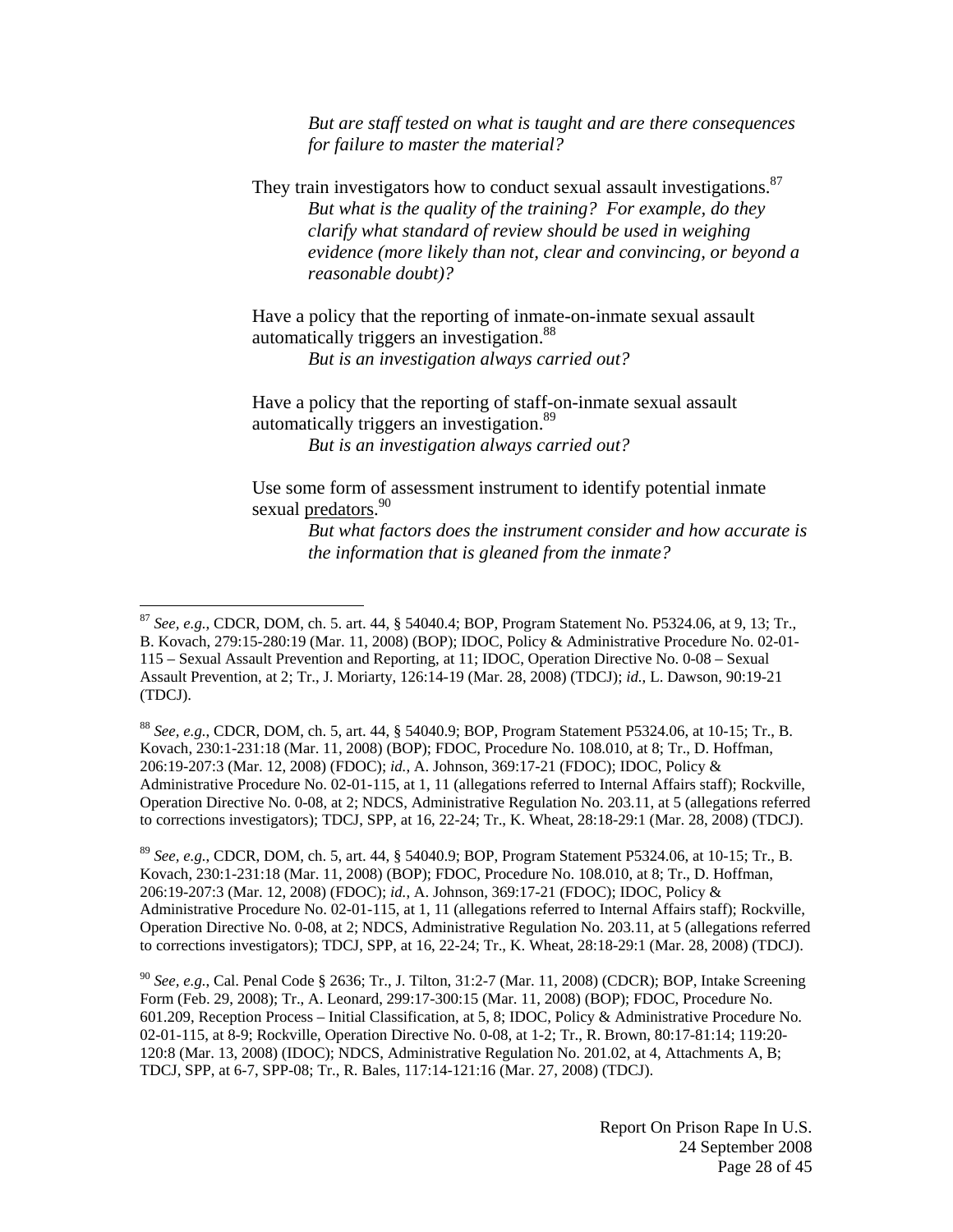Use some form of assessment instrument to identify potential inmate sexual victims.<sup>91</sup>

> *But what factors does the instrument consider and how accurate is the information that is gleaned from the inmate? Is the assessment appropriate to the gender of the inmate?*

Assign both sexual assault victims as well as alleged sexual assault perpetrators to administrative segregation, by policy or practice.  $92$ 

Have staff assigned to respond to an allegation of sexual assault.<sup>93</sup> *But does this team have the necessary training, authority, and responsibility to respond in a coordinated fashion, and do they respond immediately?*

#### **D. Best Practices to Lessen the Risk of Rape in U.S. Prisons**

The publication of the preceding findings based on the Panel's public

hearings and document review (sections II.A. – C.) complete this Panel's responsibility

under PREA with respect to prisons and prison systems. The Panel's findings, together

<sup>91</sup> *See, e.g.*, Cal. Penal Code § 2636; Tr., J. Tilton, 31:2-7 (Mar. 11, 2008) (CDCR); BOP, Intake Screening Form; Tr., A. Leonard, 299:17-300:15 (Mar. 11, 2008) (BOP); FDOC, Procedure No. 601.209, at 5, 8; IDOC, Policy & Administrative Procedure No. 02-01-115, at 8-9; Rockville, Operation Directive No. 0-08, at 1-2; Tr., R. Brown, 80:17-81:14; 119:20-120:8 (Mar. 13, 2008) (IDOC); NDCS, Administrative Regulation No. 201.02, at 4, Attachments A, B; TDCJ, SPP, at 6-7, SPP-08; Tr., R. Bales, 117:14-121:16 (Mar. 27, 2008) (TDCJ).

<sup>92</sup> *See, e.g.*, Tr., R. Anti, 131:11-133:20 (Mar. 11, 2008) (CDCR); *id.*, J. Tilton, 45:15-18 (CDCR); BOP, Program Statement No. P5270.07, ch. 9, at 7-15; Tr., H. Lappin, 314:18-315:11 (Mar. 11, 2008) (BOP); FDOC, Procedure No. 108.10, at 7; Tr., G. Sapp, 18:11-18 (Mar. 12, 2008) (FDOC); NDCS, Administrative Regulation No. 201.05 – Inmate Classification & Assignment – Special Management Inmates, at 1-11; IDOC, Policy & Administrative Procedure No. 01-02-115, at 11; TDCJ, SPP, at 9-12, 16; Tr., J. White, 164:24-165:13 (Mar. 28, 2008) (TDCJ).

<sup>93</sup> *See, e.g.*, Tr., T. Riddle, 90:8-12 (Mar. 11, 2008) (CDCR) (there is "not a SART [Sexual Assault Response Team] team per se"); *id.*, G. Walters, 231:19-232:17 (BOP) (explaining multi-person response to sexual assault allegations, but not called SART); *id.*, T. Sniezek, 335:8-7 (BOP); *id.*, B. Hansen, 169:1-12 (Mar. 14, 2008) (NDCS) (testifying no official SART team exists, but personnel on staff to deal with sexual assault); *id.*, S. Anderson, 147:11-13 (Mar. 12, 2008) (FDOC); *id.*, D. Stacks, 55:11-25 (Mar. 27, 2008) (TDCJ). Although several facilities do have staff trained to respond to sexual assault allegations (e.g. nurses, psychologists), the testimony suggests that these "teams" are composed of trained individuals, but they respond independently to allegations, rather than as part of a coordinated effort.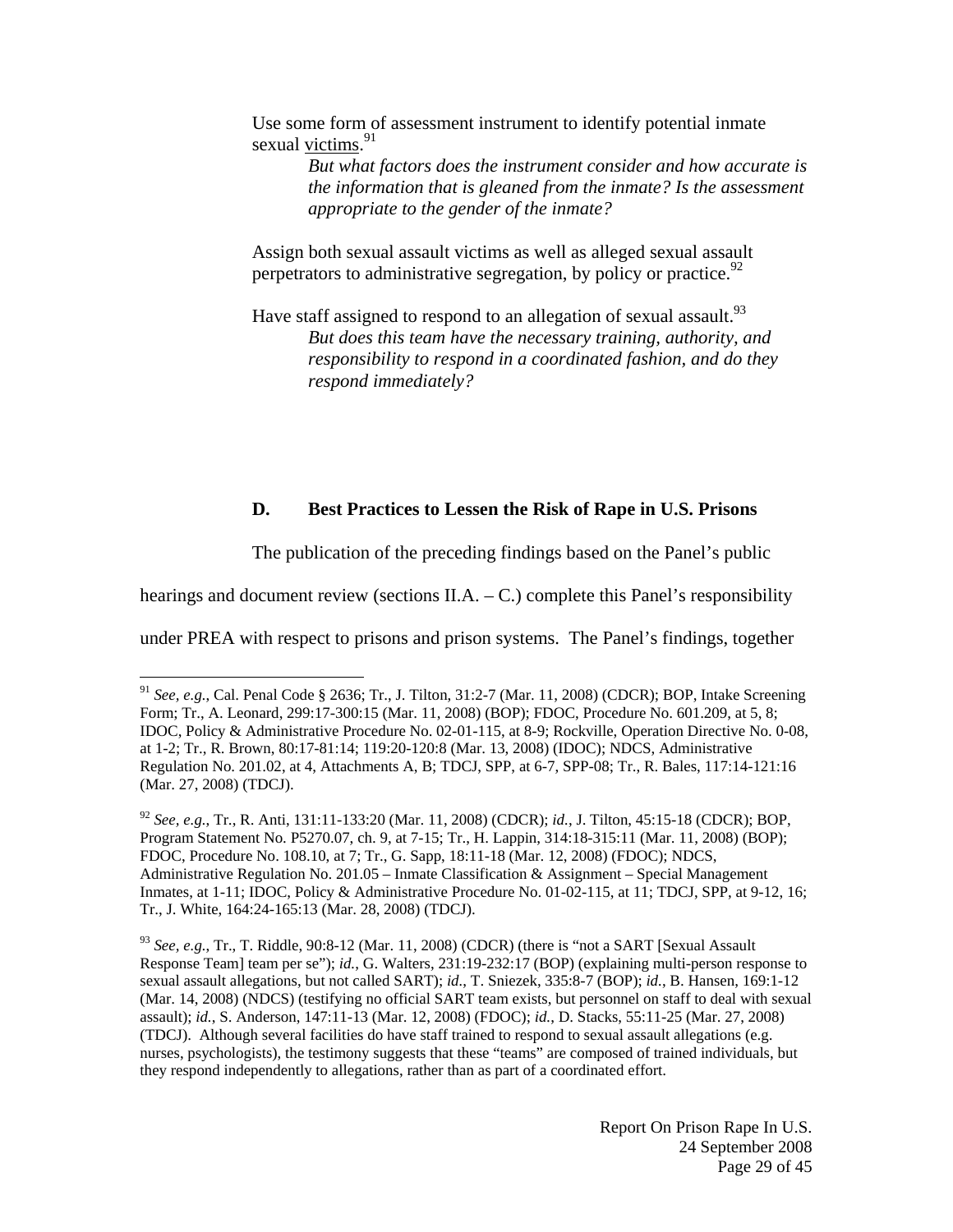with its suggested best practices below, will be considered by the National Prison Rape Reduction Commission. In the Prison Rape Elimination Act, Congress gave to the Commission the exclusive responsibility of recommending to the Attorney General and to the Secretary of Health and Human Services national standards for detecting, preventing, reducing, and punishing prison rape. 94 To assist the Commission in formulating those standards, the Chair of the Commission, the Honorable Reggie Walton, asked the Panel to provide the Commission with a report on best practices in correctional facilities, based on the Panel's public hearings. The Commission will propose national standards in early 2009. Under PREA, however, the Commission may not "propose a recommended standard that would impose substantial additional costs on Federal, state, or local prison authorities."<sup>95</sup> The Attorney General then will have one year to publish a final rule adopting national standards.  $96$ 

Therefore, the Panel identifies for the Commission, for BJS, and for correctional administrators and policymakers the following list of best practices, which are based on the Panel's nine days of hearings involving six prison systems, thousands of pages of documents, and seventy-nine fact and expert witnesses:

1. The management of the prison system (beginning with the Secretary of the Department of Corrections) must believe that sexual assault – both IOI and SOI – can and will occur in their facilities unless they make prevention a high and unequivocal priority. Unless zero tolerance is clearly and repeatedly conveyed from the top down, the best PREA policy will be little more than a paper façade.<sup>97</sup>

 $94$  42 U.S.C. 15606(e)(1).

 $95$  42 U.S.C. 15606(e)(3).

 $96$  42 U.S.C. 15607(a)(1).

<sup>&</sup>lt;sup>97</sup> The CEOs of two of the four systems with the highest reported prevalence of sexual assault testified that they enforced a "zero tolerance" policy system-wide. (Tr., D. Donahue, 351:2-352:11; *see also* 10:8-21 (Mar. 13, 2008) (IDOC); *id.*, R. Houston, 44:21-45:2, 64:4-7 (Mar. 14, 2008) (NDCS)). In addition, the CEOs of the other two "highest prevalence" prisons testified that, during the course of the Panel hearings, they developed a clearer understanding of how their systems could have a sexual assault problem, and they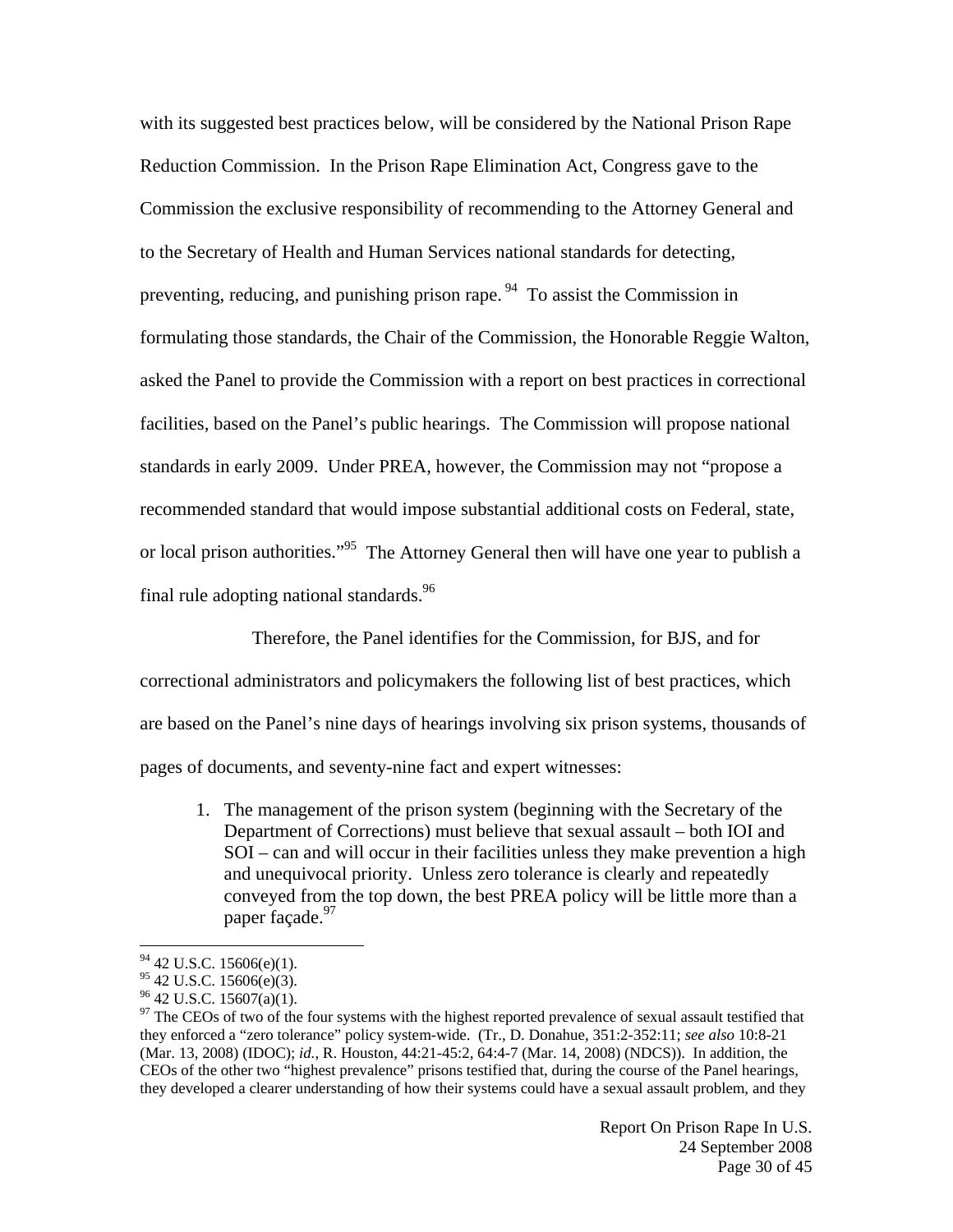- 2. When making inmate housing assignments, staff should determine and consider, among other factors, the risk of sexual predation or victimization of the inmate. To do this, staff must use a risk assessment instrument that includes questions relevant to the characteristics of potential perpetrators and victims, including sexual orientation.<sup>98</sup> Housing classification officers should also request that the jail or the sending institution forward on or before the inmate's arrival his or her history of sexual assault.<sup>99</sup>
- 3. Whenever possible, interview new inmates privately when assessing them for classification, prison job assignments, and housing assignments.<sup>100</sup> Inmates must be assured of confidentiality so they will be more open to discussing sexual orientation, whether they were a victim of sexual assault in the past, and the like. Such questions should be included in any assessment tool. Train staff in administering this tool.
- 4. Video Surveillance. As funding permits:
	- Install more video cameras in places where assaults are more likely to occur (backroom kitchen areas, laundry, supply closets, showers, behind stairwells, cells of inmates who are high risk of being victims or predators).101
	- Have staff monitor video cameras, at least periodically.<sup>102</sup>

<sup>98</sup> *See, e.g.*, Cal. Penal Code § 2636; Tr., J. Tilton, 31:2-7 (Mar. 11, 2008) (CDCR); BOP, Intake Screening Form; Tr., A. Leonard, 299:17-300:15 (Mar. 11, 2008) (BOP); FDOC, Procedure No. 601.209, at 5, 8; IDOC, Policy & Administrative Procedure No. 02-01-115, at 8-9; Rockville, Operation Directive No. 0-08, at 1-2; Tr., R. Brown, 80:17-81:14; 119:20-120:8 (Mar. 13, 2008) (IDOC); NDCS, Administrative Regulation No. 201.02, at 4, Attachments A, B; TDCJ, SPP, at 6-7, SPP-08; Tr., R. Bales, 117:14-121:16 (Mar. 27, 2008) (TDCJ).

99 (Tr., R. Anti, 120:5-13, 121:7-122:14 (Mar. 11, 2008) (CDCR); *id.*, H. Lappin, 192:14-193:7 (BOP); *id.*, A. Leonard, 306:5-13 (BOP); *id.*, D. Colon, 321:7-9 (Mar. 12, 2008) (FDOC); *id.*, D. Donahue, 55:3-6 (Mar. 13, 2008) (IDOC); *id.*, R. Houston, 254:17-255:20 (Mar. 14, 2008) (NDCS); *id.*, J. T. Morgan, 103:15-104:2 (Apr. 30, 2008) (TDCJ); *id.*, A. Castillo, 104:3-21 (TDCJ)).

100 (*Id.*, R. Anti, 123:2-9 (Mar. 11, 2008) (CDCR); *id.*, D. Dexter, 159:21-160:8 (CDCR); *id.*, D. Colon, 323:2-324:19 (Mar. 12, 2008) (FDOC); *id.*, D. Ballard, 185:9-21 (Mar. 28, 2008) (TDCJ)).

101 (*Id.*, W. Still, 69:17-70:3 (Mar. 11, 2008) (CDCR); *id.*, R. Brown, 104:8-105:12 (Mar. 13, 2008) (IDOC); *id.*, K. Wheat, 21:2-11 (Mar. 28, 2008) (TDCJ); *id.*, K. Wheat, L. Dawson & B. Jenkins, 46-49 (TDCJ); *id.*, O. Black, 256:3-18 (TDCJ); *id.*, A. Castillo, 56:21-57:22 (Mar. 30, 2008) (TDCJ)).

102 (*Id.*, J. Upchurch, 39:15-18 (Mar. 12, 2008) (FDOC); *id.*, A. Simon & R. Brittenham, 119:8-18 (Mar. 14, 2008) (NDCS); *id.*, R. Thompson, 240:8-11 (Mar. 28, 2008) (TDCJ)).

ultimately testified they would expect their staff to vigorously enforce a "zero tolerance" policy in every facility. *See* Tr., W. McNeil, 389:1-395:1 (Mar. 12, 2008) (FDOC); *see also* 11:7, 13:21, 22:11, 23:5 (FDOC); *id.*, B. Livingston, 16:9-14 (Mar. 27, 2008) (TDCJ), 188:14-19 (Mar. 28, 2008) (TDCJ); *id.*, N. Quarterman, 140:9-143:23 (Apr. 30, 2008) (TDCJ); *see also* 16:12, 40:21, 48:4, 65:20, 68:7 (TDCJ).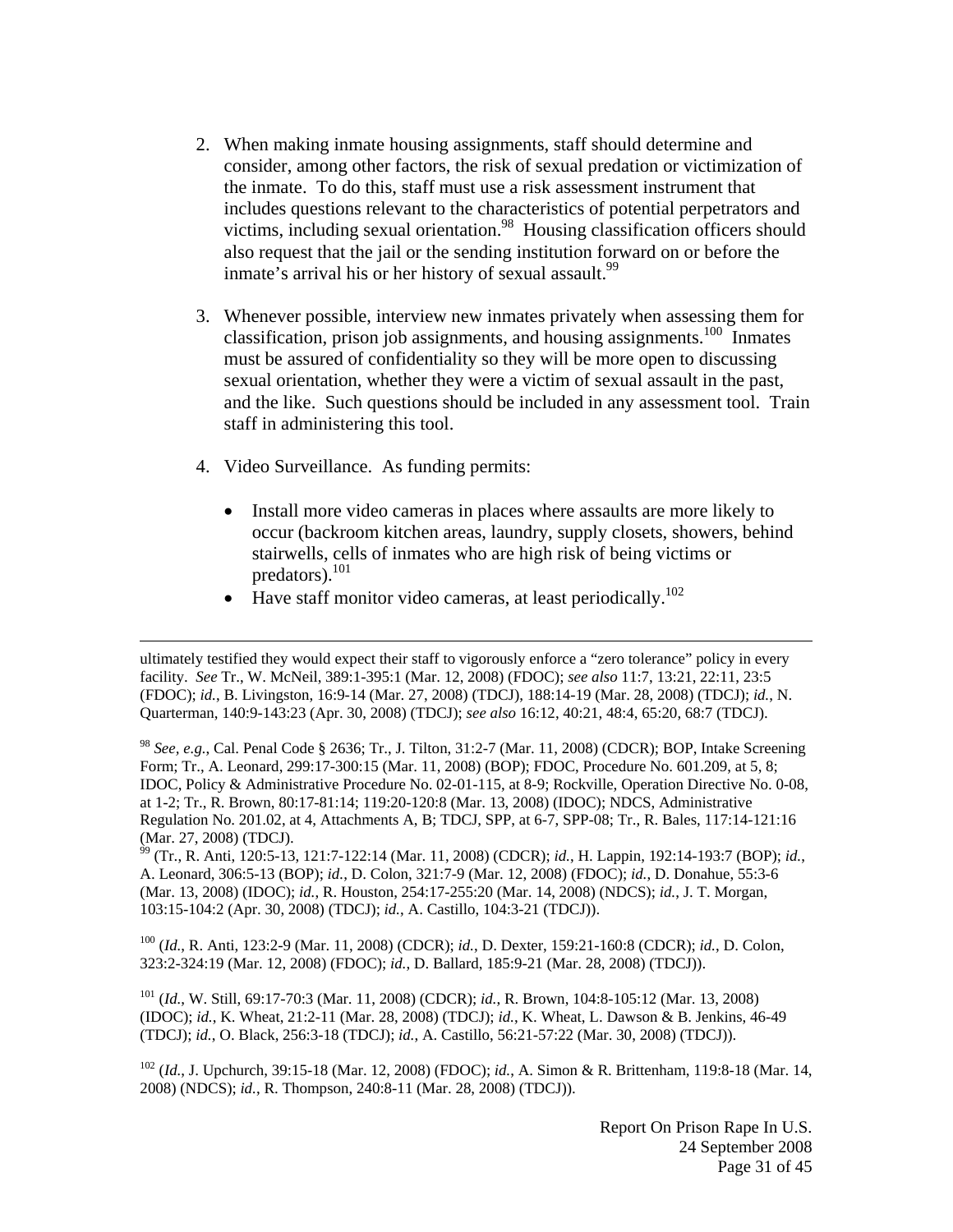- Ensure that video cameras are recording 24 hours per day and that the "tapes" are archived for at least 90 days, in the event that an assault is alleged in the recorded area.<sup>103</sup>
- 5. Have independent (i.e., not part of the prison system) investigators conduct or at least oversee any investigation of sexual victimization in prisons.<sup>104</sup>
- 6. Except in emergencies and to the extent permissible by employment law, limit those who participate in or observe strip searches of inmates to correctional officers of the same sex as the inmate. Except in emergencies or upon reasonable suspicion of contraband and to the extent permissible by employment law, prohibit pat downs of female inmates by male officers.<sup>105</sup>
- 7. Train staff how childhood abuse, sexual abuse and other trauma uniquely affect and surface among men and women inmates.<sup>106</sup>
- 8. As much as possible and to the extent permissible by employment law, ensure that correctional officers assigned to floor roving during shower times or assigned to the floor of the housing units during night shifts are of the same sex as the inmates in that unit.<sup>107</sup>
- 9. In future construction, utilize better prison designs to minimize blind spots (i.e., better lines of sight into cells and showers). 108

 $\overline{a}$ 

105 (*Id.*, W. Still, 78:20-79:16 (Mar. 11, 2008) (CDCR); *id.*, J. Upchurch, 105:21-112:12 (Mar. 12, 2008) (FDOC); *id.*, R. M. Lawson, 136:13-140:9 (Mar. 13, 2008) (IDOC); *id.*, A. Simon, 148:12-150:3 (Mar. 14, 2008) (NDCS)).

106 (*Id.*, J. Stout, 309:5-14, 320:12-321:8 (Mar. 13, 2008) (IDOC); *id.*, O. Black, 191:11-192:1, 212:20- 213:10 (Mar. 28, 2008) (TDCJ)).

107 (*Id.*, J. Upchurch, 105:21-107:20 (Mar. 12, 2008) (FDOC); *id.*, A. Johnson, 343:9-17 (FDOC); *id.*, R. M. Lawson, 136:13-138:2 (Mar. 13, 2008) (IDOC)).

108 (*Id.*, T. Riddle, 92:7-19 (Mar. 11, 2008) (CDCR); H. Lappin, 217:5-218:14 (BOP); *id.*, J. Upchurch, 40:9-12 (Mar. 12, 2008) (FDOC)). The Federal Bureau of Prisons, which administers one of the prisons

<sup>103 (</sup>*Id.*, W. Still, 71:1-72:20 (Mar. 11, 2008) (CDCR); *id.*, J. Upchurch, 39:15-18 (Mar. 12, 2008) (FDOC); *id.*, G. Sapp, 54:15-55:1 (FDOC); *id.*, D. Hoffman, 214:20-213:4 (FDOC); *id.*, A. Simon, 161:5-11 (Mar. 14, 2008) (NDCS); *id.*, D. Stacks, 52:24-53:9 (Mar. 27, 2008) (TDCJ)).

<sup>104</sup> *See, e.g.*, CDCR, DOM, ch. 5, art. 44, § 54040.9; BOP, Program Statement P5324.06, at 10-15; Tr., J. Tilton, 35:19-38:8 (Mar. 11, 2008) (CDCR); *id.*, B. Kovach, 230:1-231:18 (Mar. 11, 2008) (BOP); FDOC, Procedure No. 108.010, at 8; Tr., W. McNeil, 10:20-11:1 (Mar. 12, 2008) (FDOC); *id.*, G. Sapp, 21:17-22:6 (FDOC); *id.*, D. Hoffman, 206:19-207:3 (FDOC); *id.*, A. Johnson, 369:17-21 (FDOC); IDOC, Policy & Administrative Procedure No. 02-01-115, at 1, 11; Rockville, Operation Directive No. 0-08, at 2; Tr., D. Donahue, 45:1-17 (Mar. 13, 2008) (IDOC); NDCS, Administrative Regulation No. 203.11, at 5; Tr., R. Houston 56:11-20, 62:6-11 (Mar. 14, 2008) (NDCS); *id.*, B. Hansen, 170:12-172:12 (NDCS); TDCJ, SPP, at 16, 22-24; Tr., K. Wheat, 28:18-29:1 (Mar. 28, 2008) (TDCJ); *id.*, J. Moriarty, 144:14-16 (TDCJ).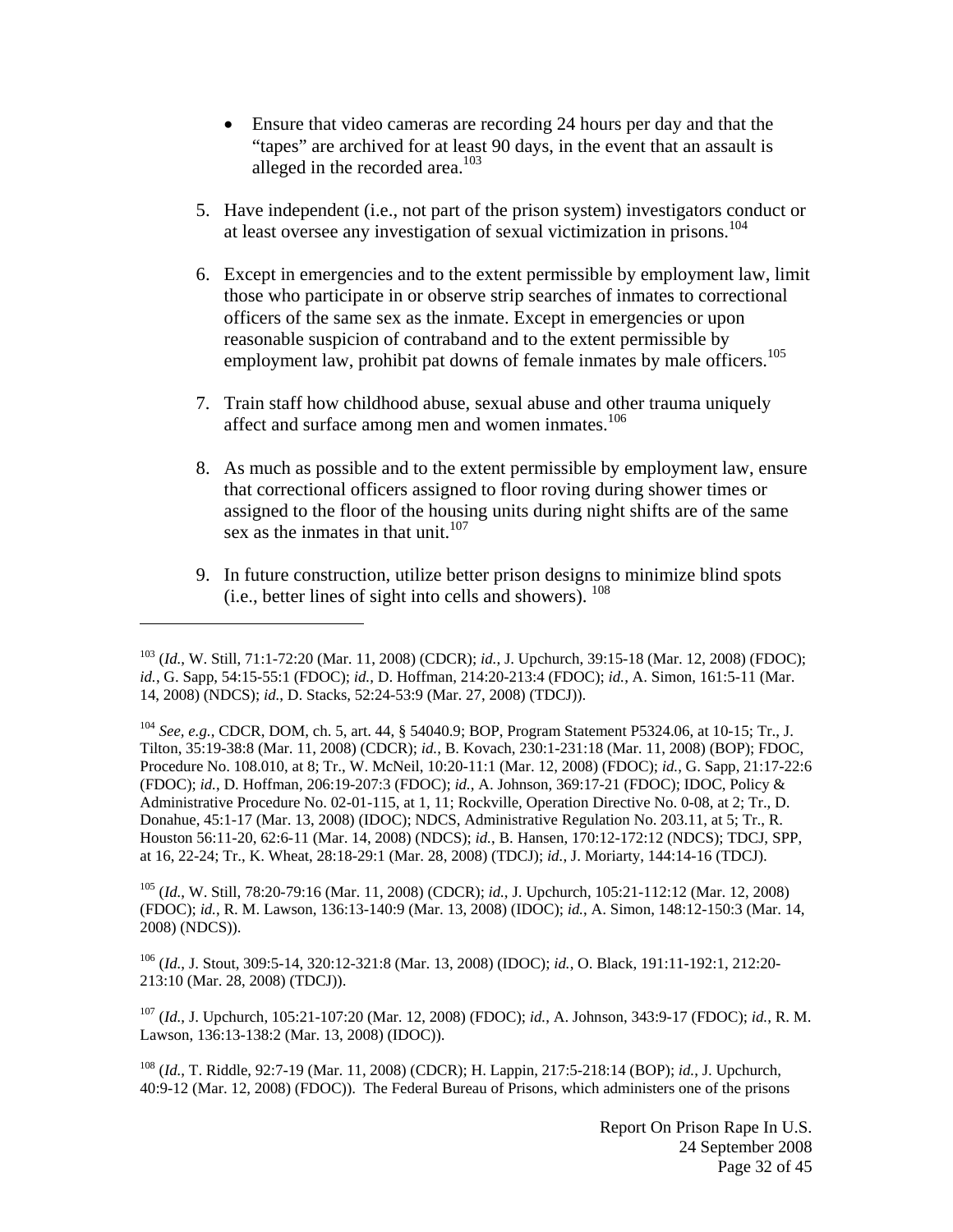- 10. Except in emergencies, do not routinely require mandatory overtime for correctional officers.<sup>109</sup> Ensure that officers-especially those who often volunteer for overtime-do not establish a pattern of working in the same location in the prison.
- 11. Subject to negotiation in collective bargaining agreements, provide wardens with greater flexibility in shift arrangements (e.g., to permit shorter shifts, such as 10 to12-hour shifts instead of 16-hour shifts). $110$
- 12. Maintain adequate numbers of correctional officers at high-risk times and areas. 111
- 13. Offer higher pay to prison staff so as to better attract and retain recruits and to retain experienced staff.<sup>112</sup> After the Panel's hearings, the Texas prison system instituted on its own initiative signing bonuses for new correctional officer recruits at their unit with the highest reported prevalence (Estelle).<sup>113</sup>
- 14. Further enhance staff careers by certifying them to be law enforcement officers.<sup>114</sup>
- 15. Provide more and better training of prison staff in the requirements of PREA and the system's sexual assault policies, and require that staff perform satisfactorily in testing of same, with meaningful career consequences for

109 (*Id.*, R. Houston, 34:10-18 (Mar. 14, 2008) (NDCS); *id.*, A. Simon, 130:16-131:7 (NDCS); *id.*, B. Rodeen, 269:25-270:13 (Mar. 28, 2008) (TDCJ)).

110 (*Id.*, R. Houston, 35:13-36:5, 83:7-84:21 (Mar. 14, 2008) (NDCS)). The director of one prison system with a high incidence of sexual victimization (NDCS) said it would help him to have 10-12 hour shifts as this would cut down on mandatory overtime. (Union work rules presently forbid him from doing this.)

<sup>111</sup> Two of the prisons with the highest prevalence of sexual assault (NDCS and TDCJ) reported significant shortages of staff. *See supra* note 71 and accompanying text.

 $112$  (Tr., J. Tilton, 46:4-16 (Mar. 11, 2008) (CDCR)). The prison system with five of the ten prisons with the highest reported prevalence of sexual assault – TDCJ – reported that it loses 43% of its officers in their first year and suffers a 24% overall correctional staff attrition rate, and attributes this largely to low staff salaries. (*Id.*, B. Livingston, 72:6-20 (Mar. 27, 2008) (TDCJ); *id.*, B. Jenkins, 8:2-10 (Mar. 28, 2008) (TDCJ); *id.*, O. Black, 267:12-20 (TDCJ)).

113 (*Id.*, N. Quarterman, 142:6-15 (Apr. 30, 2008) (TDCJ)).

114 (*Id.*, H. Lappin, 197:20-198:4 (Mar. 11, 2008) (BOP); *id.*, B. Hansen, 171:16-19 (Mar. 14, 2008) (NDCS)).

with a low incidence of sexual victimization, said doing this had greatly helped with its supervision of inmates.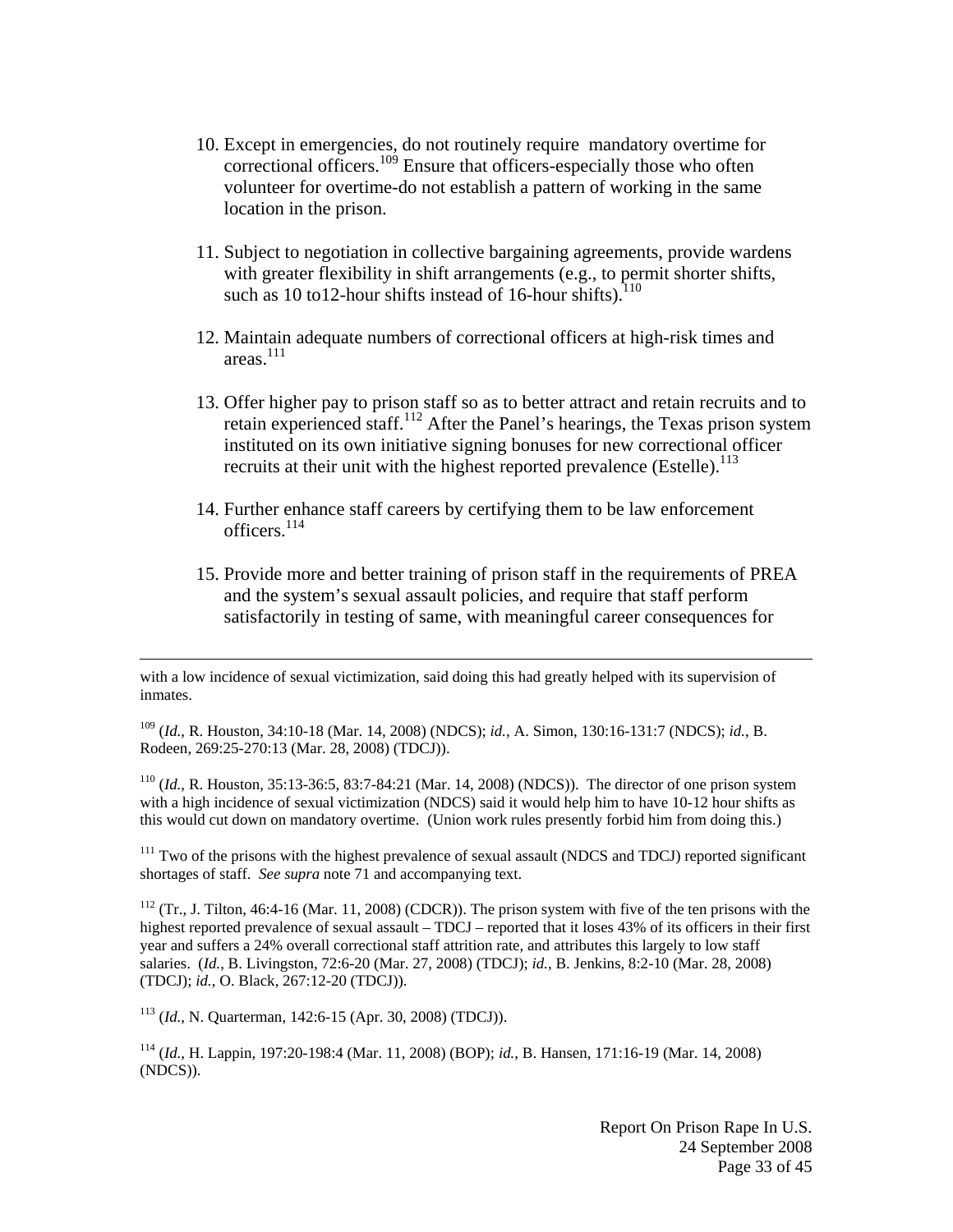those who repeatedly fail such testing.<sup>115</sup> The latter may require negotiation with staff labor unions.

- 16. Establish close control and supervision over staff who have access to remote, higher-risk areas (e.g., laundry, commissary, classroom), including strict accounting for who checks out keys to such unsupervised areas.<sup>116</sup>
- 17. Remove doors that conceal high-risk areas (food preparation, laundry, etc.). Install see-through doors on closets, high-risk cells, meat coolers, and laundry rooms, and increase visibility inside offices and rooms where medical or mental health staff meet in private with inmates. $117$
- 18. Establish a telephone hotline whereby inmates can report threats and sexual victimization confidentially and directly to the office of the prosecutor or system inspector general. $118$
- 19. Implement a peer training program in which appropriately-selected and trained inmates teach new inmates about how to avoid sexual victimization in that facility and how to report threats and assaults. One of the prisons with the

 $\overline{a}$ 

116 (Tr., H. Lappin, 342:4-8 (Mar. 11, 2008) (BOP); *id.*, R. Brown, 92:14-95:1 (Mar. 13, 2008) (IDOC); *id.*, J. Newlin, 278:21-280:20 (IDOC); *id.*, D. Thomas, 208:8-209:2 (Mar. 14, 2008) (NDCS); *id.*, F. Britten, R. Brittenham & A. Simon, 343:21-347:5 (NDCS); *id.*, J. Moriarty, 148:12-24 (Mar. 28, 2008) (TDCJ); *id.*, L. Dawson, 88:14-89:3 (TDCJ); *id.*, R. Thompson, 245:16-246:9 (TDCJ)).

117 (*Id.*, D. Thomas, 207:21-209:1 (Mar. 14, 2008) (NDCS); *id.*, D. Stacks, 54:21-55:4 (Mar. 27, 2008) (TDCJ); *id.*, L. Dawson, 88:2-23 (Mar. 28, 2008) (TDCJ); *id.*, E. Williams, 282:22-23 (TDCJ); *id.*, B. Rodeen, 283:3-284:8 (TDCJ)).

<sup>118</sup> *See, e.g.*, CDCR, DOM, ch. 5, art. 44, § 54040.4; Tr., T. Riddle, 109:17-110:4 (Mar. 11, 2008) (CDCR); *id.*, G. Sapp, 21:7-22:6 (Mar. 12, 2008) (FDOC); *id.*, A. Johnson, 384:17-18 (FDOC); IDOC, Policy & Administrative Procedure No. 00-01-103, at 7-8; Tr., J. Moriarty, 124:17-18 (Mar. 28, 2008) (TDCJ).

<sup>&</sup>lt;sup>115</sup> There is TDCJ testimony that there were adverse consequences for an individual who failed pre-service or in-service training. (*Id.*, D. Stacks, 67:3-8, 67:23-68:12 (Mar. 27, 2008) (TDCJ)). *See also* CDCR, DOM, ch. 5, art. 44, § 54040.4; Tr., D. Dexter, 166:12-19 (Mar. 11, 2008) (CDCR); BOP, Program Statement No. P5324.06, at 7-9; BOP, Annual Training FY 2006 – Sexually Abusive Behavior Prevention and Intervention Program, at 1; Tr., B. Kovach, 279:15-280:19 (Mar. 11, 2008) (BOP); *id.*, A. Leonard, 281:2-17, 349:17-350:9 (BOP); *id.*, H. Lappin, 331:21-333:14 (BOP); FDOC, Procedure No. 108.010, at 5- 6; FDOC, Job Manual of Common Tasks – On-Line In-Service for All FDOC Staff; Tr., G. Sapp, 23:4-12 (Mar. 12, 2008) (FDOC); IDOC, Policy & Administrative Procedure No. 01-01-115, at 5, 11; IDOC, Operation Directive No. 0-08 – Sexual Assault Prevention, at 2; IDOC, Staff Development & Training – Preservice Academy – PREA (June 2007); NDCS, Staff Training Academy Course Outline – Pre-Service – Sexual Abuse/Assault Awareness (rev. July 2005); IDOC, Staff Development and Training – Sexual Misconduct – Modules One, Two, Three, and Four (2003); Rockville, Operation Directive No. 0-08, at 1; Tr., R. Brown, 119:1-19 (Mar. 13, 2008) (IDOC); *id.*, B. Hansen, 175:18-176:20 (IDOC); NDCS, Administrative Regulation No. 114.05, Employee In-Service Training, at 3-5; TDCJ, SPP, at 6; Tr., B. Livingston, 17:20-24 (Mar. 27, 2008) (TDCJ); *id.*, D. Stacks, 48:2-19, 67:3-8, 67:23-68:12 (TDCJ); *id.*, J. Moriarty, 126:14-19 (Mar. 28, 2008) (TDCJ); *id.*, L. Dawson, 90:19-21 (TDCJ); *id.*, J. T. Morgan, 52:14- 53:1 (Apr. 30, 2008) (TDCJ); *id.*, A. Castillo, 54:12-17 (TDCJ).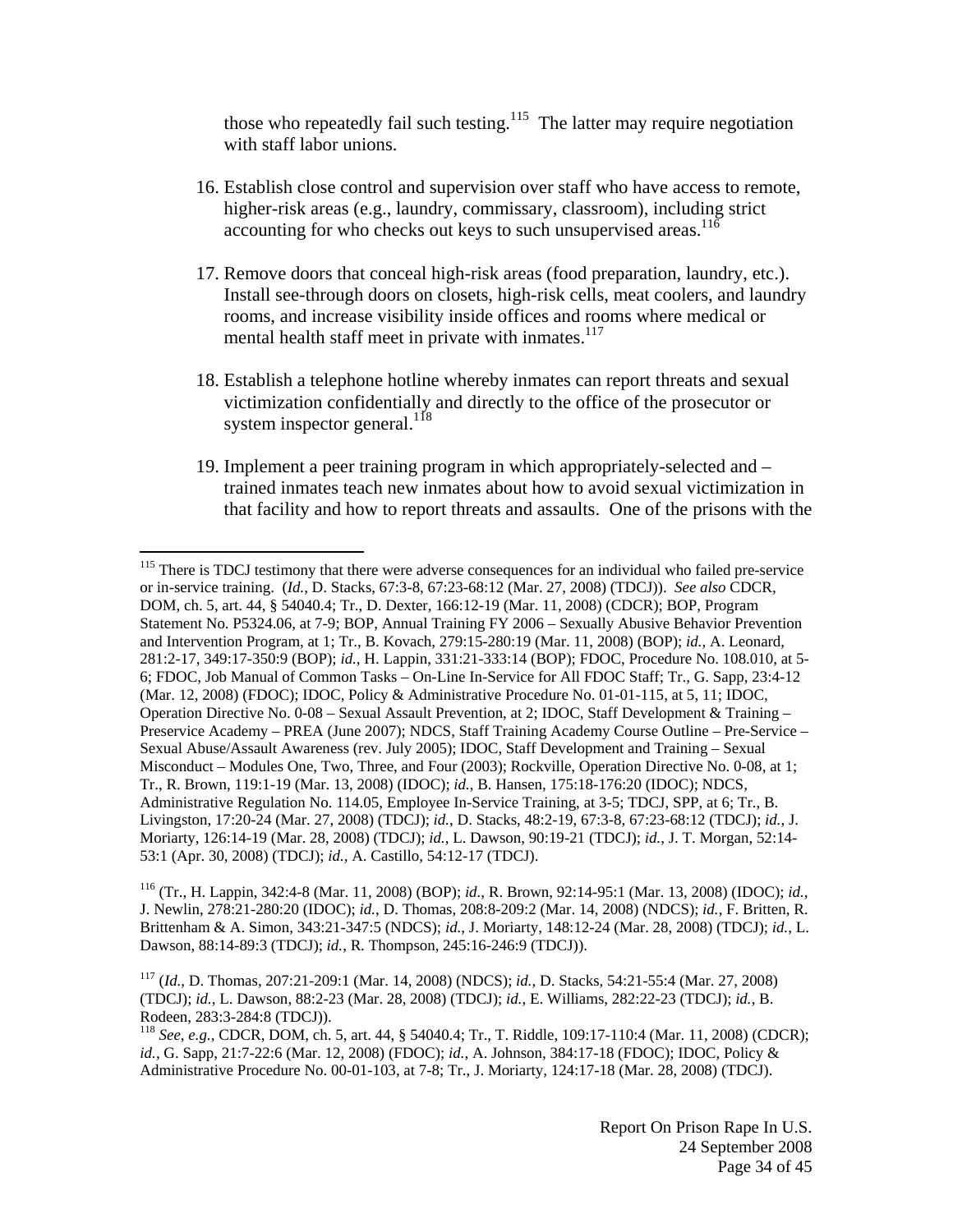lowest incidence of sexual victimization (CDCR) used such a program with significant effect. $119$ 

- 20. Place staff offices inside housing units, so staff are more present and familiar with their inmates and the environment.<sup>120</sup>
- 21. Replace inmate idleness with work and programming (vocational, educational, chemical dependency therapy, etc.).<sup>121</sup>
- 22. Reduce prison overcrowding. Obviously, an overcrowded prison must divert staff to supervision and away from programming. Triple-bunked maximum security felons crammed in a gymnasium with little recreation or programming is a "perfect storm" in the making as far as sexual assault is concerned.<sup>122</sup> This may require more money, faster adjudication of pre-trial detainees, and/or amendment of sentencing guidelines.
- 23. Encourage the warden and senior management to make themselves available to inmates for conversation at one meal per day.<sup>123</sup>
- 24. Ban pornography among inmates, especially those who have a history of sexual assault or are assessed as higher risks of becoming sexual predators.<sup>124</sup>
- 25. As much as practicable without compromising their safety, provide sexual assault victims or those at higher risk of assault with safe housing in a "safekeeping" cellblock but with the same programming and privileges as

120 (*Id.*, H. Lappin, 183:12-20 (Mar. 11, 2008) (BOP)).

1

121 (*Id.*, H. Lappin, 208:13-209:3 (Mar. 11, 2008) (BOP); *id.*, D. Donahue, 266:11-267:3 (Mar. 13, 2008) (IDOC); *id.*, R. Houston, 40:13-41:6, 80:18-81:4 (Mar. 14, 2008) (NDCS); *id.*, F. Britten, 372:11-373:19 (NDCS)).

122 (*Id.*, J. Tilton, 43:12-44:8 (Mar. 11, 2008) (CDCR); *id.*, W. Still, 67:1-5 (CDCR); *id.*, D. Dexter, 153:1- 12 (CDCR); *id.*, B. Livingston, 30:13-20 (Mar. 27, 2008) (TDCJ)).

123 (*Id.*, H. Lappin, 214:13-216:6 (Mar. 11, 2008) (BOP); *id.*, L. Dawson, 56:5-10 (Mar. 28, 2008) (TDCJ); *id.*, J. T. Morgan, 62:18-22 (Apr. 30, 2008) (TDCJ)).

<sup>124</sup> *Compare* Tr., A. Leonard, 282:1-20 (Mar. 11, 2008) (BOP) (prohibiting certain kinds of pornography); Email from S. Batts (BOP) to S. McFarland & R. Siedlecki [not sworn testimony] (Aug. 1, 2008), *with* Tr., S. Anderson, 158:7-12 (Mar. 12, 2008) (FDOC); *id.*, A. Simon, 99:13-21, 100:16-19 (Mar. 14, 2008) (NDCS) (permitting certain kinds of pornography).

<sup>119 (</sup>Tr., J. Tilton, 32:17-21, 35:9-12 (Mar. 11, 2008) (CDCR); *id.*, W. Still, 65:10-66:4 (CDCR); *id.*, D. Dexter, 150:2-151:16, 161:19-2 (CDCR)). However, the system with the highest incidence of sexual victimization (TDCJ) also has a peer training program in effect. (*Id.*, B. Livingston, 17:20-22, 22:3-9 (Mar. 27, 2008) (TDCJ); *id.*, R. Bales, 123:23-126:21 (TDCJ); *id.*, D. Stacks, 56:8-15 (TDCJ); *id.*, O. Black, 192:6-20 (Mar. 28, 2008) (TDCJ); *id.*, B. Rodeen, 280:15-22 (TDCJ)).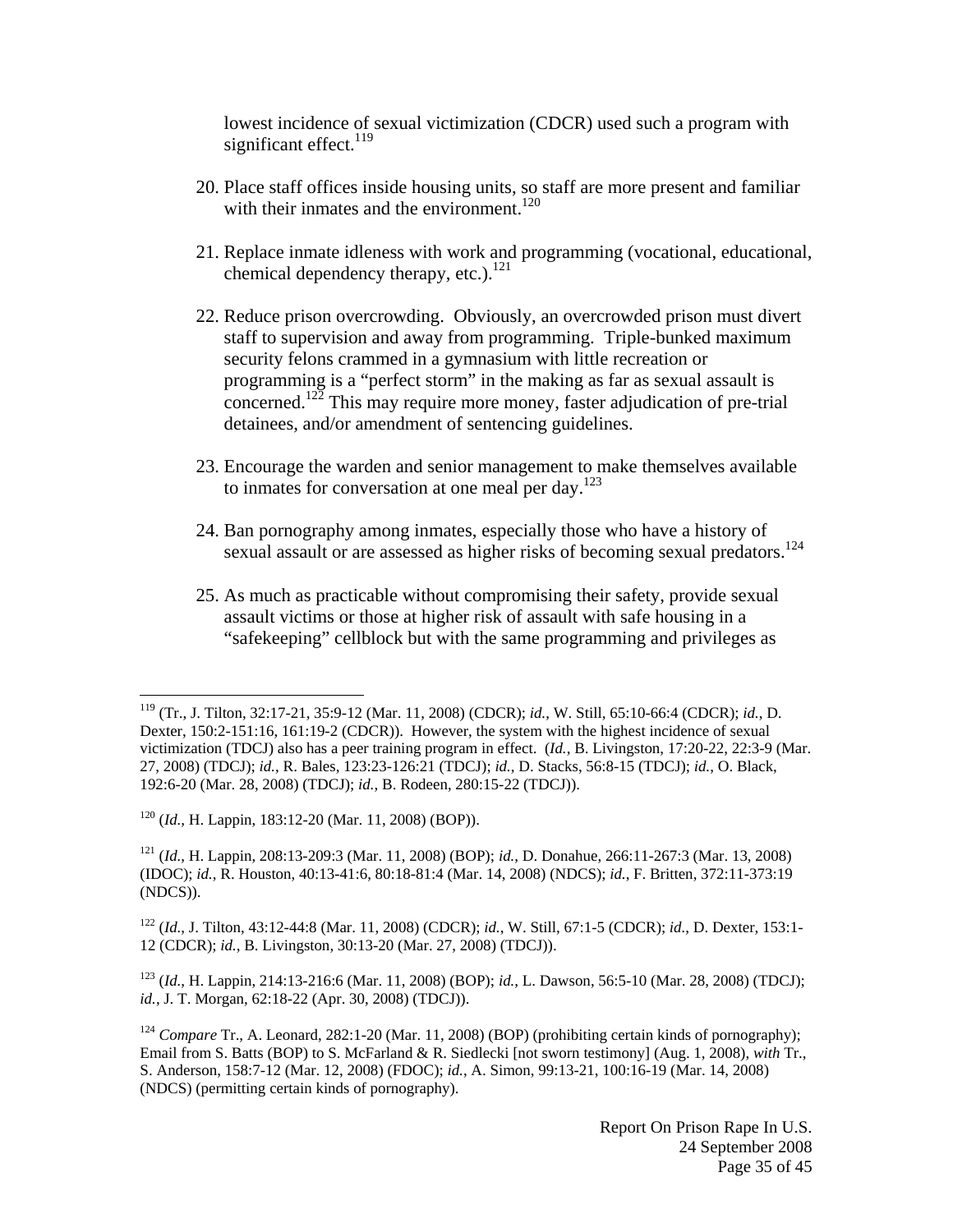general population (i.e., protect the victim without penalizing him or her for reporting). $^{125}$ 

- 26. Make available more beds in administrative segregation, safekeeping, close custody, and other areas for inmates assessed to be at higher risk of being sexual victims.<sup>126</sup> Again this may require additional staffing and beds.
- 27. Map where sexual assault occurs or may occur in the facility and assign more intense staff supervision accordingly.<sup>127</sup>
- 28. Ensure that inmates know that they may report threats or occurrences of sexual assault – either inmate-on-inmate or staff-on-inmate – to *any* staff member, not just the correctional officers or shift supervisor in their housing unit. $128$
- 29. Establish an effective system for tracking victim complaints; e.g., sequentially number request slips for medical appointments or complaints so they can be better tracked and less easily "lost" in the system.<sup>129</sup>

126 (Tr., R. Anti, 129:15-21 (Mar. 11, 2008) (CDCR); *id.*, F. Smith, 246:13-249:11 (Mar. 13, 2008) (IDOC)).

 $\overline{a}$ 

127 (*Id.*, D. Hoffman, 240:16-241:12 (Mar. 12, 2008) (FDOC); *id.*, D. Donahue, 17:10-16 (Mar. 13, 2008) (IDOC); *id.*, J. Newlin, 263:11-264:4 (IDOC); *id.*, R. Brittenham, 225:4-226:9 (Mar. 14, 2008) (NDCS); *id.*, R. Bales & N. Quarterman, 111:4-114:14 (Mar. 27, 2008) (TDCJ); *id.*, J. Moriarty, 127:10-21 (Mar. 28, 2008) (TDCJ)).

<sup>128</sup> *See, e.g.*, CDCR, DOM, ch. 5, art. 44, § 54040.4; CDCR, Notice to Inmates/Parolees, at 1; CDCR, Sexual Abuse/Assault Prevention & Intervention, at 4; BOP, Sexual Abuse/Assault Prevention and Intervention, at 3-4; Tr., H. Lappin, 183:12-15 (Mar. 11, 2008) (BOP); *id.*, G. Sapp, 20:7-18, 21:7-14 (Mar. 12, 2008) (FDOC); IDOC, Policy & Administrative Procedure No. 02-01-115, at 7-8, 10; Rockville, Operation Directive No. 0-08, at Attachment A; Tr., J. Newlin, 237:12-21, 241:15-242:4 (Mar. 13, 2008) (IDOC); NDCS, Administrative Regulation No. 203.11, at 4; Tr., F. Britten, 361:6-362:12 (Mar. 14, 2008) (NDCS); TDCJ, SPP, at 14-16; TDCJ, SPP Orientation – Pt. 9; Tr., K. Wheat, 51:22-52:8 (Mar. 28, 2008) (TDCJ); *id.*, B. Jenkins, 53:13-23 (TDCJ).

<sup>129</sup> *Compare* Cal. Penal Code § 2640; CDCR, DOM, ch. 5. art. 44, § 54040.13; BOP, Program Statement No. P5324.06, at 15-16 (reflecting ability to track sexual assault complaints); Tr., G. Sapp, 22:20-23:3 (Mar. 12, 2008) (FDOC); *id.*, A. Johnson, 369:15-370:20 (grievances are logged and tracked); *id.*, D. Donahue, 12:8-21 (Mar. 13, 2008) (IDOC) (IDOC has new web-based grievance tracking system); *id.*, B. Livingston, 19:11-12 (Mar. 27, 2008) (TDCJ) (Safe Prisons Program includes "reporting, tracking and analysis of alleged sexual assaults"), *with id.*, R. Koester, 194:8-18 (Mar. 13, 2008) (IDOC) (there is no mechanism for tracking sexual assault complaints at Rockville); *id.*, A. Simon, 112:7-13 (Mar. 14, 2008)

<sup>125</sup> *See, e.g.*, Tr., J. Tilton, 45:15-18 (Mar. 11, 2008) (CDCR); *id.*, R. Anti, 131:11-133:20 (CDCR); BOP, Program Statement No. P5270.07, ch. 9, at 7-15; Tr., H. Lappin, 314:18-315:11 (Mar. 11, 2008) (BOP); FDOC, Procedure No. 108.10, at 7; Tr., G. Sapp, 18:11-18 (Mar. 12, 2008) (FDOC); NDCS, Administrative Regulation No. 201.05, at 1-11; IDOC, Policy & Administrative Procedure No. 01-02-115, at 11; TDCJ, SPP, at 9-12, 16; Tr., J. White, 164:24-165:13 (Mar. 28, 2008) (TDCJ).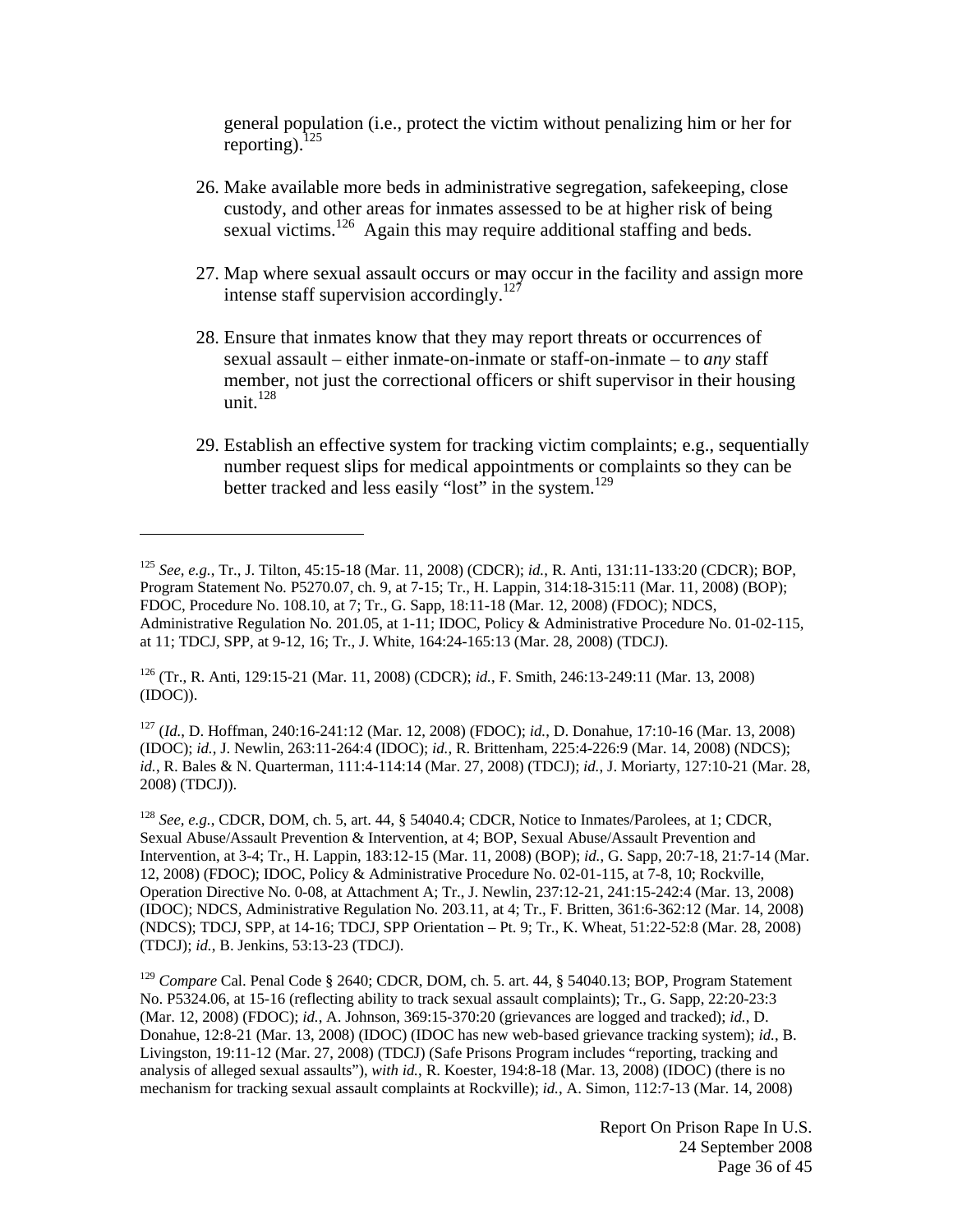- 30. Publicize among staff any case of staff sexual misconduct and its negative consequences (dismissal, felony prosecution). Applicable privacy law may require that the warden omit the name or other identifying information about the disciplined staff member.<sup>130</sup>
- 31. Have staff review weekly the list of sexual predators in the facility. Notify staff immediately when the list changes.<sup>131</sup>
- 32. Segregate and, subject to staffing limitations, provide enhanced security for transgendered inmates, but with the same programming and privileges of general population inmates.<sup>132</sup>

(NDCS) (an incident report that is not numbered could be lost); *id.*, B. Jenkins, 54:15-55:17 (Mar. 28, 2008) (TDCJ) (grievances "not numbered or tracked").

 $\overline{a}$ 

130 (Tr., T. Riddle, 99:10-100:1 (Mar. 11, 2008) (CDCR); *id.*, R. Koester, 347:19-348:1 (Mar. 13, 2008) (IDOC)).

131 (*Id.*, H. Lappin, 302:4-19 (Mar. 11, 2008) (BOP); *id.*, M. Hillman, 272:10-273:17 (Mar. 14, 2008) (NDCS); *id.*, R. Bales, 105:19-108:10 (Mar. 27, 2008) (TDCJ); *id.*, R. Thompson, 207:18-208:7 (Mar. 28, 2008) (TDCJ)).

132 (*Id.*, J. Tilton, 31:13-32:1 (Mar. 11, 2008) (CDCR); *id.*, T. Riddle, 101:2-17 (CDCR); *id.*, D. Ballard, 175:22-176:7 (Mar. 28, 2008) (TDCJ); *id.*, J. T. Morgan, 125:16-127:17 (Apr. 30, 2008) (TDCJ)).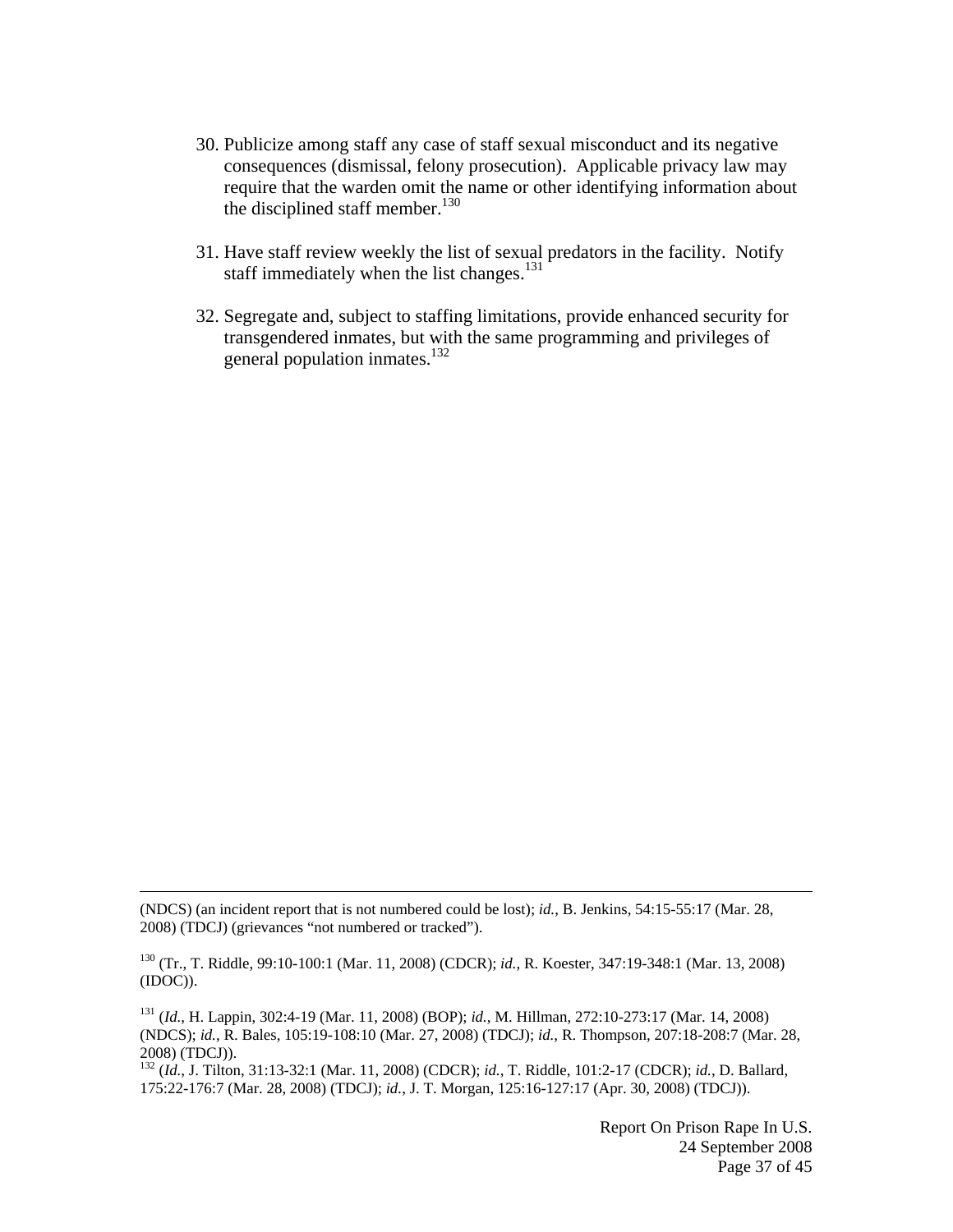## **APPENDIX**

## **Potential Common Characteristics of Victims**

1. What risk factors, if any, did the department or facility use to identify potential inmate sexual victims?

## **Potential Common Characteristics of Perpetrators**

- 2. What risk factors, if any, did the department or facility use to identify potential inmate sexual predators?
- 3. What risk factors, if any, did the department or facility use to identify potential staff sexual predators?

## **Potential Common Characteristics of Facilities With High or Low Prevalence of Prison Rape**

## *General PREA Factors*

- 4. Was there a PREA coordinator at the system level?
- 5. Was there a PREA coordinator at the facility level?

#### *Policy Factors*

- 6. Did the department or facility have a written policy addressing sexual assault prevention?
- 7. Did the department or facility have a written policy addressing staff-on-inmate sexual assault?
- 8. Did the department or facility have a written policy addressing opposite-gender staff searches of inmates?
- 9. Did the department or facility have a written grievance procedure for inmates to pursue sexual assault complaints?
- 10. Did the department or facility have a written policy addressing the conducting of a sexual assault investigation?
- 11. Did the department or facility have a written policy addressing sexual assault victim's services?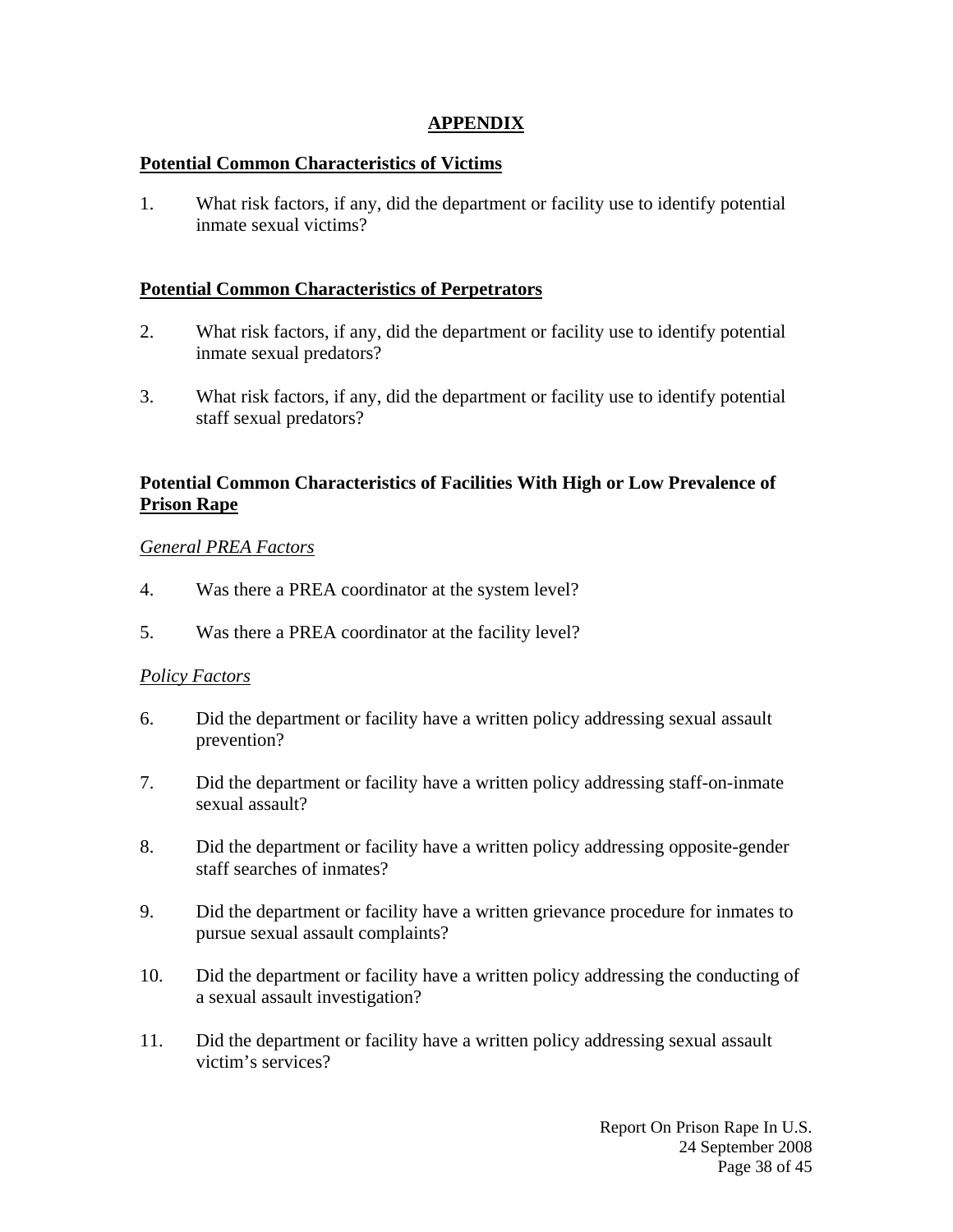- 12. Did the department or facility have a written policy addressing safety concerns of gay, lesbian, and transgendered sexual assault victims?
- 13. Did the department or facility have a written policy requiring mandatory reporting of sexual assaults by staff?
- 14. Did the department or facility have a written policy providing for multiple channels for inmates to report sexual assault?
- 15. Did the department or facility have a hotline for inmates to report sexual assault?
- 16. Did the department or facility have a written policy addressing sanctions for false sexual assault reports by staff or offenders?

## *Training Factors*

- 17. Did the facility review its sexual assault policies in inmate orientation?
- 18. Did the facility distribute written materials to inmates regarding its sexual assault policies?
- 19. Did correctional officers receive pre-service sexual assault training?
- 20. Did correctional officers receive sexual assault training after they began working at the facility?
- 21. Did the facility provide refresher sexual assault policy training to correctional officers who received training in the past?
- 22. Did the facility test correctional officers regarding its sexual assault policies?
- 23. Did investigators receive training about conducting sexual assault investigations?
- 24. Did the facility provide refresher investigations training to investigators who received training in the past?

#### *Investigative Process Factors Regarding Grievances and Complaints*

- 25. Did the department or facility have a policy that reporting of inmate-on-inmate sexual assault would automatically initiate an investigation?
- 26. Did the facility have a system that tracked all reports of alleged inmate-on-inmate sexual assault?
- 27. How many alleged inmate-on-inmate sexual assaults were reported?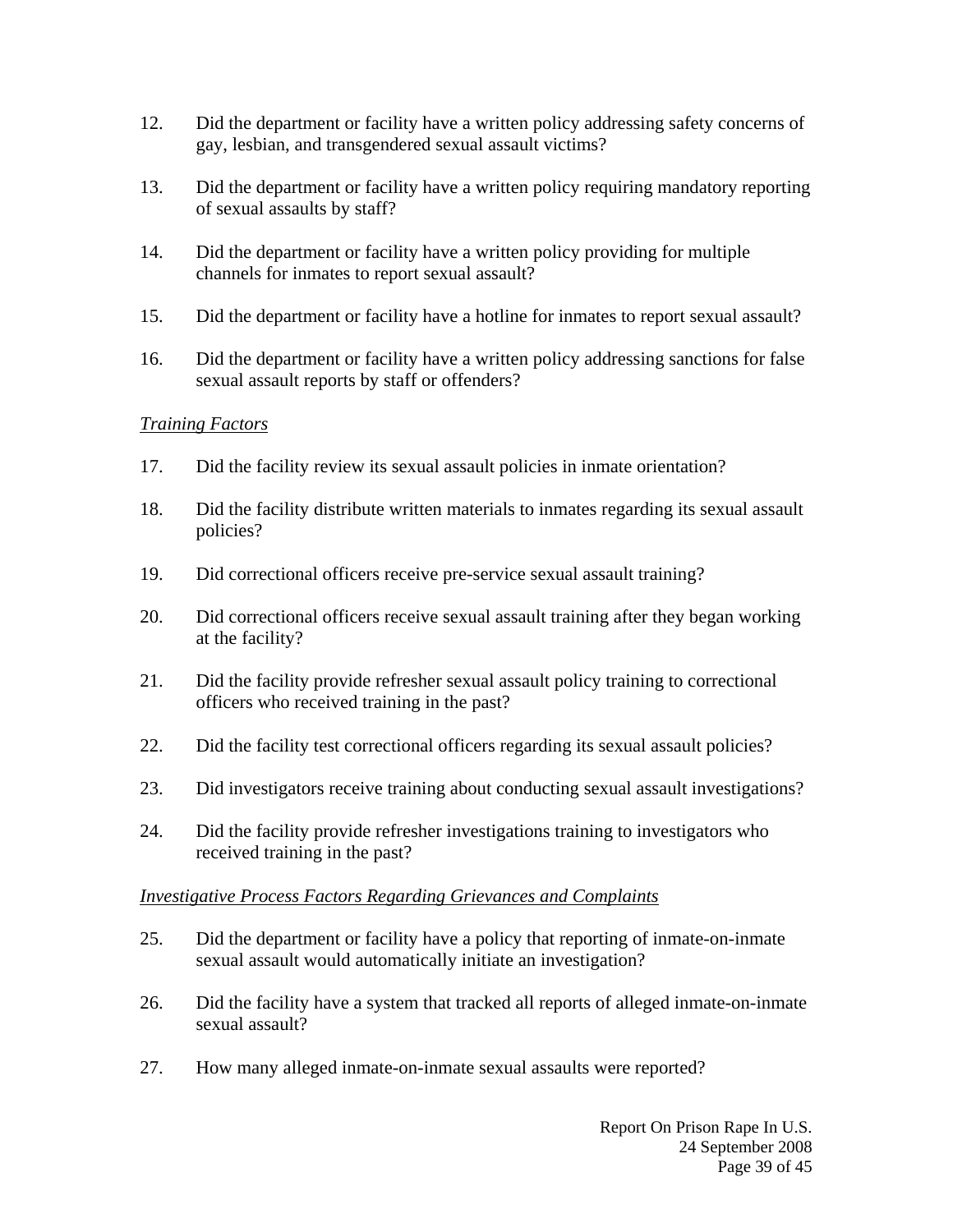- 28. Of the reported alleged inmate-on-inmate sexual assaults, how many occurred in a victim's cell?
- 29. If the reported alleged inmate-on-inmate sexual assault did not occur in a victim's cell, where did it occur?
- 30. Of the reported alleged inmate-on-inmate sexual assaults, how many victims requested a different housing assignment?
- 31. Of those victims that requested a different housing assignment, how many received it?
- 32. How many alleged inmate-on-inmate sexual assaults were investigated?
- 33. Of the investigated alleged inmate-on-inmate sexual assaults, how many complaints were unsubstantiated?
- 34. Did the department or facility have a policy that reporting of staff-on-inmate sexual assault would automatically initiate an investigation?
- 35. Did the facility have a system that tracked all reports of alleged staff-on-inmate sexual assault?
- 36. How many alleged staff-on-inmate sexual assaults were reported?
- 37. Of the reported alleged staff-on-inmate sexual assaults, how many occurred in a victim's cell?
- 38. Of the reported alleged staff-on-inmate sexual assaults, how many involved the pairing of a male staff offender and a female inmate victim?
- 39. Of the reported alleged staff-on-inmate sexual assaults, how many involved the pairing of a male staff offender and a male inmate victim?
- 40. Of the reported alleged staff-on-inmate sexual assaults, how many involved the pairing of a female staff offender and a male inmate victim?
- 41. Of the reported alleged staff-on-inmate sexual assaults, how many involved the pairing of a female staff offender and a female inmate victim?
- 42. How many alleged staff-on-inmate sexual assaults were investigated?
- 43. Of the investigated alleged staff-on-inmate sexual assaults, how many complaints were unsubstantiated?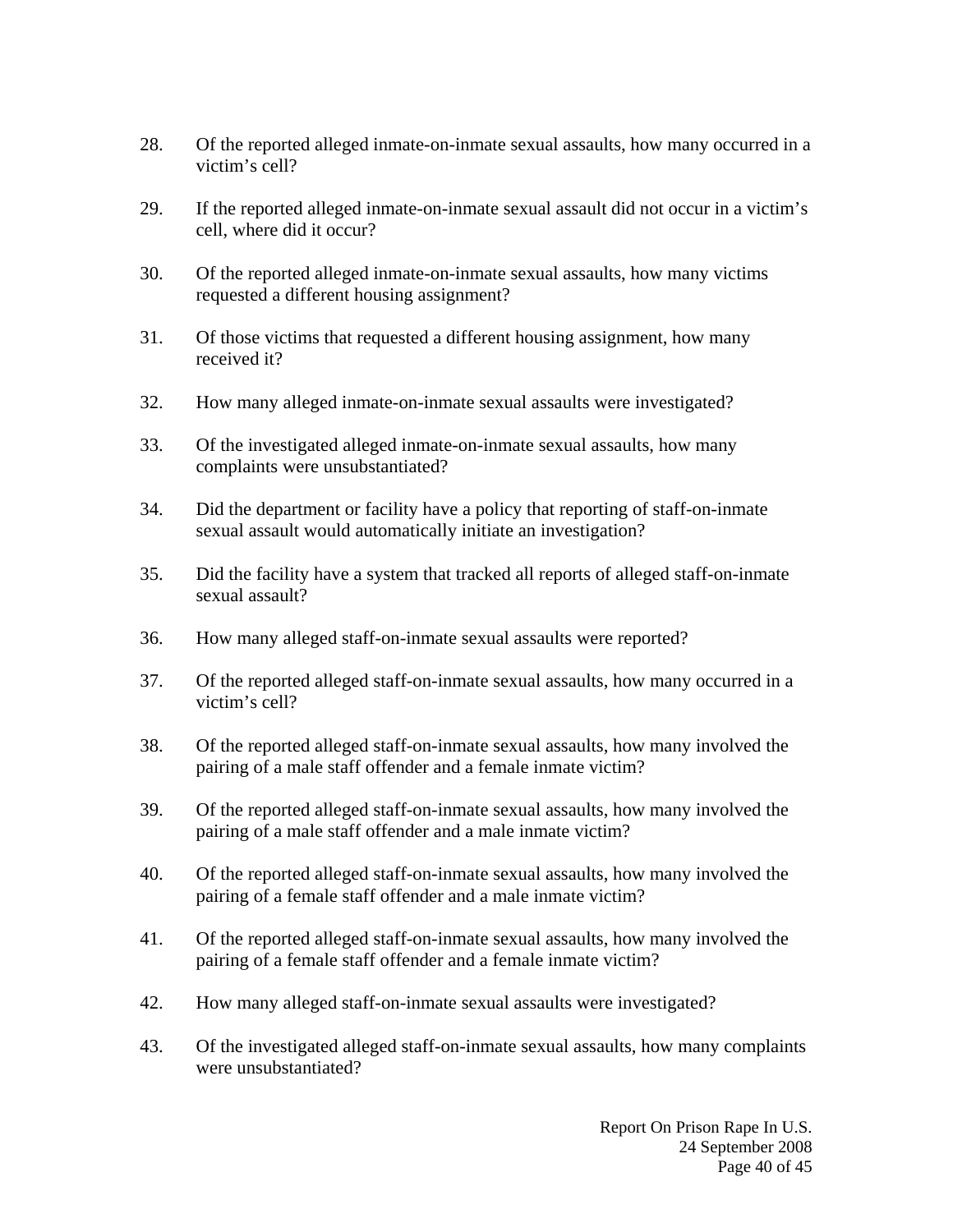- 44. Of the investigated alleged staff-on-inmate sexual assaults, how many offenders were indicted?
- 45. Of the investigated alleged staff-on-inmate sexual assaults, how many offenders were sentenced?
- 46. Did the facility halt a criminal investigation if a staff member resigned during the pendency of that investigation?

## *Human Resources Factors*

- 47. What was the gender breakdown of correctional officers at the facility?
- 48. What was the average ratio of correctional officers to inmates at the facility?
- 49. What was the average ratio of staff to inmates at the facility?
- 50. Of entry-level correctional officers, how many left the facility within the first twelve months?
- 51. What was the minimum age required to be a correctional officer?
- 52. What was the minimum level of education required to become a correctional officer?
- 53. Did the facility require correctional officers to work mandatory overtime?

## *Operational Factors*

- 54. Is the facility for male or female inmates?
- 55. What was the security level of the facility?
- 56. What was the inmate capacity level of the facility?
- 57. What was the average size of the facility's general population of inmates?
- 58. What was the facility's design?
- 59. Were cameras located at the facility?

## *Housing Classification Factors*